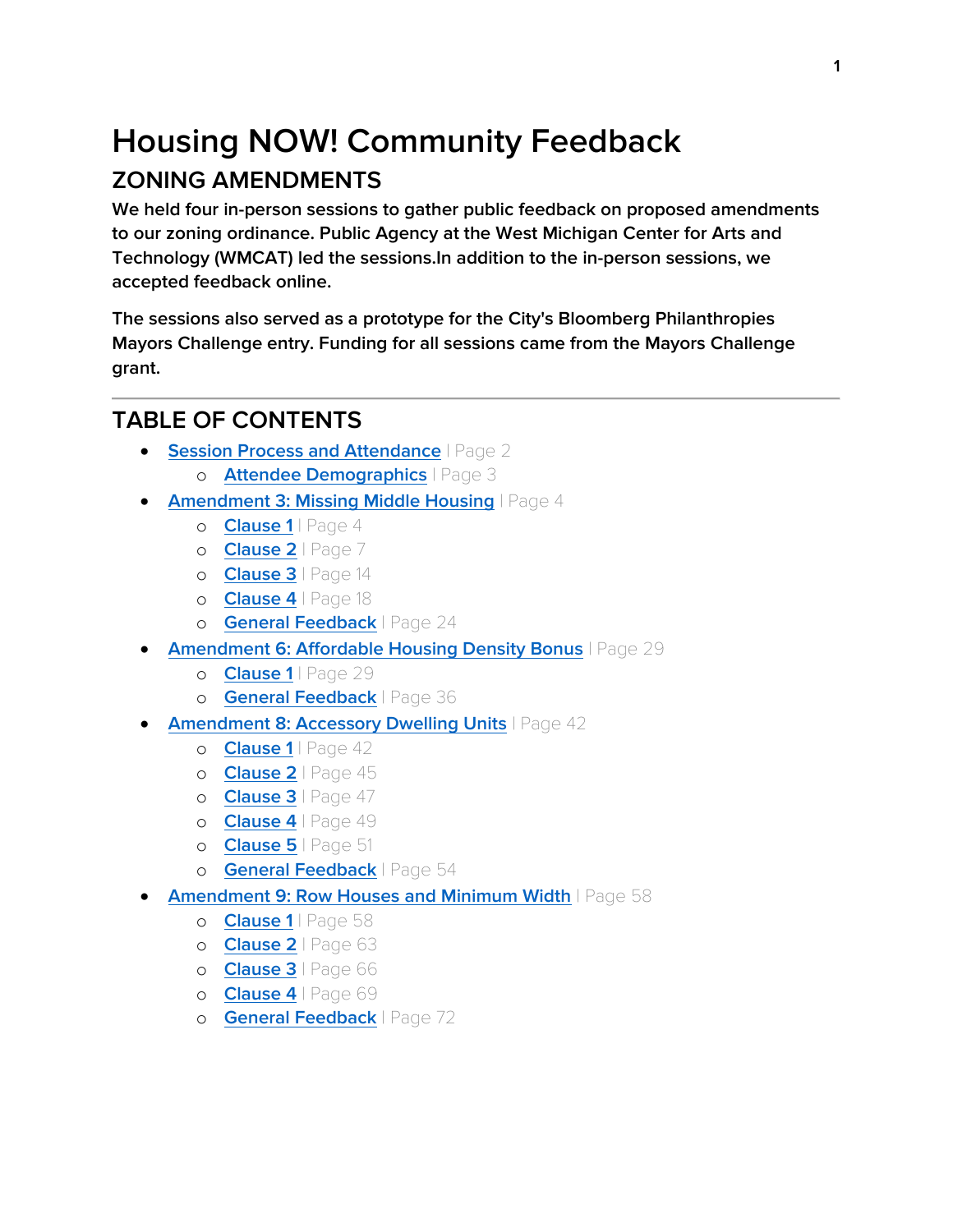# <span id="page-1-0"></span>**Session Process and Attendance THE PROCESS**

**Our partners, Public Agency at WMCAT, led the sessions. They explained each proposed change to the zoning ordinance. Then, participants were asked for feedback. Each participant had the opportunity to record whether they support or oppose the changes. They also had the opportunity to leave open-ended feedback on each proposed change. The following sections show the results of our sessions.**

### **MAYORS CHALLENGE**

**The sessions also served as a prototype for the City's Bloomberg Philanthropies Mayors Challenge entry. Funding for all sessions came from the Mayors Challenge grant.**

### **IN PERSON AND ONLINE**

**We held four in-person sessions to get feedback from the community on proposed zoning amendments. For those who couldn't make it to a session, we also accepted feedback online.**

### **SESSIONS**

**The four sessions were held at different locations throughout the City:**

- **August 14, 2018 at Other Way Ministries**
- **August 15, 2018 at the Revel Center**
- **August 16, 2018 at the KROC Center**
- **August 18, 2018 at Neland Avenue Church**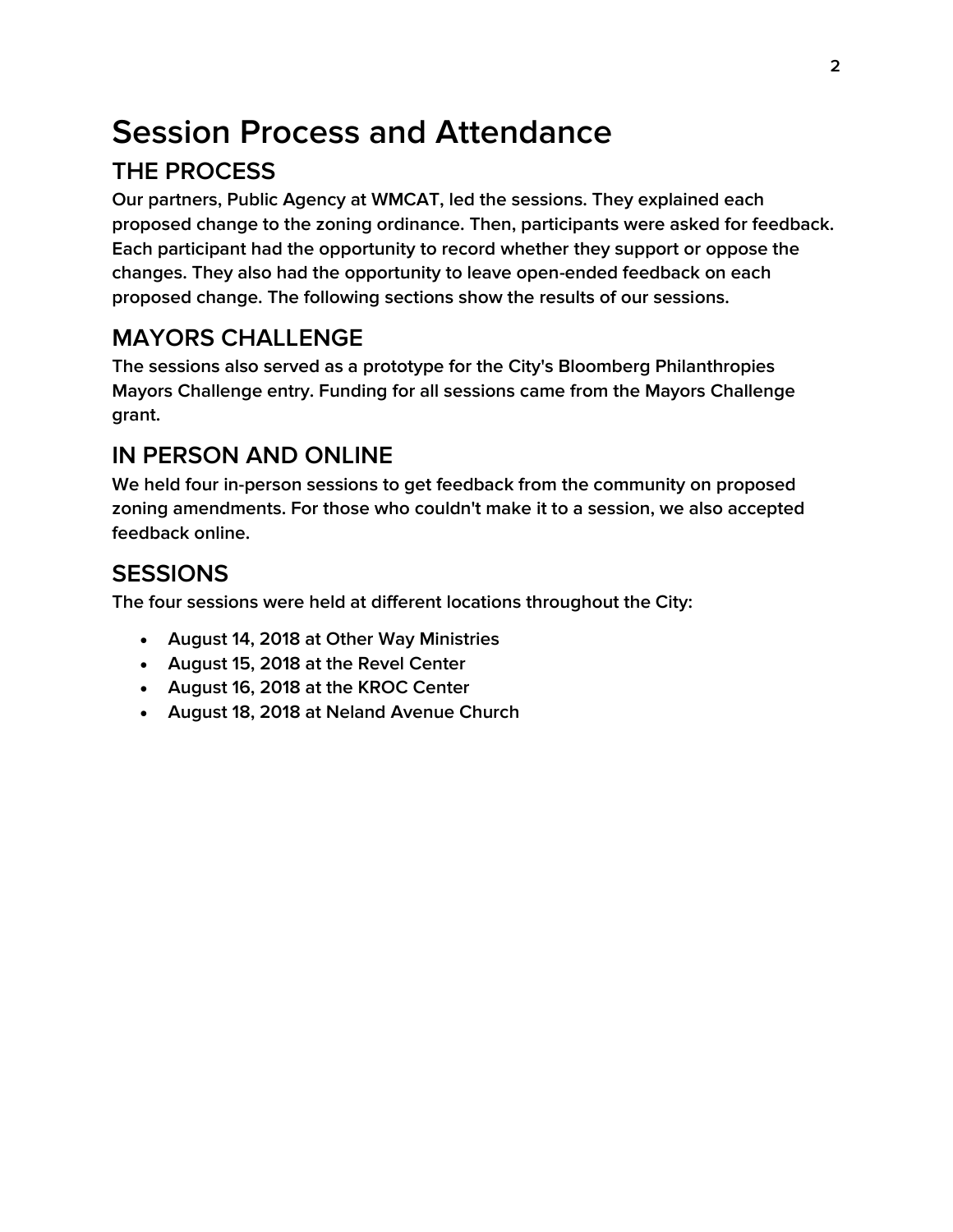### <span id="page-2-0"></span>**ATTENDEE DEMOGRAPHICS**







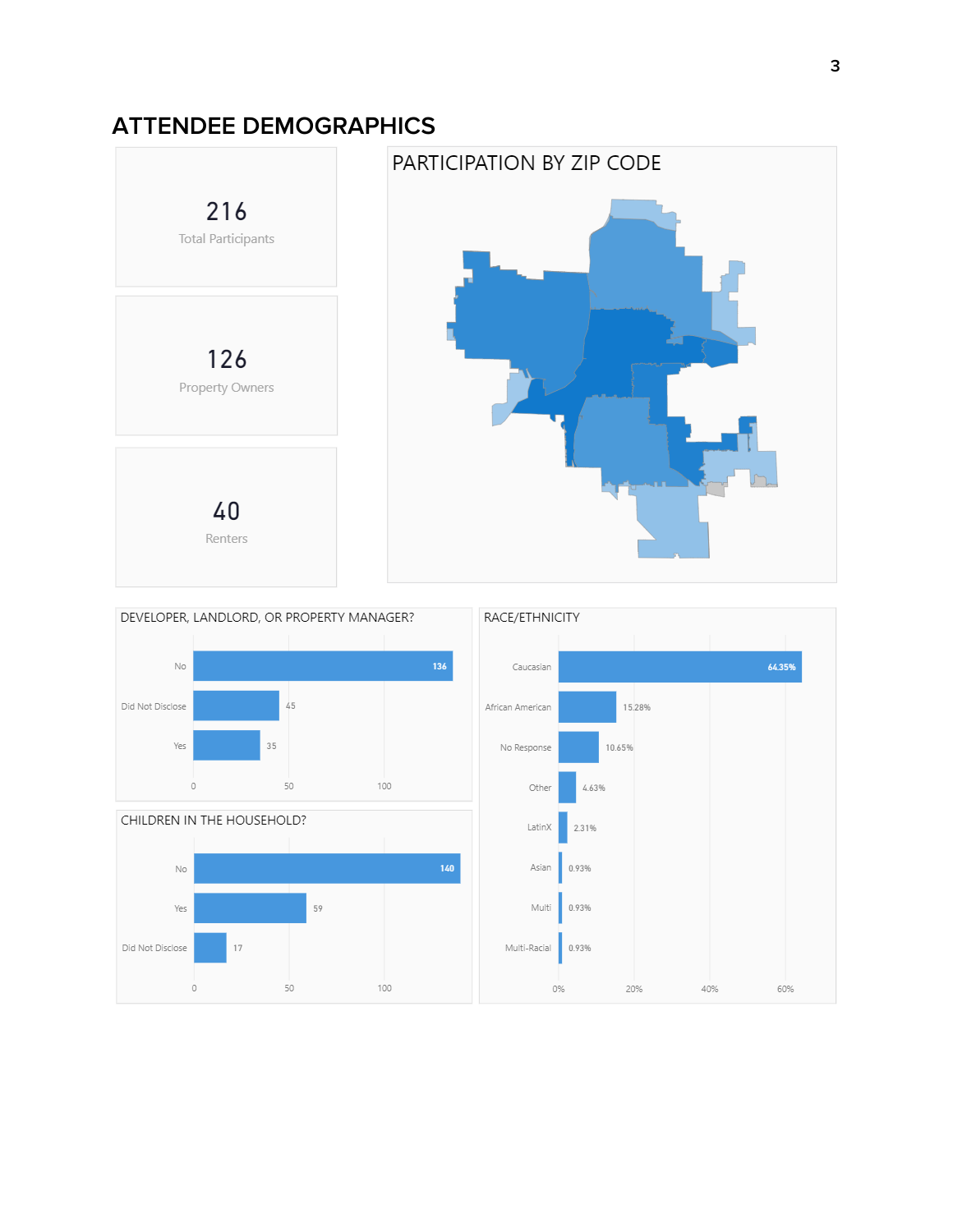## <span id="page-3-0"></span>**Amendment 3 | Missing Middle Housing CLAUSE 1**

### <span id="page-3-1"></span>**WHAT IT PROPOSES**

**Reduce minimum dwelling unit width from 18 feet to 14 feet. This will also decrease building costs by eliminating the need for additional load bearing walls that are legally required above 14'.**

#### **OVERVIEW**



#### **DETAILED FEEDBACK**

- **I don't support amending this.**
- **Improving to whom? The person building units? Surely not the person squished into a tiny box.**
- **Neighbors and neighborhoods should be consulted and this should be part of the Master Plan.**
- **Master plan necessary for zoning change of this magnitude.**
- **Should not be by right.**
- **This benefits developers and not proven to help decrease housing and rental costs.**
- **No.**
- **Always want community involvement**
- **Keep present standards**
- **My recommendation: keep existing policies**
- **No changes**
- **Leave it as it is ...for safety, and for NOT overcrowding the neighborhoods.**
- **The city should use special land use**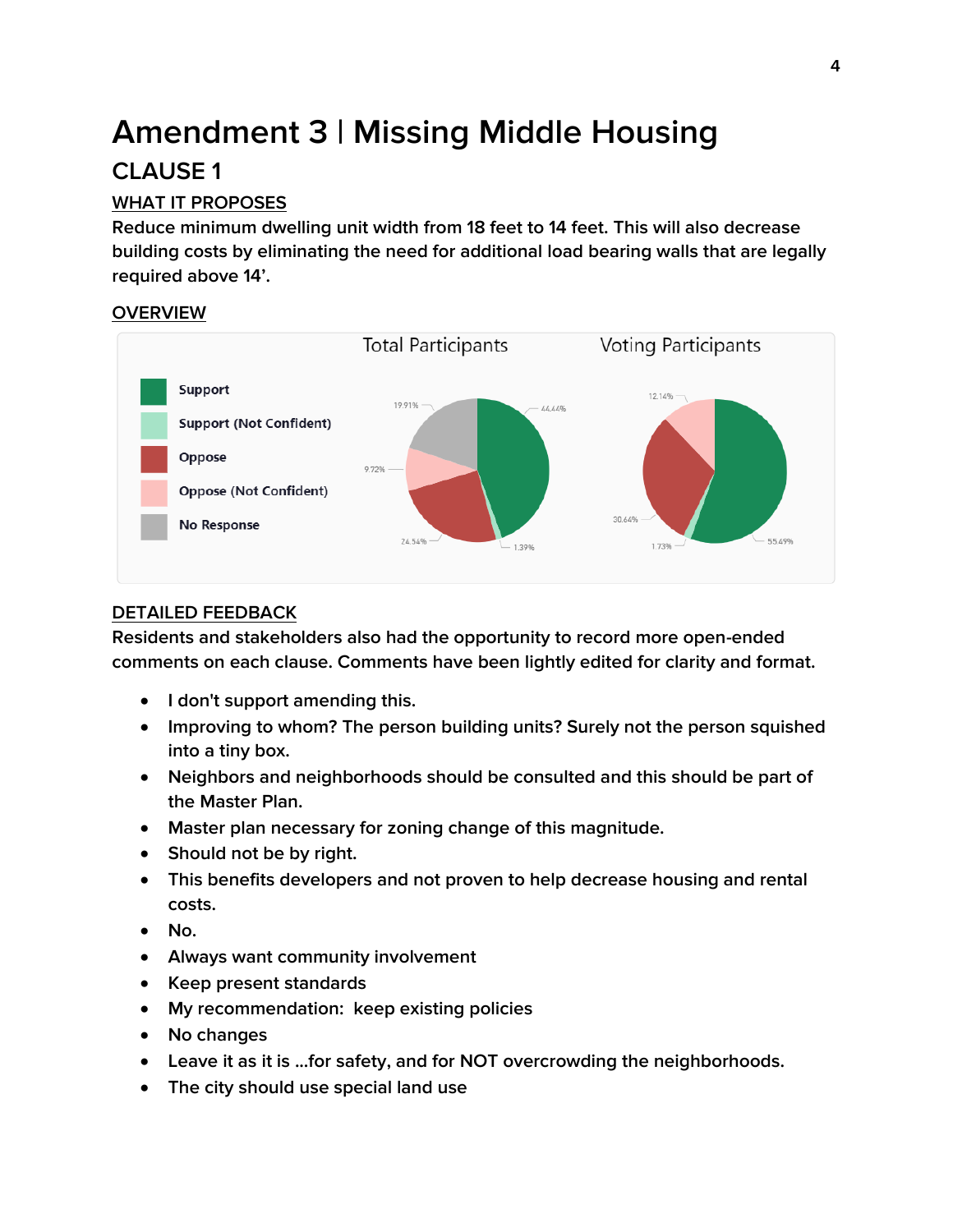- **I need more info like before and after in other cities**
- **No decrease building widths**
- **Not consider decreasing building costs by eliminating the need for additional load bearing walls**
- **Overcrowding, housing too small**
- **Go back to 100 feet and give neighborhoods the ability to negate if this does not fit/match their ASP**
- **Not by right**
- **Lack of neighborhood association input will not benefit neighborhood or city**
- **Not decent size**
- **The city eliminate by right.**
- **Not by right**
- **You can't consistently apply rules to inconsistent conditions - result would make some areas intolerable**
- **Continue to review this as special land use.**
- **Not "any" where**
- **Consult with each neighborhood to identify areas for development**
- **Did not have support or recommend checked off**
- **Has note: Why this specific #?**
- **No design standards to keep neighborhood character otherwise it is fine.**
- **Are these statements inconsistent? 1=ht 1=width**
- **No "By Right"**
- **Nothing filled**
- **Remain the same in its processes and zoning requirements**
- **As presented, I don't think making this change strictly for greater density goes far enough. There needs to be sagey construction quality and neighborhood consideration**
- **Narrowing housing is not better housing**
- **Keep existing procedure. If developers can't afford to follow these rules, then they should not develop**
- **Address low income housing crisis. Voluntary equitable development agreement**
- **No by right**
- **Increase to 16' and include code compliance issues regarding dwelling layout as it pertains to typical/normal American furniture/appliance**
- **Is this safe? 14' is too small.**
- **Allow this only with public hearing and the application process for special land use, not by right. And only if no existing homes are demolished.**
- **Only with public input.**
- **Not 500ft**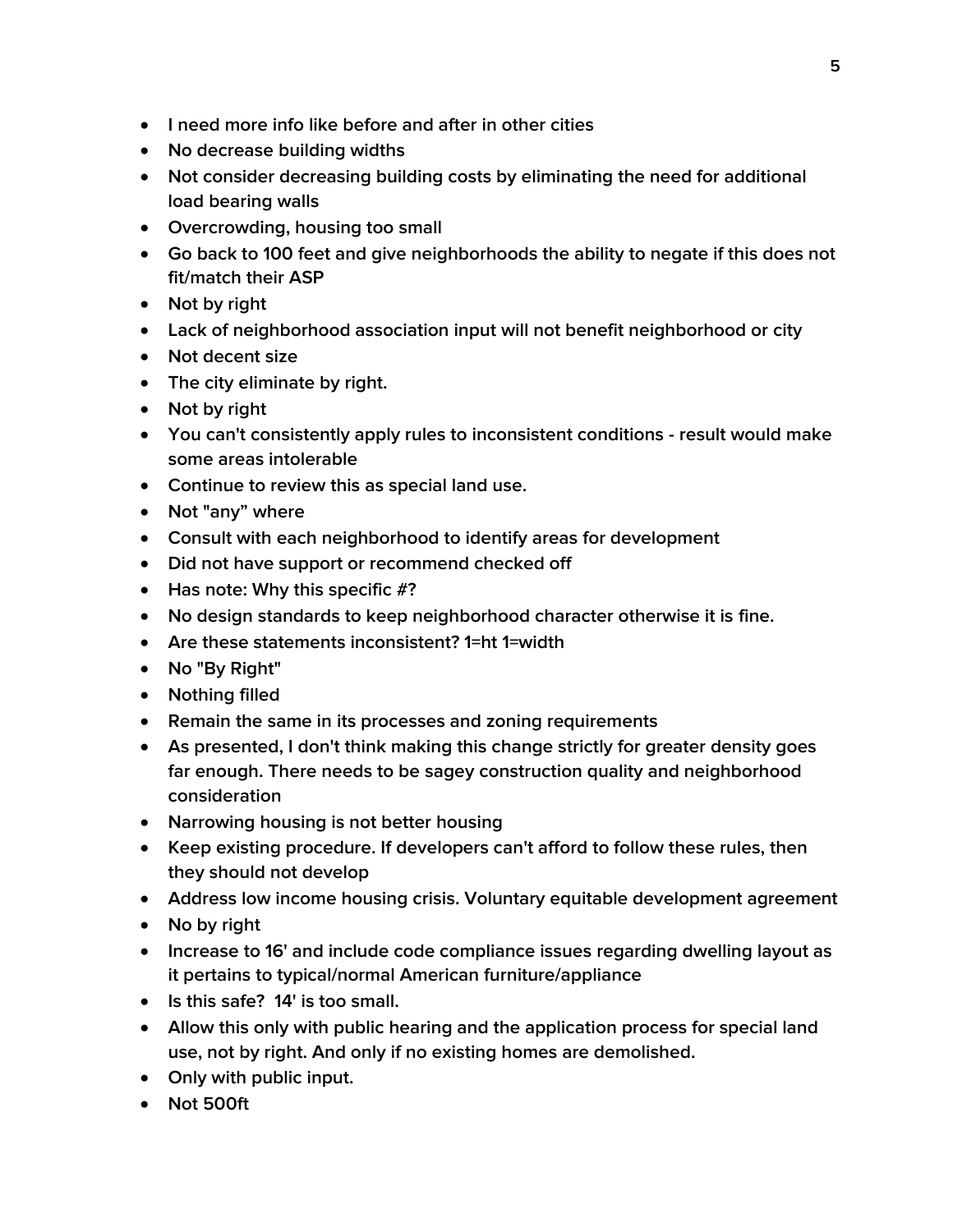- **Keep as is currently**
- **Leave at least 18ft**
- **No Smaller units.**
- **Need a better definition of what a dwelling unit is. Owner occupied? Rental units? Co-op housing? All of the above?**
- **Stay with 18 ft. – keep our neighborhoods the way our planner initially intended**
- **It's reasonable and could actually result in affordable housing**
- **We have nice neighborhood now we don't want low-income housing built in our neighborhood.**
- **Use this possibly for row houses**
- **Accessibility? No adverse effect**
- **Maintain opportunity for community input**
- **By right needs to be removed**
- **I don't like it with by right. Want neighbors' voice.**
- **This already exists in our neighborhood but this rule should not apply to all. This should vary by neighborhood. ASP allows for this in specific area plan but no one has taken advantage of it in 5+ years. In addition, this does not allow for families**
- **I wonder 1. How the 14' will be enforced + have concern about how this change will (there is much I don't know) advantage renters of traditional multifamily in ways that create unsafe living arrangements for individuals/families. I own rehab - existing single + multi-family units. I am consistently horrified by the conditions that landlords place tenants in. Safety should always prevail.**
- **By right is a problem with me, our voice must be heard**
- **Leave things be**
- **Concerned this limits available housing for the disabled**
- **How does this ensure that new units are accessible to communities of color?**
- **Keep this under special use approval**
- **Maintain at 18'**
- **Provide requirements for min. SF**
- **Concerned that this reduction will impact the housing stock for disabled**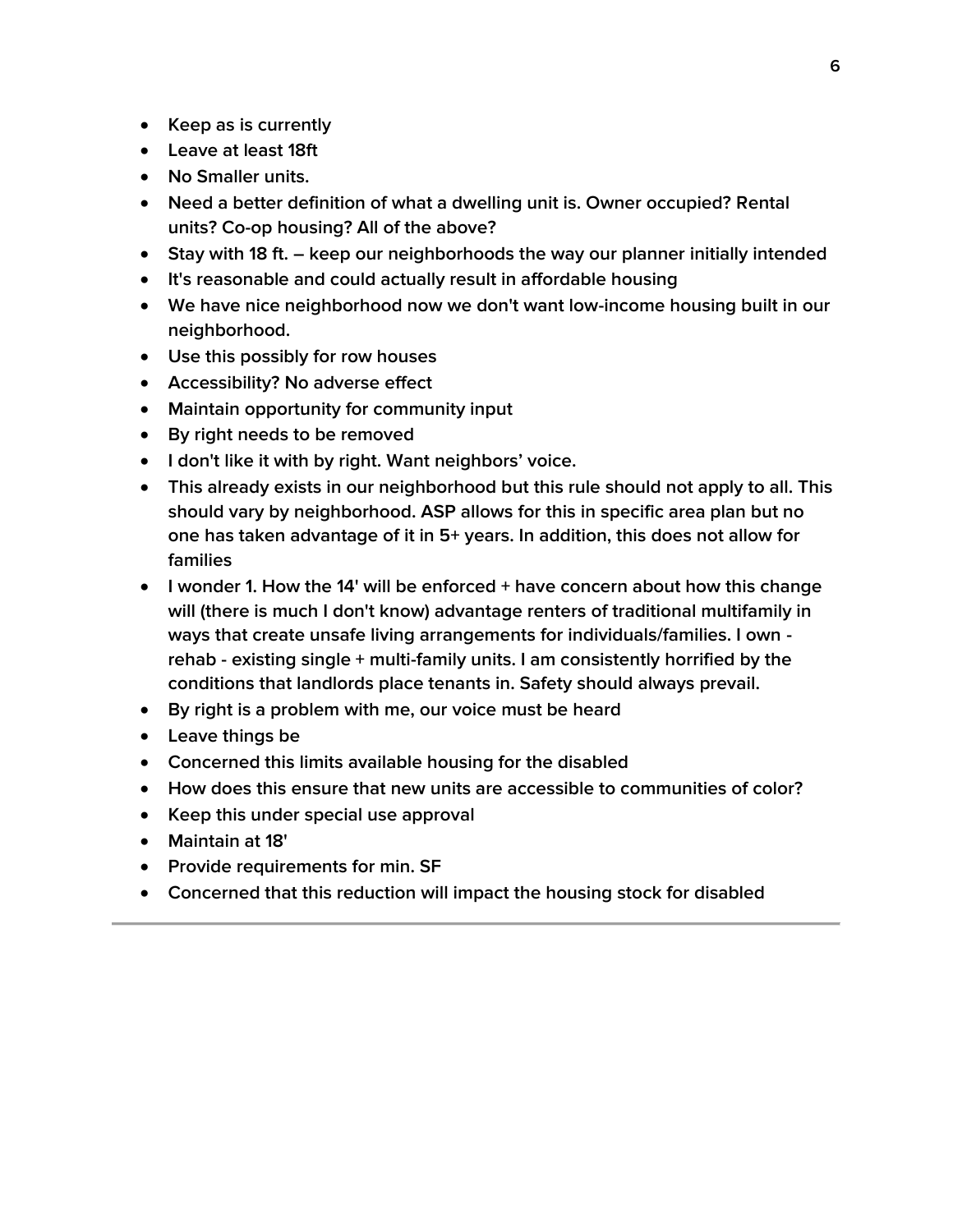### <span id="page-6-0"></span>**CLAUSE 2**

#### **WHAT IT PROPOSES**

**Eliminate minimum lot area requirement (20,000 sq. ft.) for multi-family residential developments. This is about 1/3 of a football field. Waivers for this requirement have been granted to allow for new "missing middle" housing types.**

#### **OVERVIEW**



#### **DETAILED FEEDBACK**

- **I don't support amending this.**
- **There needs to be a minimum set in place to ensure yard space for dwellers.**
- **Some areas this could work. Others it would be more problematic. Stop looking for blanket zoning changes when our neighborhoods are so different.**
- **Neighbors and neighborhoods should be consulted and this should be part of the Master Plan.**
- **Master plan necessary for zoning change of this magnitude.**
- **Again, I think this should require a variance.**
- **These are worded so as to get a desired response.**
- **No**
- **No**
- **No change in policy**
- **City lots are already small... keep exiting policies**
- **No changes**
- **LEAVE the lot requirements as is. ENOUGH is being turned into residential housing, and overcrowding and ruining the neighborhoods.**
- **The city should use special land use and why is 26,000 sq. ft. currently the requirement**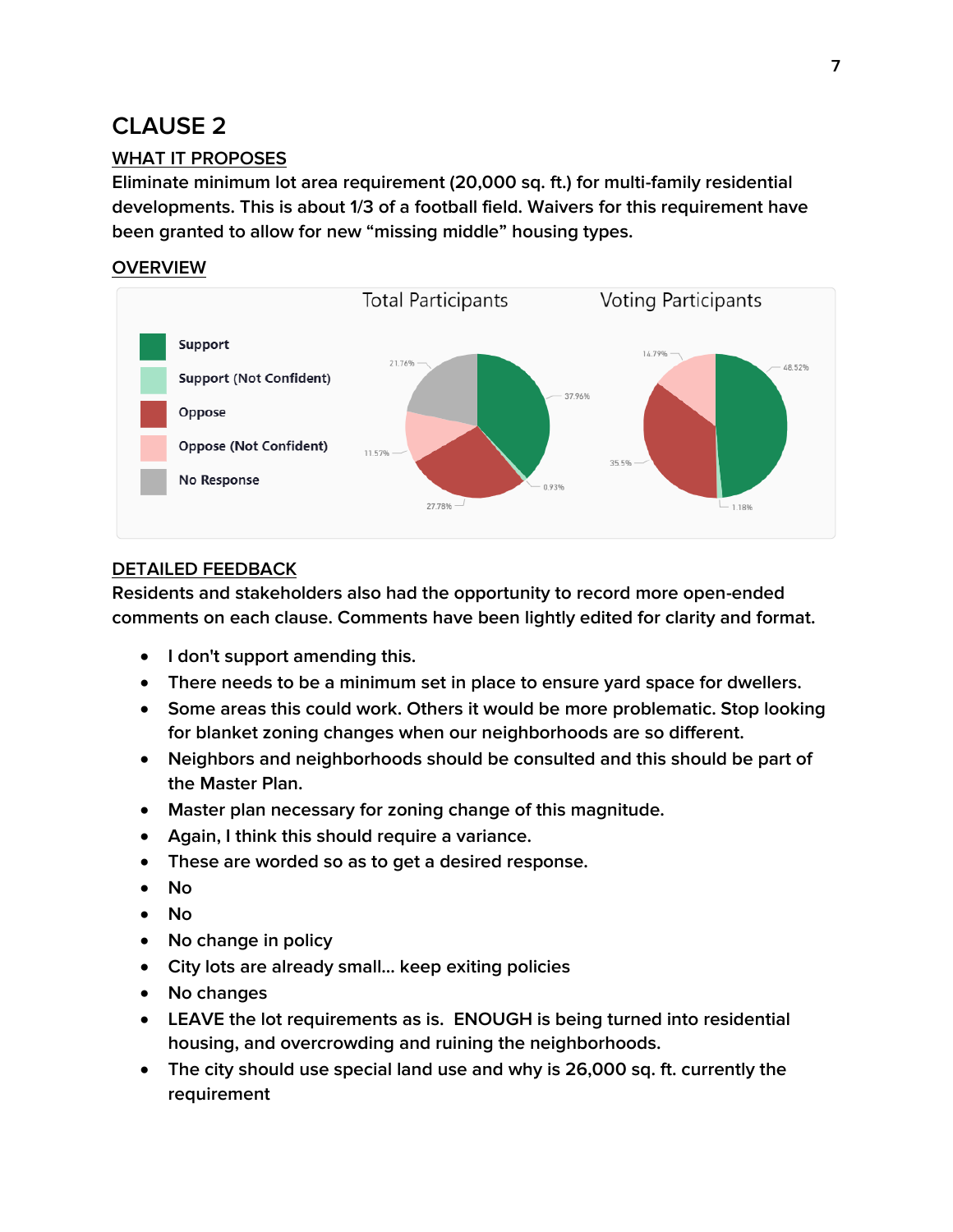- **Not decrease area requirements**
- **Overall cutting livable space, cramming more people in with no regard to empty houses and lots. That needs to be addressed first or simultaneously**
- **Give us a reason to trust you. GVSU/MSU displaced thousands, why aren't they paying for it**
- **Safety and building**
- **What explicitly would this look like?**
- **Support this with a waiver for neighborhoods w/ASP that does not want this. OR Just wait until new master plan is created**
- **Depends on the area of development**
- **These questions should be broken down by the type of neighborhood**
- **All of these changes will not prevent a developer from knocking down a neighborhood within 500 feet & putting up non-affordable housing**
- **The width**
- **Not by right, this really serves developers more than average residents.**
- **Lack of neighborhood association input will not benefit neighborhood or city**
- Not by right
- **When individual green space is eliminated - no provisions for increased public green space is provided - people need space**
- **Does this still include green space requirements?**
- **Continue to review this as special land use**
- **Not "any" / everywhere**
- **City needs to set goals for what is necessary density population and building before figuring these lot sizes out**
- **No minimum?**
- **Most places still have minimal zoning requirements**
- **Zoning requirements are routinely waived**
- **Give more info as to what the impact and intention of this change is**
- **Increase awareness/information for residents. What was the original intention of this requirement? Density does not change.**
- **If there is enough parking it would be best. This does not work everywhere needs neighbor input.**
- **Make the minimum lot size smaller, but don't eliminate**
- **Would there be a new min. lot requirement?**
- **Is there a middle ground? Why throw this out completely?**
- **Crossed through question of "Would there be a new min. lot requirement? If so, what would that be?" and wrote, "It was answered by the planning commission rep.**
- **No "By Right"**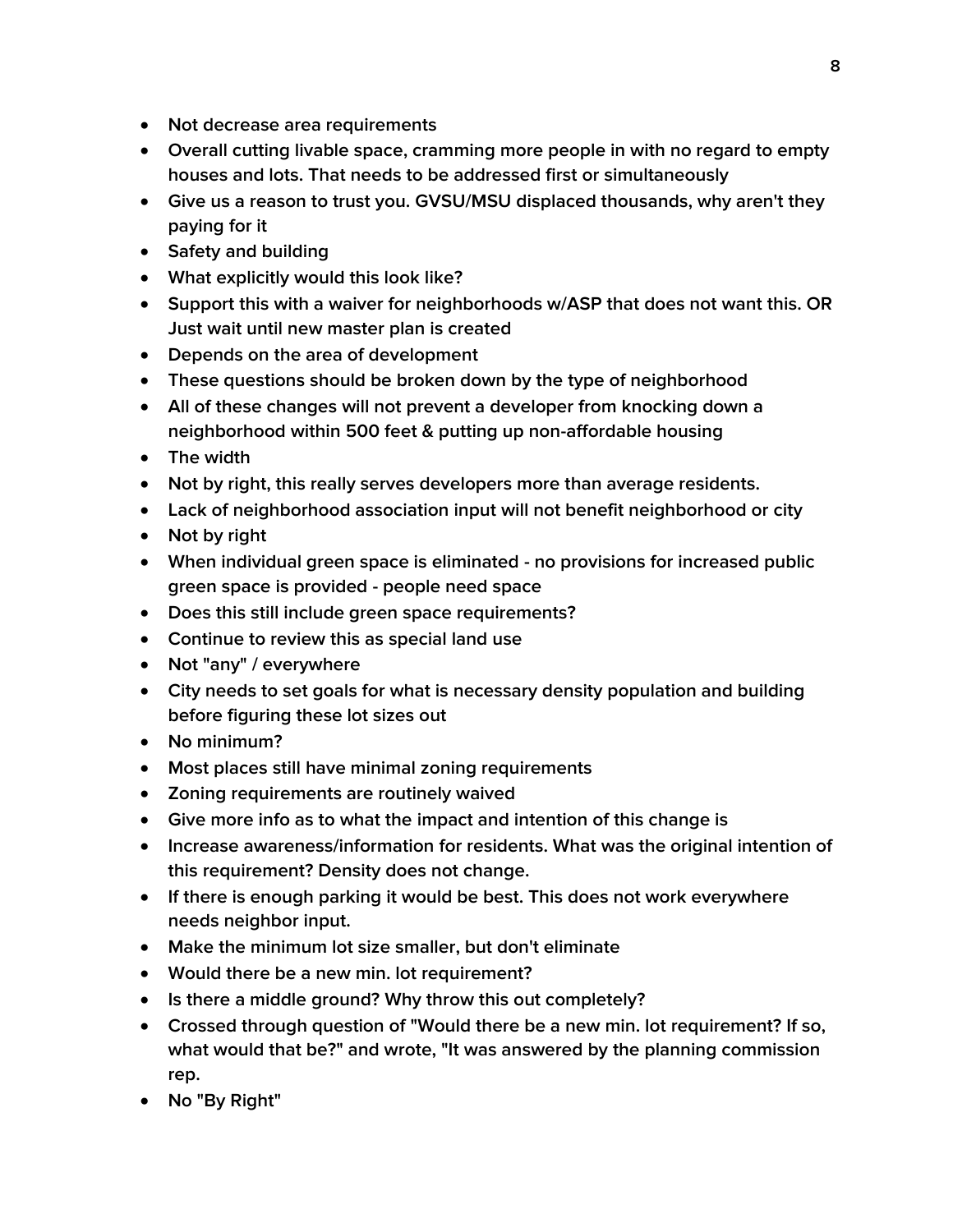- **Nothing filled**
- **Strongly opposed!**
- **Remain the same in its processes and zoning requirements**
- **I'm OK with this but need more specifics on requirements within the amendment so the construction requirements are clear.**
- **•** Keep existing procedure
- **No by right**
- **By right for neighborhood residents only. All others special land use.**
- **Allow a requirement for ample green space with neighbors allowed to vote in approval. Not by right, allow immediate lots to weigh in.**
- **Allow this only with public hearing and the application process for special land use, not by right. And only if no existing homes are demolished.**
- **Only with public input**
- **Special Land Use**
- **Use 20000 per unit as currently used**
- **Too dense, what about parking?**
- **Up to neighborhood approval**
- **Allow for community input**
- **Maintain lot size, do not eliminate green space**
- **Wait for m. plan; might be ok for two units, but I'm skeptical how this would work with 4-6-8 units, etc. We need more info**
- **I feel homeowners that lived here are now being pushed out.**
- **As long as it still fits in with the existing neighborhood**
- **"Want homes for ownership not rental" --> Is the concern about renters? Landlords? Opportunities to buy? ---> If opportunity, just because these aren't single family names mean we can't own**
- **Maintain need for SLU permit and community input**
- **By rights needs to be removed! Seriously, who is building single/double/quad homes in GR? Is this more about keeping costs down for developers than making GR better for citizens.**
- **Not opposed to this just DO NOT LIKE BY RIGHT!!! How many are on the planning committee and do they live in this area? Do they live where these decisions.**
- **This applies in some downtown neighborhoods already but not all. This will change the very character. We have issue w/ demolition that destroys affordable housing that accommodates families.**
- **How can it be affordable after cost of real estate?**
- **Every neighborhood is different. Each neighborhood should be informed + able to provide input.**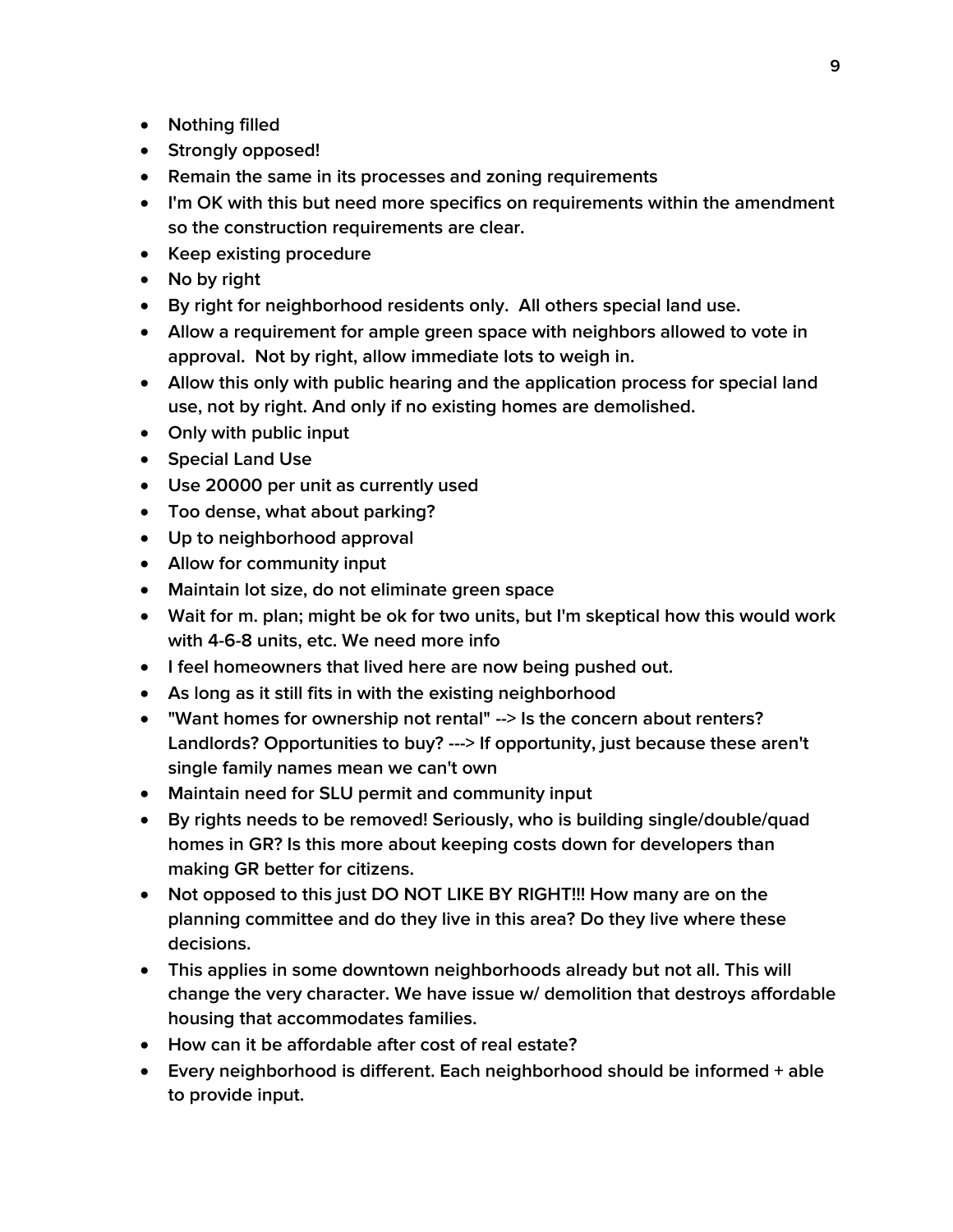- **Not pass this as it hinders the visual appearance of the neighborhood/yards/lawns & will put too many more cars on the streets instead of on that lot.**
- **Didn't completely understand**
- **The community be included in the By Right Process**
- **How does this ensure that new units are accessible to communities of color?**
- **Keep this under special use approval**
- **Support as long as neighborhood zoning laws for minimum space are established**
- **Keep current process in place**
- **Too many housing units together can cause problems but so much of the unoccupied land is just sitting being wasted. Need more affordable housing for the disabled.I don't support amending this.**
- **There needs to be a minimum set in place to ensure yard space for dwellers.**
- **Some areas this could work. Others it would be more problematic. Stop looking for blanket zoning changes when our neighborhoods are so different.**
- **Neighbors and neighborhoods should be consulted and this should be part of the Master Plan.**
- **Master plan necessary for zoning change of this magnitude.**
- **Again, I think this should require a variance.**
- **These are worded so as to get a desired response.**
- **No**
- **No**
- **No change in policy**
- **City lots are already small... keep exiting policies**
- **No changes**
- **LEAVE the lot requirements as is. ENOUGH is being turned into residential housing, and overcrowding and ruining the neighborhoods.**
- **The city should use special land use and why is 26,000 sq. ft. currently the requirement**
- **Not decrease area requirements**
- **Overall cutting livable space, cramming more people in with no regard to empty houses and lots. That needs to be addressed first or simultaneously**
- **Give us a reason to trust you. GVSU/MSU displaced thousands, why aren't they paying for it**
- **Safety and building**
- **What explicitly would this look like?**
- **Support this with a waiver for neighborhoods w/ASP that does not want this. OR Just wait until new master plan is created**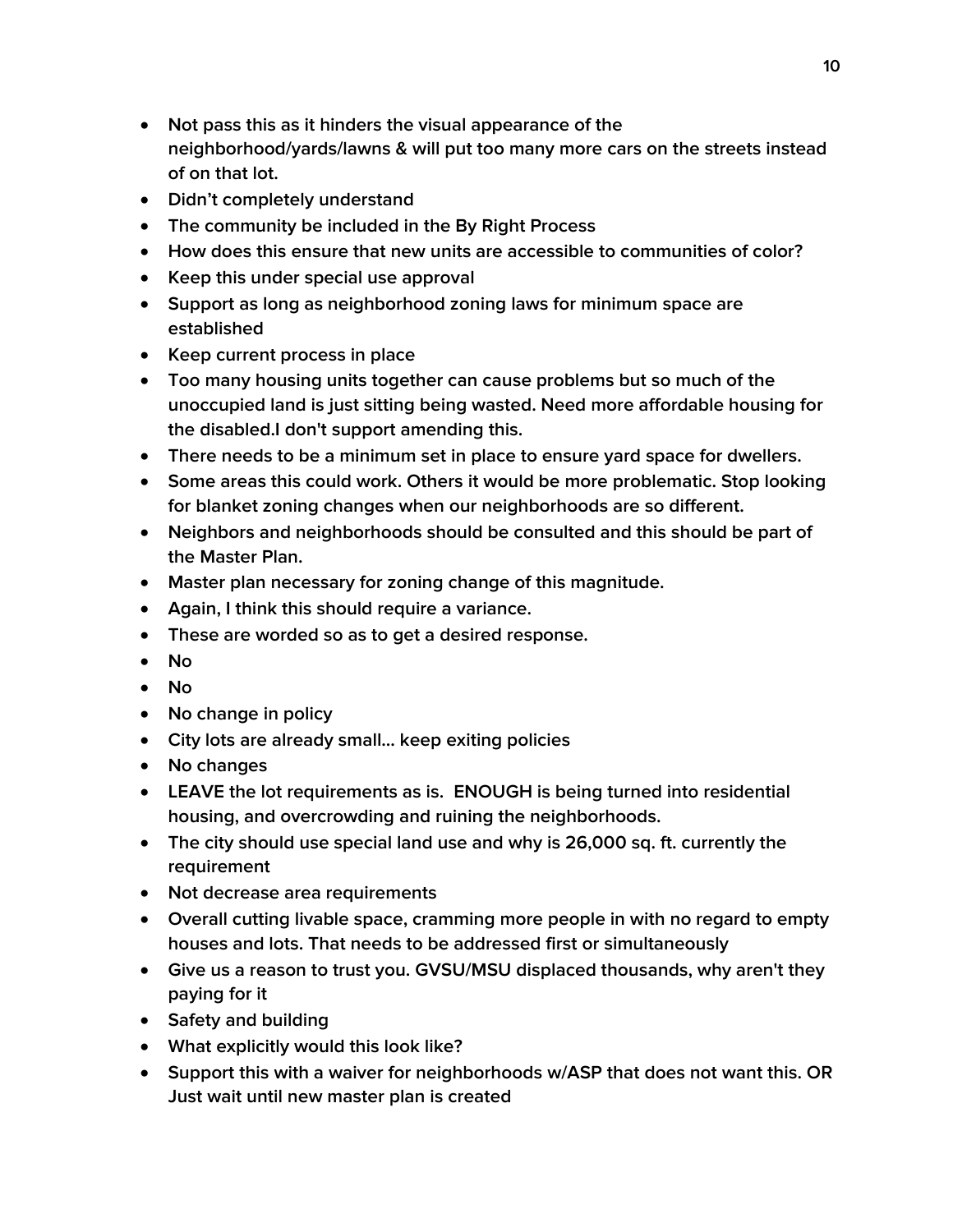- **Depends on the area of development**
- **These questions should be broken down by the type of neighborhood**
- **All of these changes will not prevent a developer from knocking down a neighborhood within 500 feet & putting up non-affordable housing**
- **The width**
- **Not by right, this really serves developers more than average residents.**
- **Lack of neighborhood association input will not benefit neighborhood or city**
- Not by right
- **When individual green space is eliminated - no provisions for increased public green space is provided - people need space**
- **Does this still include green space requirements?**
- **Continue to review this as special land use**
- **Not "any" / everywhere**
- **City needs to set goals for what is necessary density population and building before figuring these lot sizes out**
- **No minimum?**
- **Most places still have minimal zoning requirements**
- **Zoning requirements are routinely waived**
- **Give more info as to what the impact and intention of this change is**
- **Increase awareness/information for residents. What was the original intention of this requirement? Density does not change.**
- **If there is enough parking it would be best. This does not work everywhere needs neighbor input.**
- **Make the minimum lot size smaller, but don't eliminate**
- **Would there be a new min. lot requirement?**
- **Is there a middle ground? Why throw this out completely?**
- **Crossed through question of "Would there be a new min. lot requirement? If so, what would that be?" and wrote, "It was answered by the planning commission rep.**
- **No "By Right"**
- **Nothing filled**
- **Strongly opposed!**
- **Remain the same in its processes and zoning requirements**
- **I'm OK with this but need more specifics on requirements within the amendment so the construction requirements are clear.**
- **Keep existing procedure**
- **No by right**
- **By right for neighborhood residents only. All others special land use.**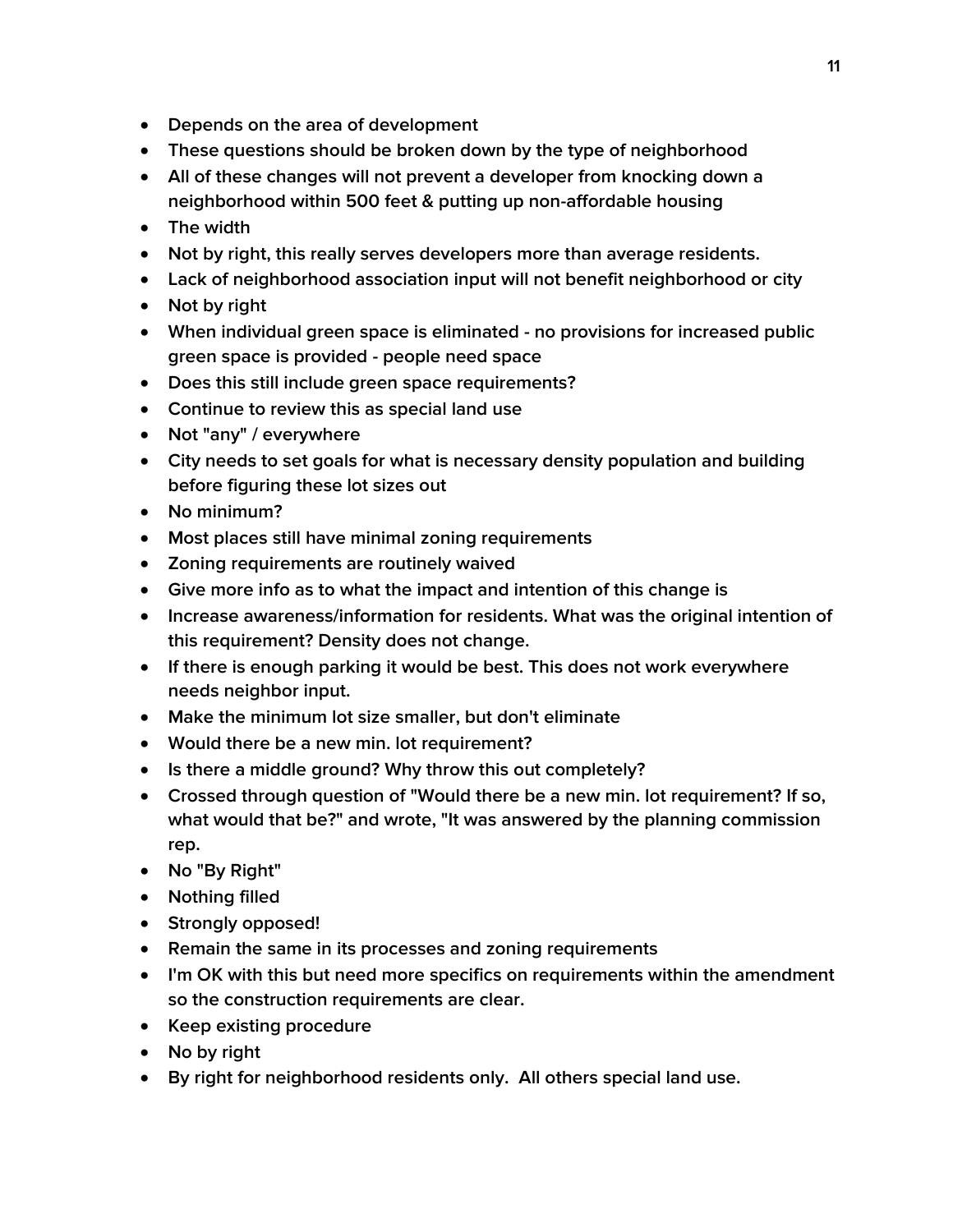- **Allow a requirement for ample green space with neighbors allowed to vote in approval. Not by right, allow immediate lots to weigh in.**
- **Allow this only with public hearing and the application process for special land use, not by right. And only if no existing homes are demolished.**
- **Only with public input**
- **Special Land Use**
- **Use 20000 per unit as currently used**
- **Too dense, what about parking?**
- **Up to neighborhood approval**
- **Allow for community input**
- **Maintain lot size, do not eliminate green space**
- **Wait for m. plan; might be ok for two units, but I'm skeptical how this would work with 4-6-8 units, etc. We need more info**
- **I feel homeowners that lived here are now being pushed out.**
- **As long as it still fits in with the existing neighborhood**
- **"Want homes for ownership not rental" --> Is the concern about renters? Landlords? Opportunities to buy? ---> If opportunity, just because these aren't single family names mean we can't own**
- **Maintain need for SLU permit and community input**
- **By rights needs to be removed! Seriously, who is building single/double/quad homes in GR? Is this more about keeping costs down for developers than making GR better for citizens.**
- **Not opposed to this just DO NOT LIKE BY RIGHT!!! How many are on the planning committee and do they live in this area? Do they live where these decisions.**
- **This applies in some downtown neighborhoods already but not all. This will change the very character. We have issue w/ demolition that destroys affordable housing that accommodates families.**
- **How can it be affordable after cost of real estate?**
- **Every neighborhood is different. Each neighborhood should be informed + able to provide input.**
- **Not pass this as it hinders the visual appearance of the neighborhood/yards/lawns & will put too many more cars on the streets instead of on that lot.**
- **Didn't completely understand**
- **The community be included in the By Right Process**
- **How does this ensure that new units are accessible to communities of color?**
- **Keep this under special use approval**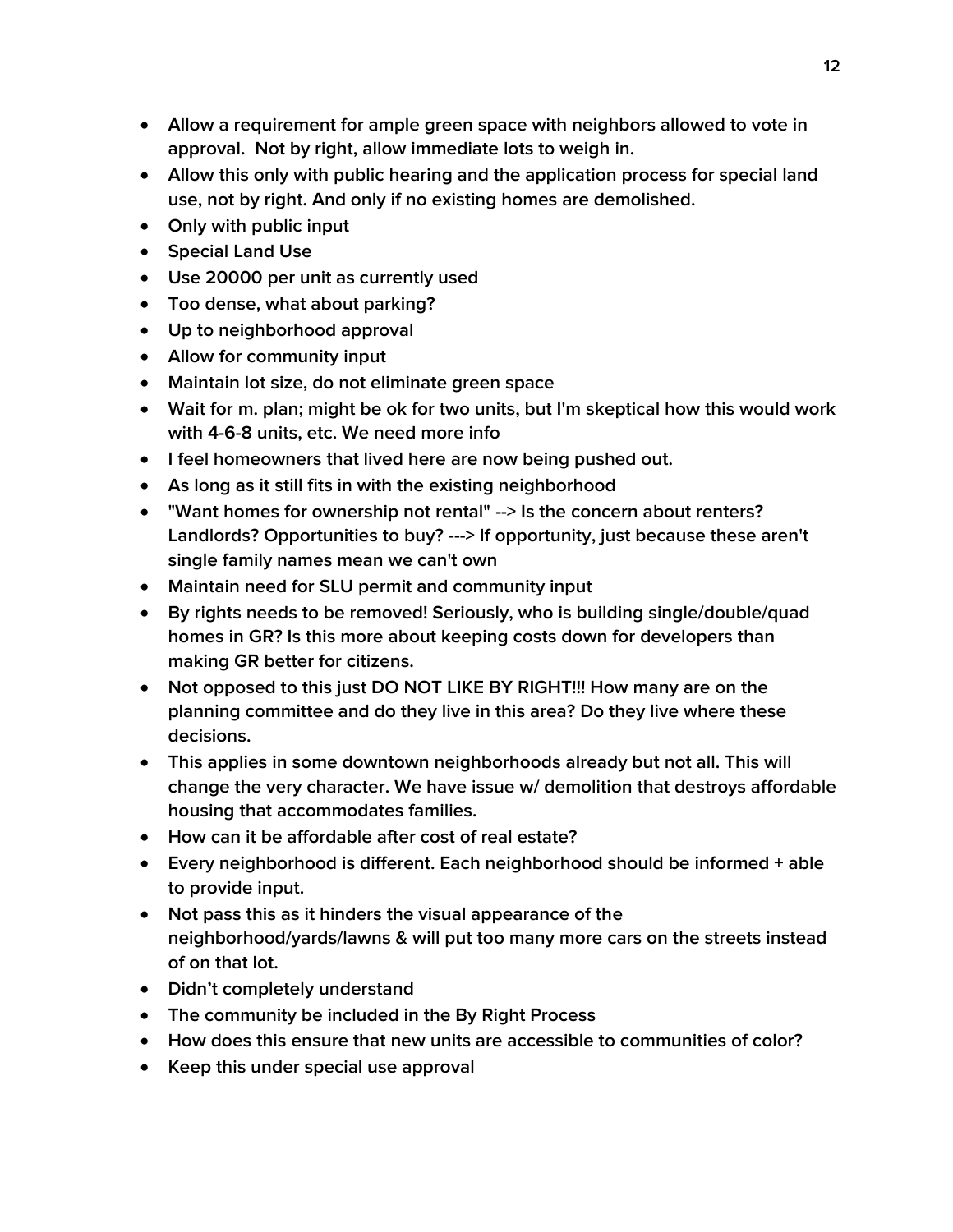- **Support as long as neighborhood zoning laws for minimum space are established**
- **Keep current process in place**
- **Too many housing units together can cause problems but so much of the unoccupied land is just sitting being wasted. Need more affordable housing for the disabled.**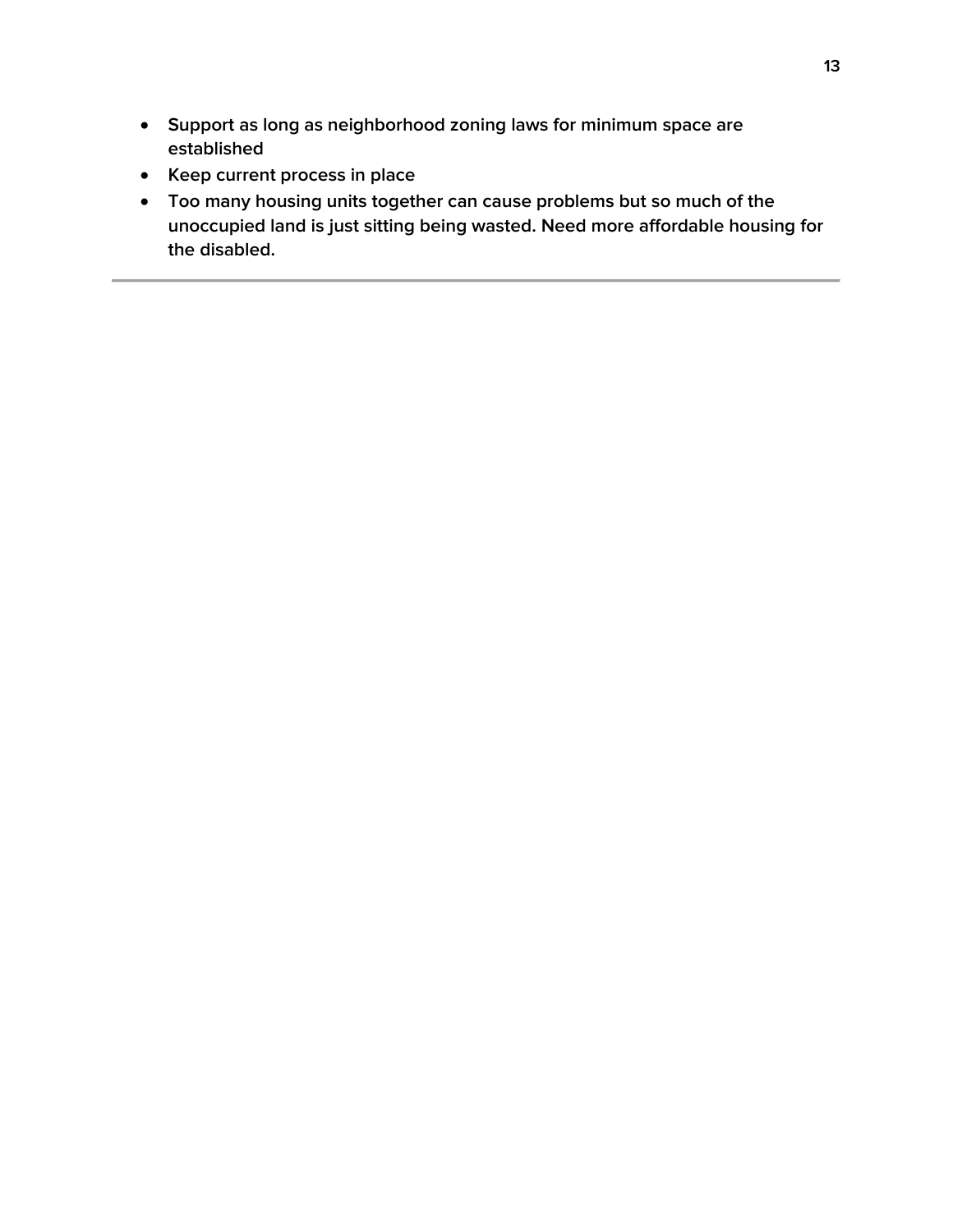### <span id="page-13-0"></span>**CLAUSE 3**

#### **WHAT IT PROPOSES**

**On any corner lot in an Low Density Residential zone district, this allows two-family residential development through either new construction or the conversion of existing structures with administrative approval.**

#### **OVERVIEW**



#### **DETAILED FEEDBACK**

- **I don't support amending this.**
- **I think that the neighbors who live in the area (renters as well as homeowners) should be consulted about making a change such as this.**
- **Again a blanket system when ALL areas are different. Where I live now, most corners could probably handle this. Where I lived before, it was the densest neighborhood already. Adding even more would really be a struggle in areas. Why are you so bent on removing community voice?**
- **These measures will not provide Affordable Housing. To the contrary, they will push low-income individuals out of existing affordable housing. I see only more, new market rate apartments being created out of this measure.**
- **Master plan necessary for zoning change of this magnitude.**
- **Again, should require a variance.**
- **No change to existing requirements and approval.**
- **No**
- **Community involvement in decisions**
- **No change in present policy**
- **Neighborhood residents may lose control... Maintain existing policies**
- **No changes**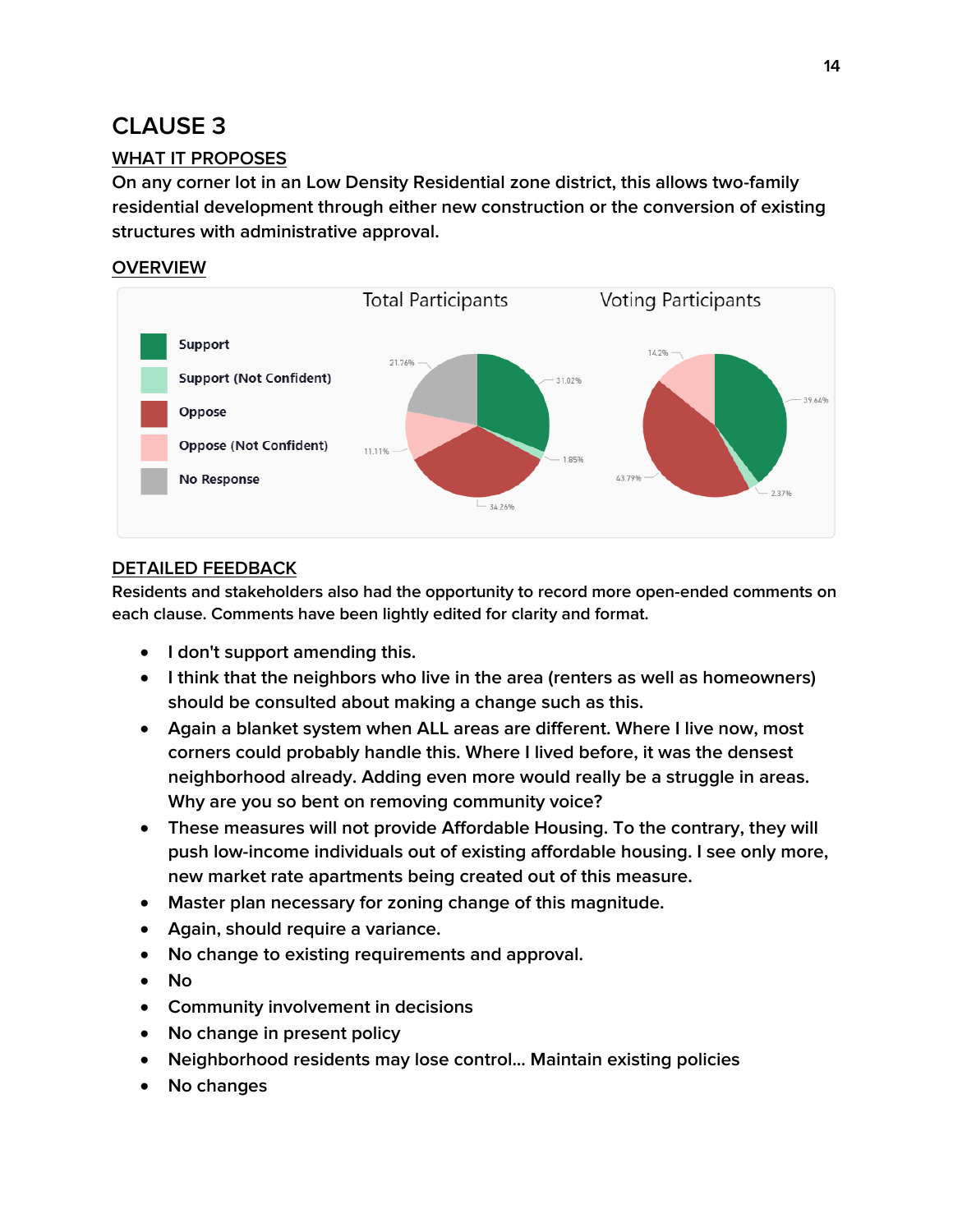- **You can leave the administrative approval, but make it a REQUIREMENT for developers to go to the neighbors and talk with them about their proposal before going through the administrative approval process, and hold the developer to the plans the neighborhood approves. A public hearing is not necessary, and the planning commission has already made it clear they will not listen to opinions of residents during the public hearing, so it's a waste of time anyway. However, if a developer wants to demolish an existing structure, they should have a public hearing.**
- **The city should use special land use**
- **Need to see examples**
- **Not adopt**
- **Not move forward, too much on corner lots**
- **Busy, traffic, intersecting what about people already living there**
- **Limit this, every corner is too many**
- **Neighborhood type specific**
- **Needs to be neighborhood specific**
- **Not sure**
- **Not sure**
- **Parking, views, living space, waste, Limits beauty of the city removes too much green space**
- **All of these changes will not prevent a developer from knocking down a neighborhood within 500 feet & putting up non-affordable housing**
- **I think this is a good idea**
- **Not by right**
- **Include neighbor notifications and a design guide**
- **Lack of neighborhood association input will not benefit neighborhood or city**
- **Approval should be required**
- **Not by right**
- **Doesn't consider current density of the neighborhood**
- **Excessive burden on neighborhood**
- **Are there many of these available?**
- **Continue in the current process of approvals**
- **Continue in the current process of approvals**
- **Why is conversion of existing buildings not included in this amendment? It should be.**
- **Not "any corner lot"**
- **Develop a design guideline so new development fits the character, rhythm & architecture of each neighborhood**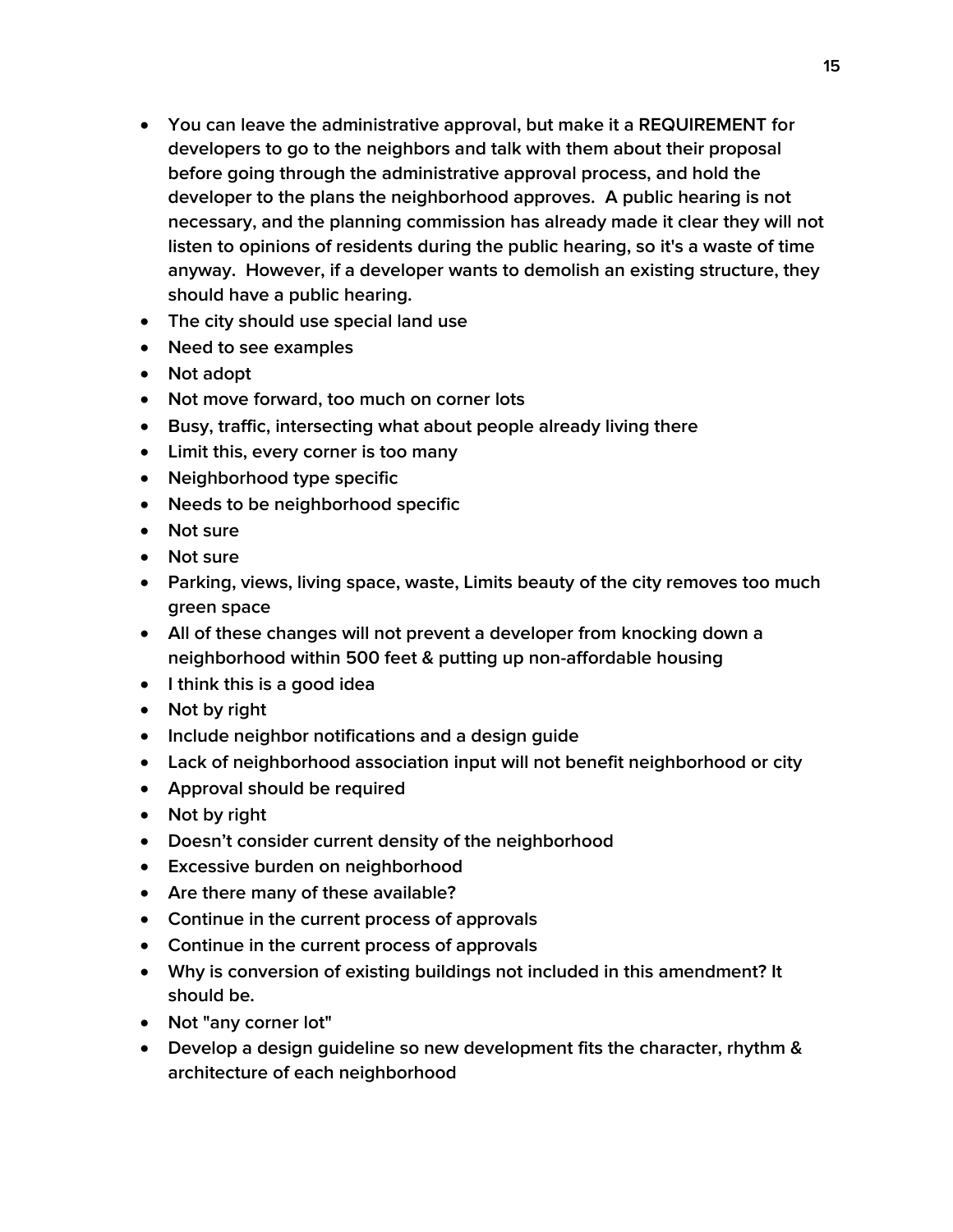- **I support but would like to see a re-eval of design standards per neighborhood so new development fits the aesthetic of the current neighborhood**
- **Approve more new, affordable housing buildings**
- **Because it incentivizes destruction of exciting homes**
- **Would add that you CAN convert**
- **Neighbor input**
- **Parking? How much is the expense different? What is the advantage of other lots?**
- **With design standards.**
- **Needs increased for city code inspections for in elevated density**
- **No "By Right"**
- **Retain the SLU process and therefore preserve resident voice. Also, consider that all corner lots in all the neighborhoods are not the same. Some neighborhoods might have better places more appropriate for density.**
- **Nothing filled**
- **Too broad**
- **"new construction", when did they reword this then? \*on bus routes only**
- **Eliminate this amendment**
- **Can't convert? How many vacant corner lots?**
- **Remain the same in its processes and zoning requirements**
- **The Neighborhood should be allowed to weigh in on this type of development.**
- **This favors developers over those who want to build single-family homes.**
- **Keep existing procedure. Keep citizen neighbors involved.**
- **Utilize existing housing for low income**
- **No by right**
- **By right for neighborhood residents only. All others special land use.**
- **Owner occupied by right for any corner lot to limit outsider influence on local.**
- **Will this encourage by out and demolition of property**
- **Only if exiting structures remain**
- **Allow this only with public hearing and the application process for special land use, not by right. And only if no existing homes are demolished, allow conversion by special land use.**
- **Only with public input.**
- **Design standards are needed, keep as special land use**
- **Evaluate on street parking congestion before allowing all corner lots**
- **Keep current zoning**
- **That's a lot of corners, where do they part?**
- **Change the neighborhood flavor**
- **Maintain look and use of homes already present.**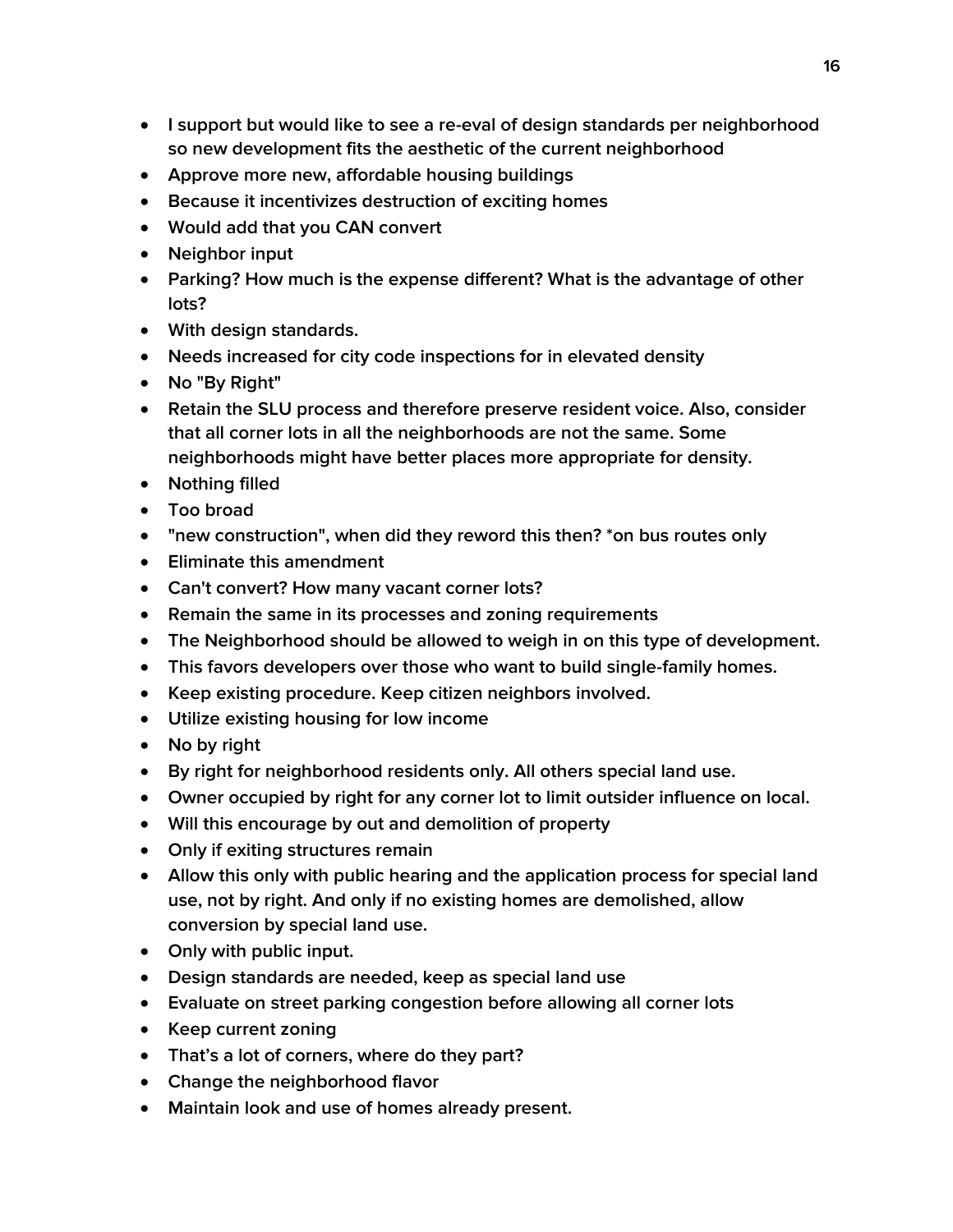- **No by Right. Look at ASP's, Move to master plan**
- **Maintain community input in order to plan appropriately for situations that only neighbors who live on or close to these corner lots can provide. Ex. people with special needs in the area, children, traffic issues**
- **Not take residents voice out of the decision**
- **Absolutely not. "By right" is the issue. It might work some places but be horrible other places.**
- **Creates more traffic for homebuyers. I would not want a rental in my neighborhood or where mostly homeowners live.**
- **They are destroying GR with [trash?] housing. The city is now maintaining our roads and sidewalks now.**
- **Ensure houses are not demolished for this change and thereby change the character of the neighborhood.**
- **Need more info**
- **Conversion or new construction?**
- **•** Requires community input
- **By right needs to be removed**
- **Consider adding neighborhood positions to sit on their administration.**
- **I don't like this with by right. Still involved in it.**
- **How can different rules apply within the same zone? If a rule applies to 500 feet, it must apply to the entire KDR. Again, in some neighborhoods this is ok but not all**
- **Will destroy neighborhoods + raise rents - lower income will be forced to move out**
- **Ask for neighborhood input; we do not want cookie cutter solutions**
- **Not do this as it will dramatically change the look & feeling of the street & neighborhoods.**
- **This takes influence of neighbors away w/o helping to encourage affordable development**
- **How does this ensure that new units are accessible to communities of color?**
- **Keep this under special use approval**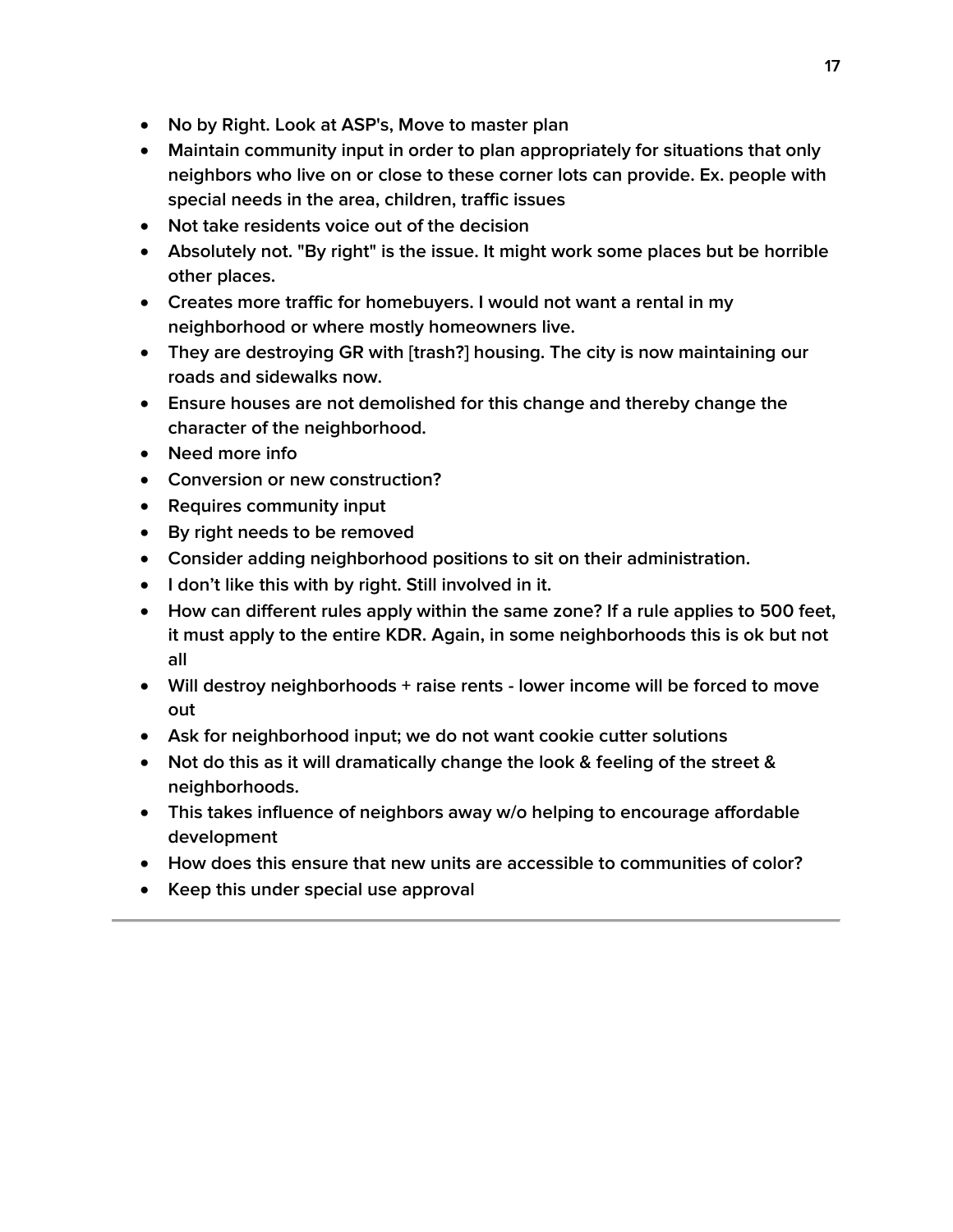### <span id="page-17-0"></span>**CLAUSE 4**

#### **WHAT IT PROPOSES**

**For any lot within five-hundred (500) feet of a Mixed-Use Commercial zone district. This would allow the construction of (or conversion existing to) a multi-family development on what was previously a single family lot with administrative approval when all of the following criteria is met:**

- **No more than 4 units per building**
- **Complies with maximum building width and footprint**
- **No more than 150% of the average home size on the block**
- **Development complies with existing form standards**

#### **OVERVIEW**



### **DETAILED FEEDBACK**

- **I don't support amending this.**
- **I think that the neighbors who live in the area (renters as well as homeowners) should be consulted about making a change such as this.**
- **LOOK AT THE DATA of WHO this effects. In some areas, it's hitting well over 60% of people who are at or below poverty. This 500 ft. boundary is really just a new redline if you ask me. To be truly equitable like GR keeps talking about you would want to utilize the wisdom of those in the neighborhood. Where in their area is it best to put density? But your by right zoning strips residents of any voice.**
- **500 feet is ridiculous and will decimate some neighborhoods. This distance was created arbitrarily by the Planning Commission and is 5 times greater a distance than proposed by the affordable housing task force. These measures will not provide Affordable Housing. To the contrary, they will push low-income**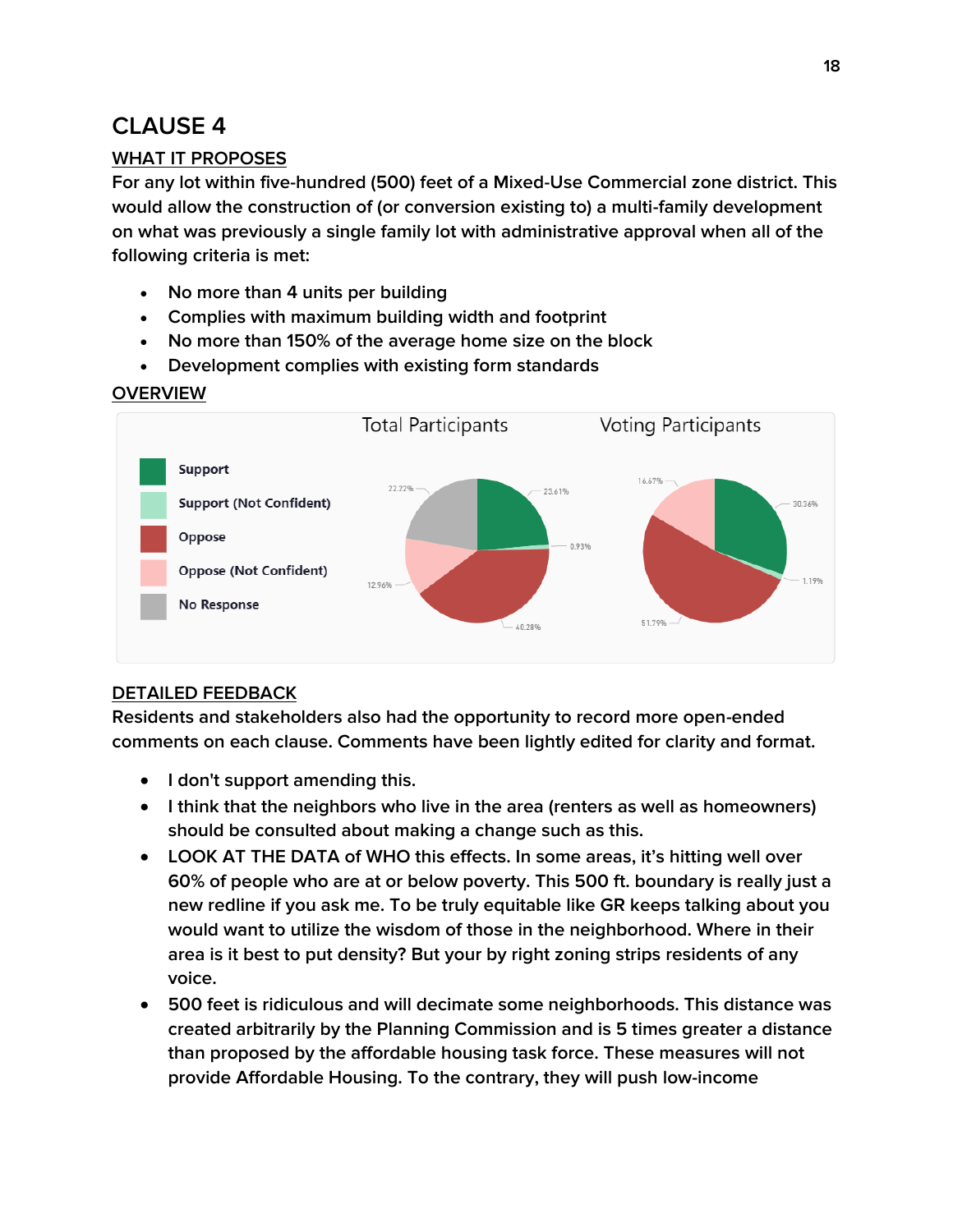**individuals out of existing affordable housing. I see only more, new market rate apartments being created out of this measure.**

- **In my neighborhood (Belknap Lookout), the areas affected by the 500-foot bubbles are in radical conflict with our ASP - not only do they potentially put a lot of density in places that the ASP does not call for, they totally miss enabling density in places the ASP DOES call for, particularly the south end of the neighborhood where the freeway absorbs the bubble from Michigan St. Expanding options for developers to build more density is fine, but it needs to be done in a way that acknowledges and respects ASPs and the facts on the ground, not that arbitrarily decides "Oh, there's a used appliance shop there, that means this is a good place for higher density and the neighborhood doesn't get a say."**
- **Master plan necessary for zoning change of this magnitude.**
- **Do not do it. Will destroy historic housing stock.**
- **Preserve neighborhood. No conversion of existing buildings to multi-rentals.**
- **No**
- **This would encourage development of neighborhoods. Developers would disregard neighborhood involvement. Community input-no administrative control.**
- **No changes**
- **Maintain existing policies...**
- **No changes**
- **STOP THE DAMN INSANITY**
- **You can leave the administrative approval, but make it a REQUIREMENT for developers to go to the neighbors and talk with them about their proposal before going through the administrative approval process, and hold the developer to the plans the neighborhood approves. A public hearing is not necessary, and the planning commission has already made it clear they will not listen to opinions of residents during the public hearing, so it's a waste of time anyway. However, if a developer wants to demolish an existing structure, they should have a public hearing. Change the 500ft rule back to 100ft...500ft SWALLOWS neighborhoods. This amendment is also a "one size fits all" policy that would work in some neighborhoods, but not others. Another reason why residents need to have a voice in this process...they can tell you where each neighborhood can handle more density, and where certain types of housing would fit in each neighborhood.**
- **500 ft. is too much, the city should not adopt this rec**
- **You do that too much already**
- **Not rezone existing single family, owner-occupied neighbors into big apartments - I oppose this most strongly**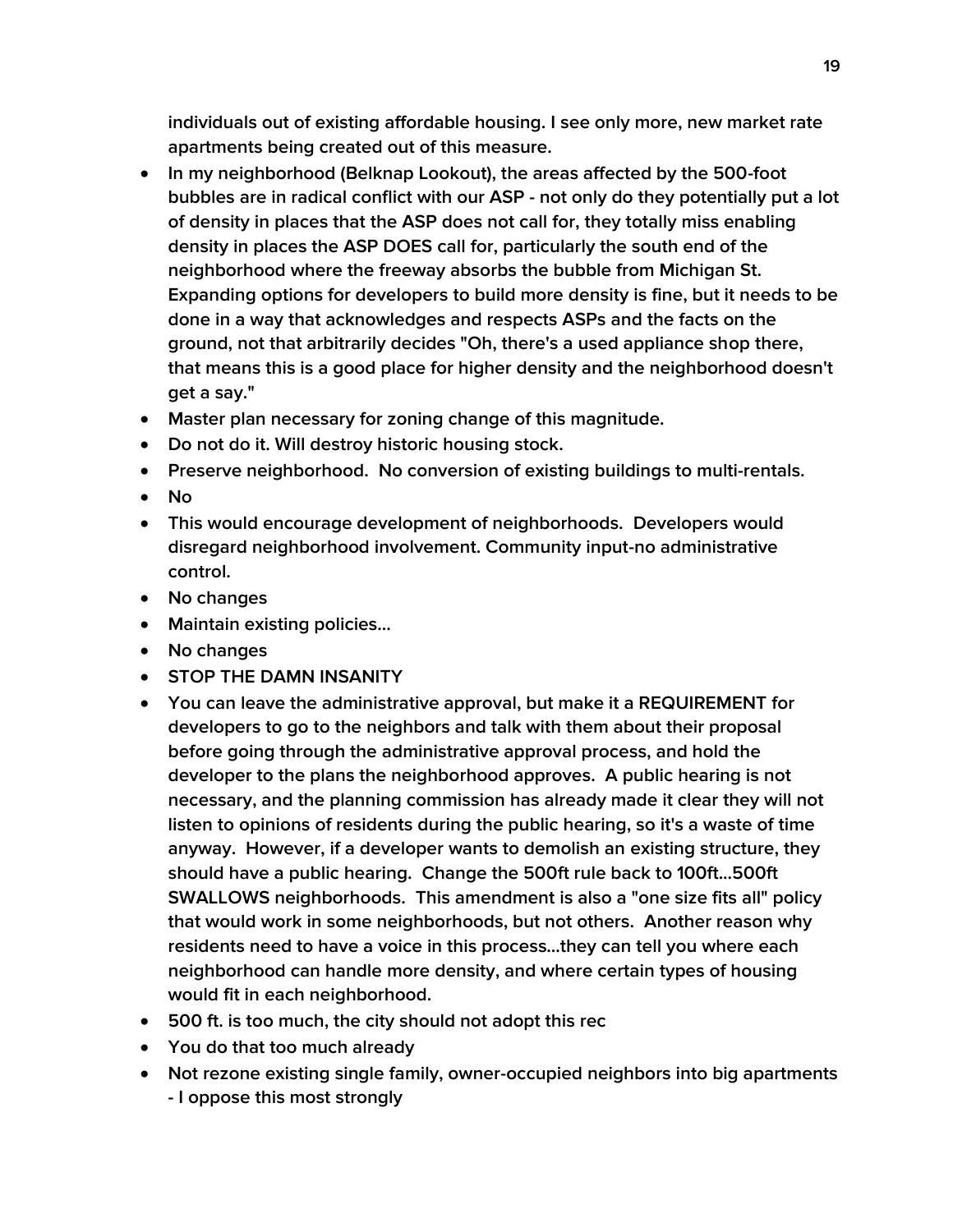- **Keep as is**
- **Work on guaranteed enforcement neighborhood input**
- **Use empty lots, empty houses and empty businesses first**
- **500 is too far, 300?**
- **Clearly state what it means for homeowners. I am not sure what this means for families that own their houses - will they be bought out / houses torn down to build Multi-dwelling unit buildings will homeowners be able to make decisions?**
- **100 feet, too intrusive of neighborhoods**
- **Two-street or block radius**
- **Same comment**
- **More unit would be better**
- **Affordability, Then raise allowing 8 units or more if 50% of units are affordable**
- **I support this with a small tweak, decrease the 500# to something less i.e. 250- 300**
- **Not by right**
- **100 ft. along main roadway only or the entire 500?**
- **Leave at 100 ft.**
- **Allow only up to 3 units and make robust neighbor notifications that include a design guide.**
- **Concerns about parking and traffic. Continue with special variance at max 100ft. concerns about indigenous population displacement.**
- **Lack of neighborhood association input will not benefit neighborhood or city**
- **Deny multi-family structures on single-family lots**
- **Not by right**
- **Decreases available housing for larger families - can't raise a family in a micro unit!**
- **Not 500 feet, start with 100**
- **It should be citywide, not 500 feet.**
- **Why 500 ft. for all neighborhoods?**
- **Every neighborhood is different. 500 ft. from every neighborhood and business district could be very disruptive**
- **Continue in the current process of approvals**
- **Continue in the current process of approvals**
- **Include a neighborhood approval process**
- **Not on "any" corner**
- **Deal with expanding multi use building zoning as appropriate to each neighborhood, especially those with neighborhood development plans**
- **Instead of 500 ft., this should only stretch to the next block or street outside of commercial zone**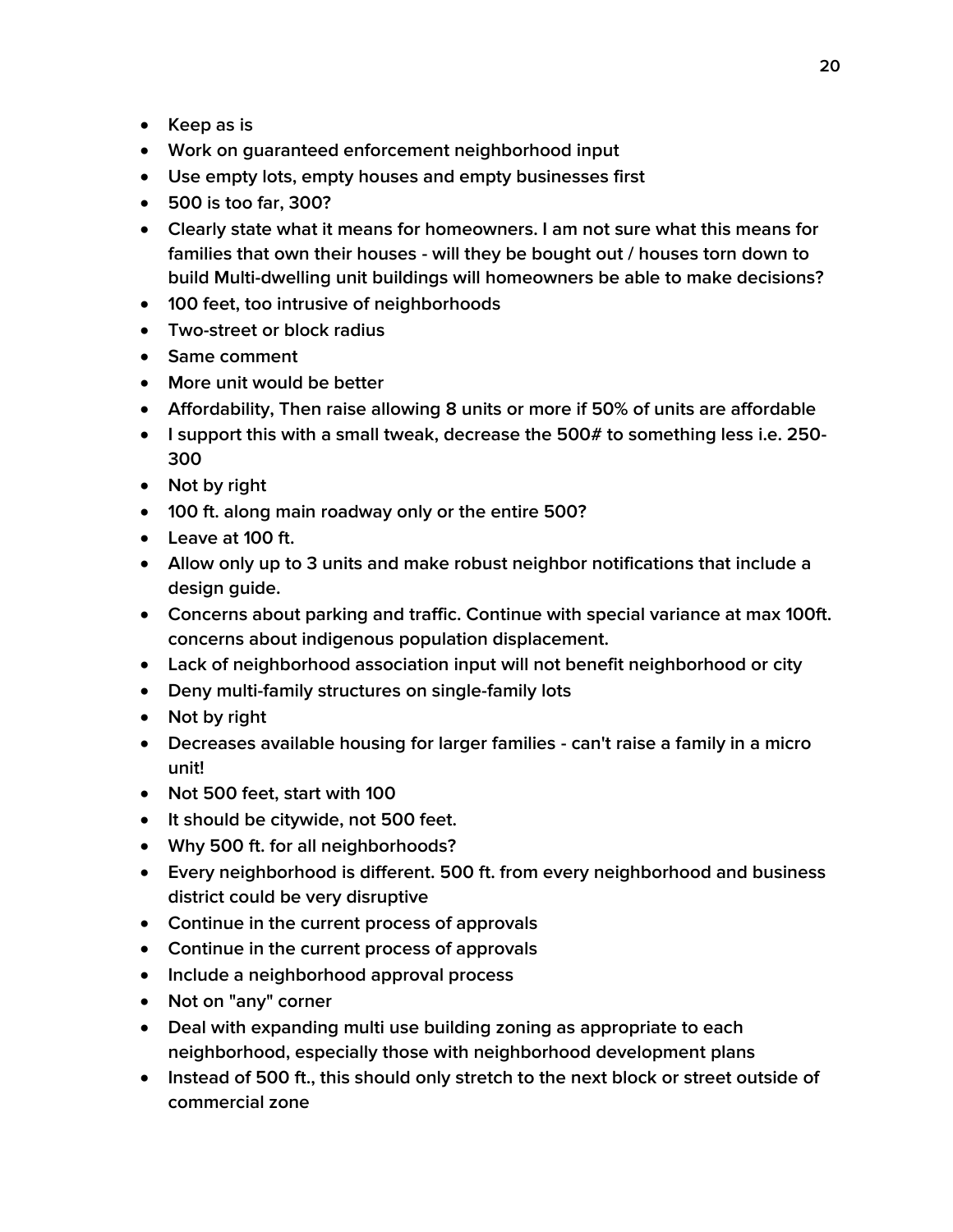- **Approve additional housing density options, such as row houses**
- **consider how it will incentivize the destruction of existing houses/neighborhoods & how to mitigate the incentive b) or whether this change ought to apply all over the city rather than forcing the 500ft buffer areas to bear the brunt of density c) how can we ensure that home structures will contribute positively to the existing character of the neighborhood d) the planning commission doc. should? People of color/people with limited means live disproportionally with in 500ft barrier**
- **Mostly like but am curious how lot size/regulations of green space impacts this**
- **3 story of max of Heights? And No go back to 100**
- **Include neighborhood input**
- **Should vacancies be considered? And revise the amount of space allowed away from commercial zone.**
- **Revise the minimum distance (less than 500 ft.)/need more info.**
- **500 ft. is crazy it will demolish neighborhoods.**
- **\*write this as a 100' measurement \*require updated detection of... can't read.**
- **No "By Right"**
- **Review on a neighborhood-by-neighborhood basis what the correct place for this type of development and consider resident voice.**
- **Nothing filled**
- **Too broad and project instead of building**
- **Change to 100 ft., and no more than 2 units per building.**
- **Limit this to 100'**
- **Remain the same in its processes and zoning requirements**
- **Too vague - could change complexities of neighborhoods if done wrong.**
- **Adhere to existing procedure. Honor citizens over developers**
- **500 feet is too small**
- **By right for neighborhood residents only. All others special land use.**
- **Require those nearby affected residents vote for approval NOT BY RIGHT! Reduce impact area.**
- **500' is too much, 150' MAYBE. We want resident input not by right.**
- **Allow this only with public hearing and the application process for special land use, not by right. And only if no existing homes are demolished.**
- **500ft is too large of an area**
- **Move to the master planning process, examine specific area individually, design standards are needed**
- **Require that new construction has similar aesthetic of neighborhood**
- **Not 500ft, no by right**
- **People not within 500ft are deciding for people affected by this, there are no available lots within 500ft**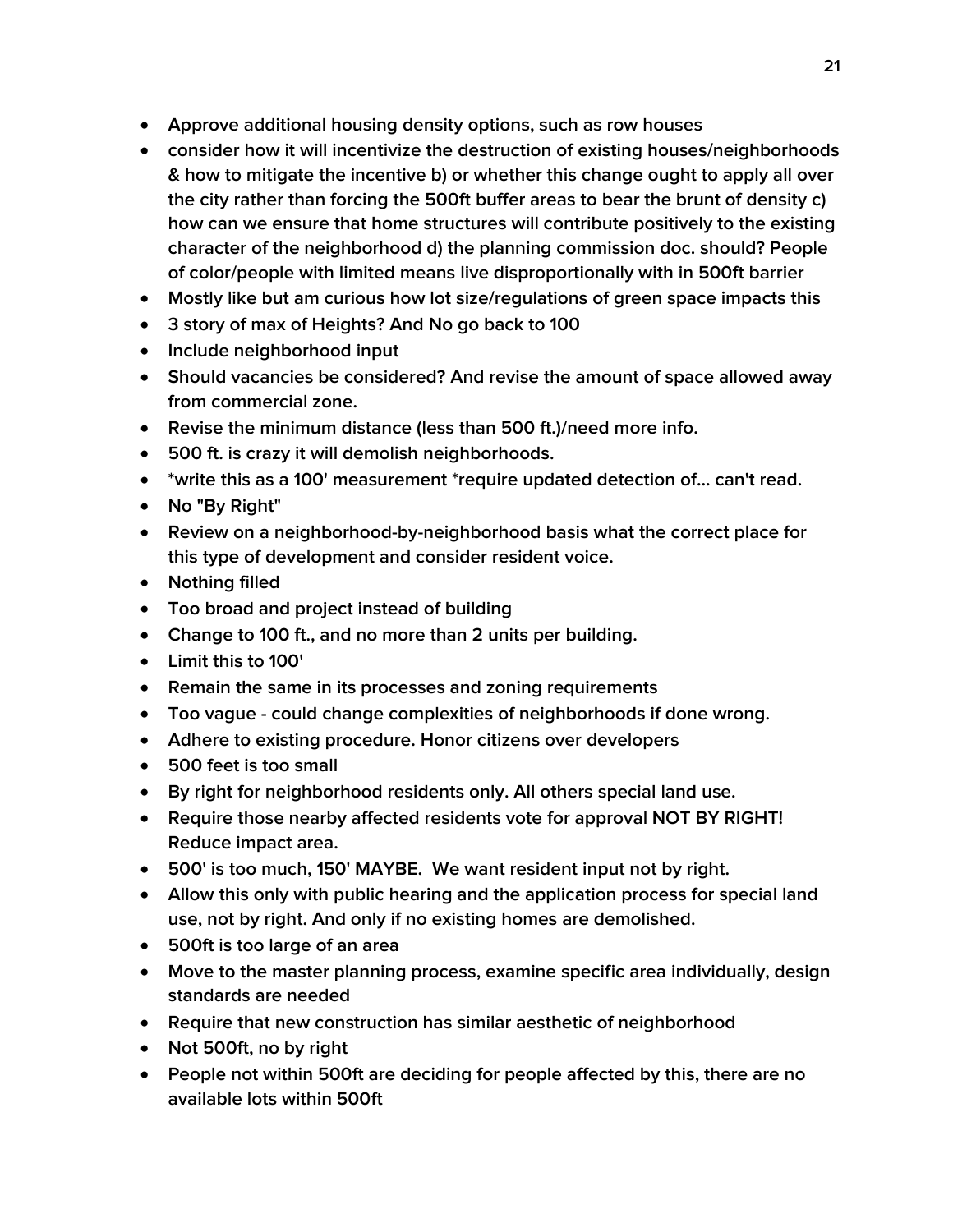- **500 ft. swallows up our city. NO by right.**
- **Go back to 100 ft. as recommended by the Initial Housing Strategies Committee. The planning commission increased this to 500 ft., which would be devastating to neighborhoods like Midtown and others.**
- **Residents do not want 500 ft. commercial zone**
- **Absolutely not. This would result in a lot of real estate speculation, teardowns, displacement, escalating property values, etc. Might be ok case-by-case, but terrible "by right"**
- **The space is too broad. Would recommend a smaller zone.**
- **They put in these [units?] and will decrease the value of our neighborhoods they bring in people that destroy our neighborhoods.**
- **Same comment as above: "ensure houses are not demolished for this change and thereby change the character of the neighborhood."**
- **200ft might be more appropriate. "No more that 150% of average home size on block" - like this a lot! "Development complies with existing form standards" ---> Standards book/guide in process?**
- **Requires community input**
- **Lower distance from mixed-use commercial zone. Something between 100-300 ft.**
- **By right need to be removed.**
- **I'm just not sure about the five-hundred feet as it started with 100 feet**
- **Could have a very positive and negative impact**
- **Can you consider additional parking space as well. If you change housing, from 1 family to 2-4 families. Or talk about parking.**
- **I feel the lot within 500 feet is too high. We need to make this smaller. Don' agree with the 500 feet. This was 100 feet to 500 out of anger to neighbors speaking out in concern. I have spoken to non-profit housing people and the 500 was excessive.**
- **100 feet would be more reasonable - we have small lots so major arteries w/ TBA's are just a little more than 1000 feet apart. We lose all say.**
- **Will destroy neighborhoods + raise rents - lower income will be forced to move out**
- **Ask for neighborhood input**
- **Not do this. Four units is too many. The city already has problems enforcing and monitoring multi units.**
- **Revert to 100ft of mixed use**
- **My concern is w/ parking either on street or on property**
- **This takes influence of neighbors away w/o helping to encourage affordable development**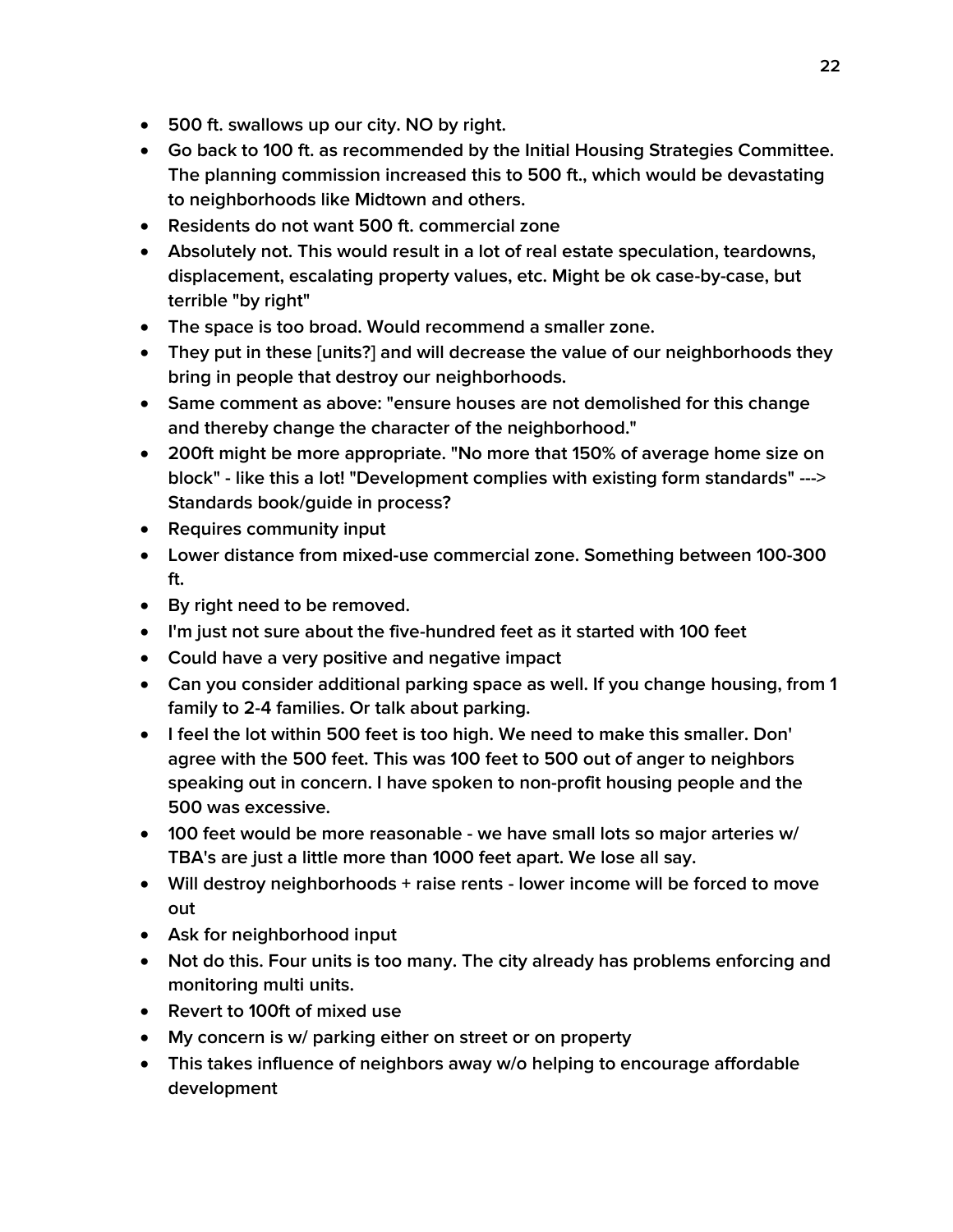- **How does this ensure that new units are accessible to communities of color?**
- **Keep this under special use approval**
- **Not sure how 500' will affect traffic flow and/or traffic density in these neighborhoods**
- **500' not acceptable**
- **Maintain planning dept. recommendation of 100'**
- **How do you calculate affordable housing for the disabled?**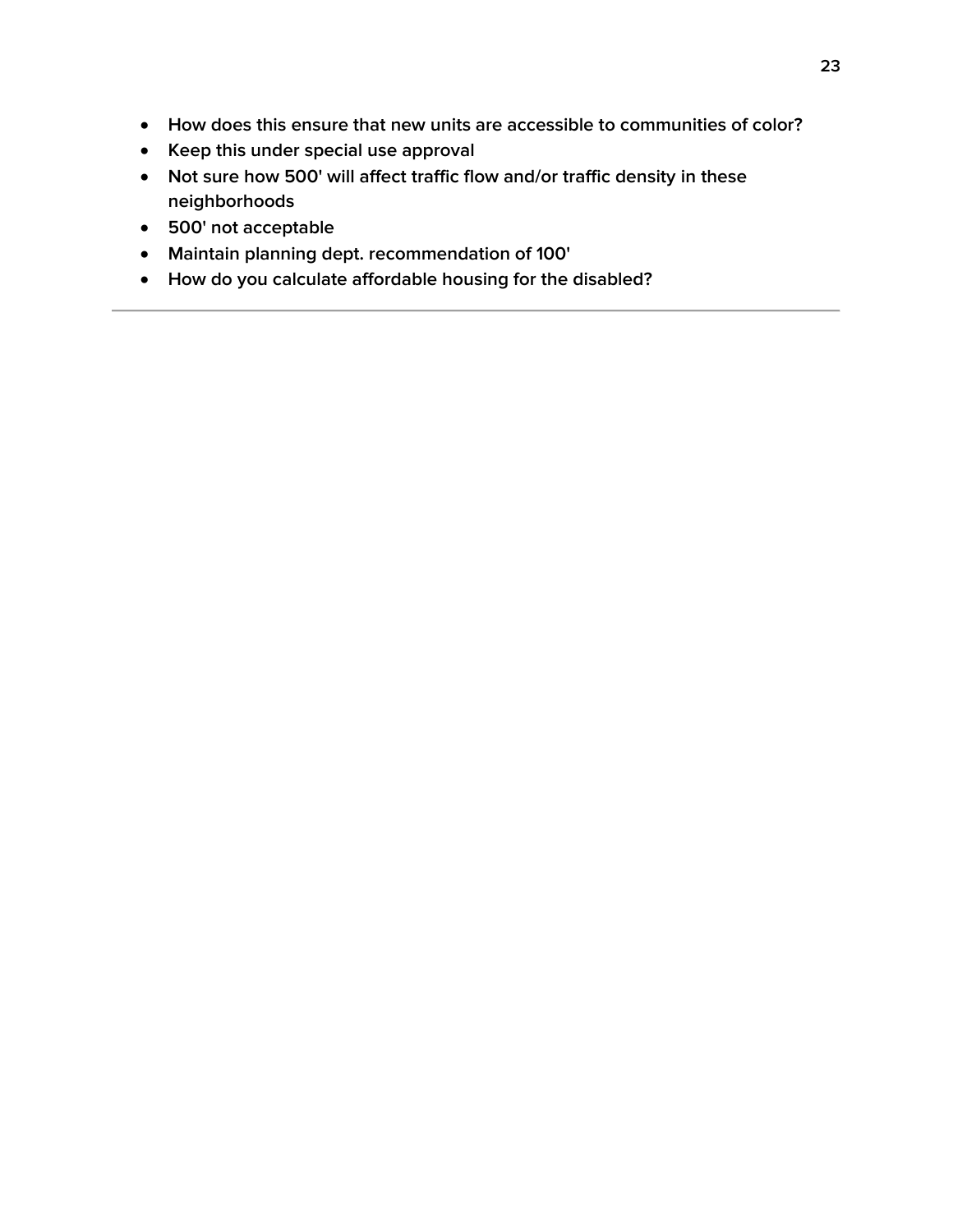### <span id="page-23-0"></span>**AMENDMENT 3 GENERAL FEEDBACK**

**After reviewing each clause, residents and stakeholders had the opportunity to leave general feedback on the overall amendment. Comments have been lightly edited for clarity and formatting.**

- **I don't support amending this.**
- **I think that the neighbors who live in the area (renters as well as homeowners) should be consulted about making a change such as this.**
- **LOOK AT THE DATA of WHO this effects. In some areas, it's hitting well over 60% of people who are at or below poverty. This 500 ft. boundary is really just a new redline if you ask me. To be truly equitable like GR keeps talking about you would want to utilize the wisdom of those in the neighborhood. Where in their area is it best to put density? But your by right zoning strips residents of any voice.**
- **500 feet is ridiculous and will decimate some neighborhoods. This distance was created arbitrarily by the Planning Commission and is 5 times greater a distance than proposed by the affordable housing task force. These measures will not provide Affordable Housing. To the contrary, they will push low-income individuals out of existing affordable housing. I see only more, new market rate apartments being created out of this measure.**
- **In my neighborhood (Belknap Lookout), the areas affected by the 500-foot bubbles are in radical conflict with our ASP - not only do they potentially put a lot of density in places that the ASP does not call for, they totally miss enabling density in places the ASP DOES call for, particularly the south end of the neighborhood where the freeway absorbs the bubble from Michigan St. Expanding options for developers to build more density is fine, but it needs to be done in a way that acknowledges and respects ASPs and the facts on the ground, not that arbitrarily decides "Oh, there's a used appliance shop there, that means this is a good place for higher density and the neighborhood doesn't get a say."**
- **Master plan necessary for zoning change of this magnitude.**
- **Do not do it. Will destroy historic housing stock.**
- **Preserve neighborhood. No conversion of existing buildings to multi-rentals.**
- **No**
- **This would encourage development of neighborhoods. Developers would disregard neighborhood involvement. Community input-no administrative control.**
- **No changes**
- **Maintain existing policies...**
- **No changes**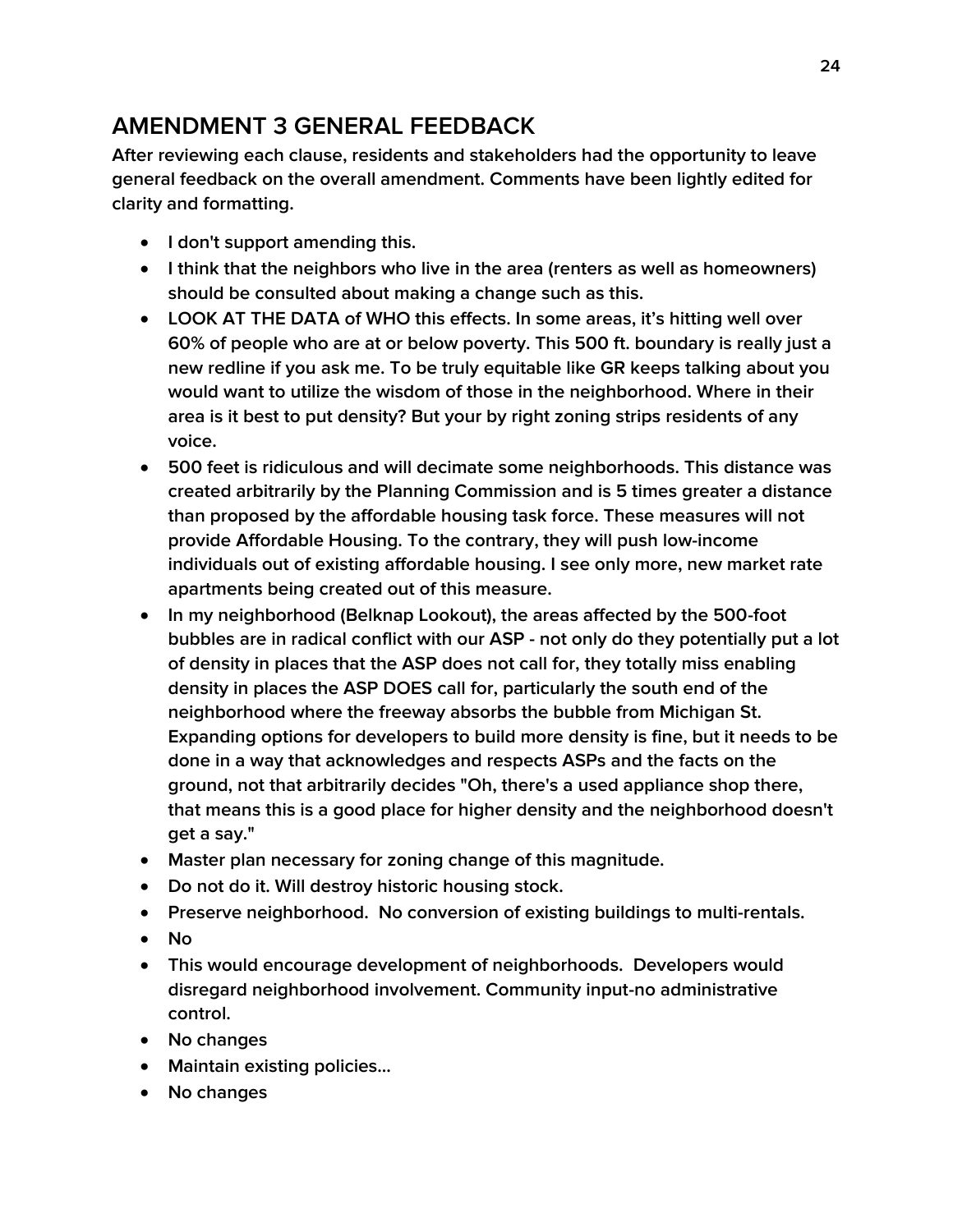- **STOP THE INSANITY**
- **You can leave the administrative approval, but make it a REQUIREMENT for developers to go to the neighbors and talk with them about their proposal before going through the administrative approval process, and hold the developer to the plans the neighborhood approves. A public hearing is not necessary, and the planning commission has already made it clear they will not listen to opinions of residents during the public hearing, so it's a waste of time anyway. However, if a developer wants to demolish an existing structure, they should have a public hearing. Change the 500ft rule back to 100ft...500ft SWALLOWS neighborhoods. This amendment is also a "one size fits all" policy that would work in some neighborhoods, but not others. Another reason why residents need to have a voice in this process...they can tell you where each neighborhood can handle more density, and where certain types of housing would fit in each neighborhood.**
- **500 ft. is too much, the city should not adopt this rec**
- **You do that too much already**
- **Not rezone existing single family, owner-occupied neighbors into big apartments - I oppose this most strongly**
- **Keep as is**
- **Work on guaranteed enforcement neighborhood input**
- **Use empty lots, empty houses and empty businesses first**
- **500 is too far, 300?**
- **Clearly state what it means for homeowners. I am not sure what this means for families that own their houses - will they be bought out / houses torn down to build Multi-dwelling unit buildings will homeowners be able to make decisions?**
- **100 feet, too intrusive of neighborhoods**
- **Two-street or block radius**
- **Same comment**
- **More unit would be better**
- **Affordability, Then raise allowing 8 units or more if 50% of units are affordable**
- **I support this with a small tweak, decrease the 500# to something less i.e. 250- 300**
- **Not by right**
- **100 ft. along main roadway only or the entire 500?**
- **Leave at 100 ft.**
- **Allow only up to 3 units and make robust neighbor notifications that include a design guide.**
- **Concerns about parking and traffic. Continue with special variance at max 100ft. concerns about indigenous population displacement.**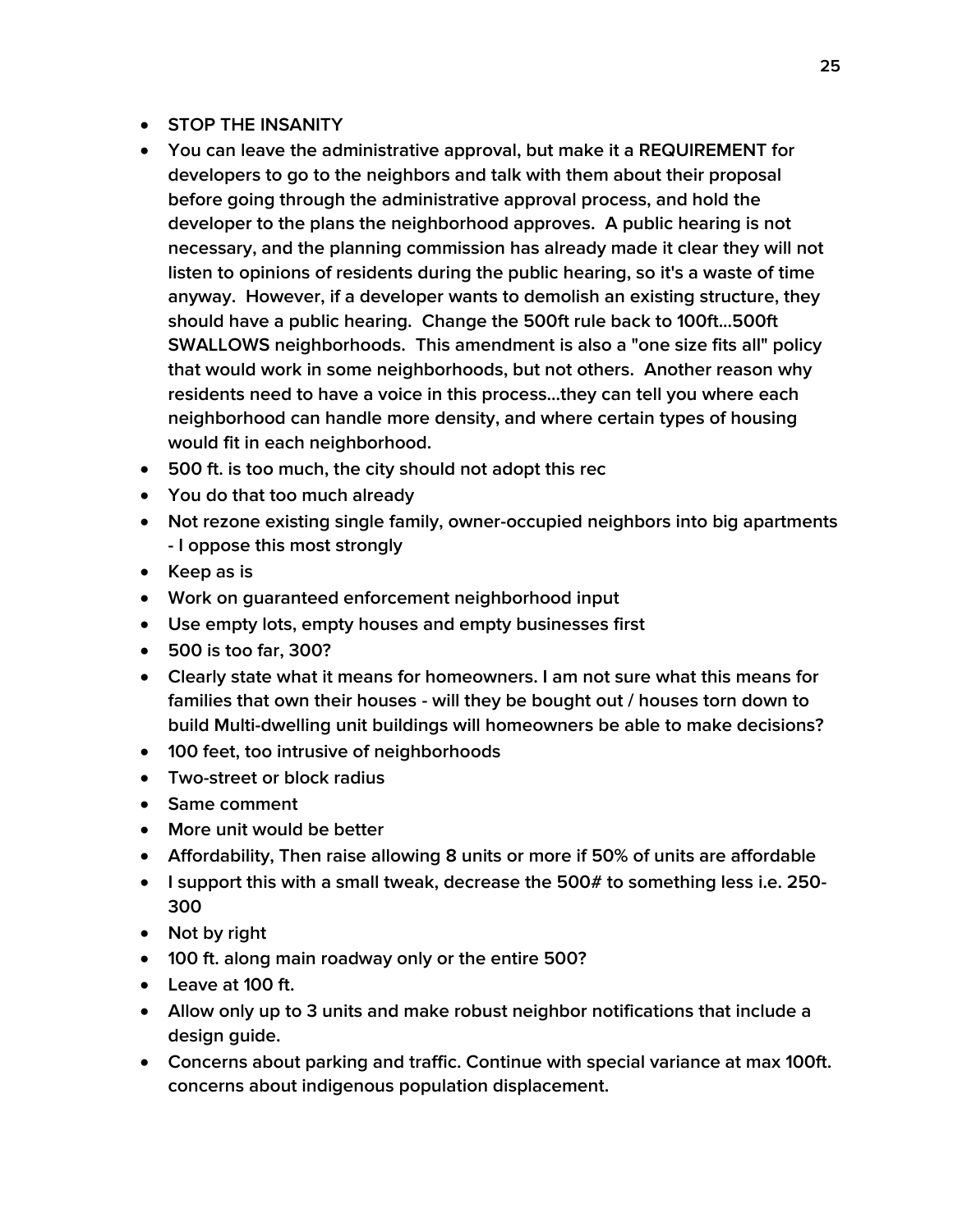- **Lack of neighborhood association input will not benefit neighborhood or city**
- **Deny multi-family structures on single-family lots**
- **Not by right**
- **Decreases available housing for larger families - can't raise a family in a micro unit!**
- **Not 500 feet, start with 100**
- **It should be citywide, not 500 feet.**
- **Why 500 ft. for all neighborhoods?**
- **Every neighborhood is different. 500 ft. from every neighborhood and business district could be very disruptive**
- **Continue in the current process of approvals**
- **Continue in the current process of approvals**
- **Include a neighborhood approval process**
- **Not on "any" corner**
- **Deal with expanding multi use building zoning as appropriate to each neighborhood, especially those with neighborhood development plans**
- **Instead of 500 ft., this should only stretch to the next block or street outside of commercial zone**
- **Approve additional housing density options, such as row houses**
- **consider how it will incentivize the destruction of existing houses/neighborhoods & how to mitigate the incentive b) or whether this change ought to apply all over the city rather than forcing the 500ft buffer areas to bear the brunt of density c) how can we ensure that home structures will contribute positively to the existing character of the neighborhood d) the planning commission doc. should? People of color/people with limited means live disproportionally with in 500ft barrier**
- **Mostly like but am curious how lot size/regulations of green space impacts this**
- **3 story of max of Heights? And No go back to 100**
- **Include neighborhood input**
- **Should vacancies be considered? And revise the amount of space allowed away from commercial zone.**
- **Revise the minimum distance (less than 500 ft.)/need more info.**
- **500 ft. is crazy it will demolish neighborhoods.**
- **\*write this as a 100' measurement \*require updated detection of... can't read.**
- **No "By Right"**
- **Review on a neighborhood-by-neighborhood basis what the correct place for this type of development and consider resident voice.**
- **Nothing filled**
- **Too broad and project instead of building**
- **Change to 100 ft., and no more than 2 units per building.**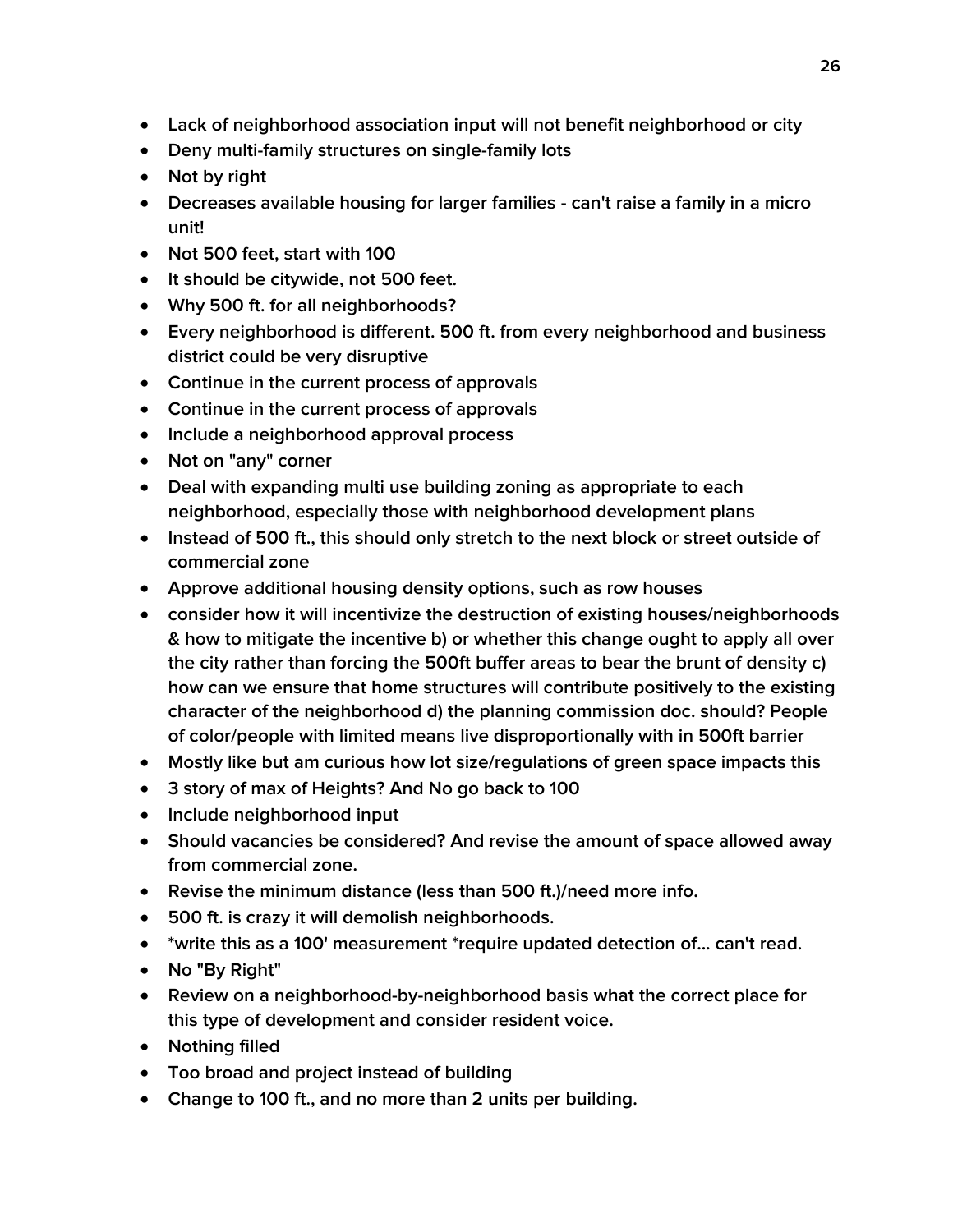- **Limit this to 100'**
- **Remain the same in its processes and zoning requirements**
- **Too vague - could change complexities of neighborhoods if done wrong.**
- **Adhere to existing procedure. Honor citizens over developers**
- **500 feet is too small**
- **By right for neighborhood residents only. All others special land use.**
- **Require those nearby affected residents vote for approval NOT BY RIGHT! Reduce impact area.**
- **500' is too much, 150' MAYBE. We want resident input not by right.**
- **Allow this only with public hearing and the application process for special land use, not by right. And only if no existing homes are demolished.**
- **500ft is too large of an area**
- **Move to the master planning process, examine specific area individually, design standards are needed**
- **Require that new construction has similar aesthetic of neighborhood**
- **Not 500ft, no by right**
- **People not within 500ft are deciding for people affected by this, there are no available lots within 500ft**
- **500 ft. swallows up our city. NO by right.**
- **Go back to 100 ft. as recommended by the Initial Housing Strategies Committee. The planning commission increased this to 500 ft., which would be devastating to neighborhoods like Midtown and others.**
- **Residents do not want 500 ft. commercial zone**
- **Absolutely not. This would result in a lot of real estate speculation, teardowns, displacement, escalating property values, etc. Might be ok case-by-case, but terrible "by right"**
- **The space is too broad. Would recommend a smaller zone.**
- **They put in these [units?] and will decrease the value of our neighborhoods they bring in people that destroy our neighborhoods.**
- **Same comment as above: "ensure houses are not demolished for this change and thereby change the character of the neighborhood."**
- **200ft might be more appropriate. "No more that 150% of average home size on block" - like this a lot! "Development complies with existing form standards" ---> Standards book/guide in process?**
- **Requires community input**
- **Lower distance from mixed-use commercial zone. Something between 100-300 ft.**
- **By right need to be removed.**
- **I'm just not sure about the five-hundred feet as it started with 100 feet**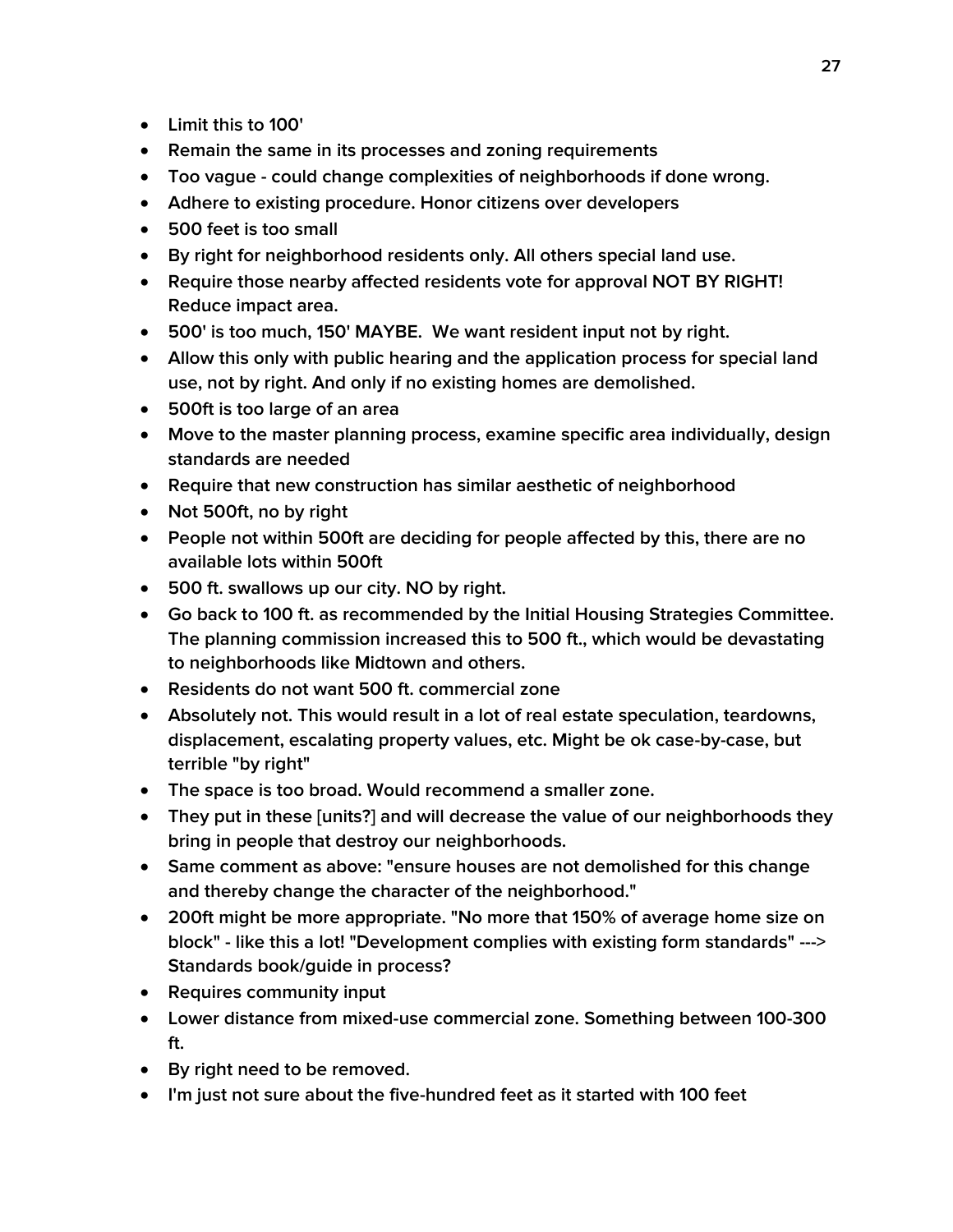- **Could have a very positive and negative impact**
- **Can you consider additional parking space as well. If you change housing, from 1 family to 2-4 families. Or talk about parking.**
- **I feel the lot within 500 feet is too high. We need to make this smaller. Don' agree with the 500 feet. This was 100 feet to 500 out of anger to neighbors speaking out in concern. I have spoken to non-profit housing people and the 500 was excessive.**
- **100 feet would be more reasonable - we have small lots so major arteries w/ TBA's are just a little more than 1000 feet apart. We lose all say.**
- **Will destroy neighborhoods + raise rents - lower income will be forced to move out**
- **Ask for neighborhood input**
- **Not do this. Four units is too many. The city already has problems enforcing and monitoring multi units.**
- **Revert to 100ft of mixed use**
- **My concern is w/ parking either on street or on property**
- **This takes influence of neighbors away w/o helping to encourage affordable development**
- **How does this ensure that new units are accessible to communities of color?**
- **Keep this under special use approval**
- **Not sure how 500' will affect traffic flow and/or traffic density in these neighborhoods**
- **500' not acceptable**
- **Maintain planning dept. recommendation of 100'**
- **How do you calculate affordable housing for the disabled?**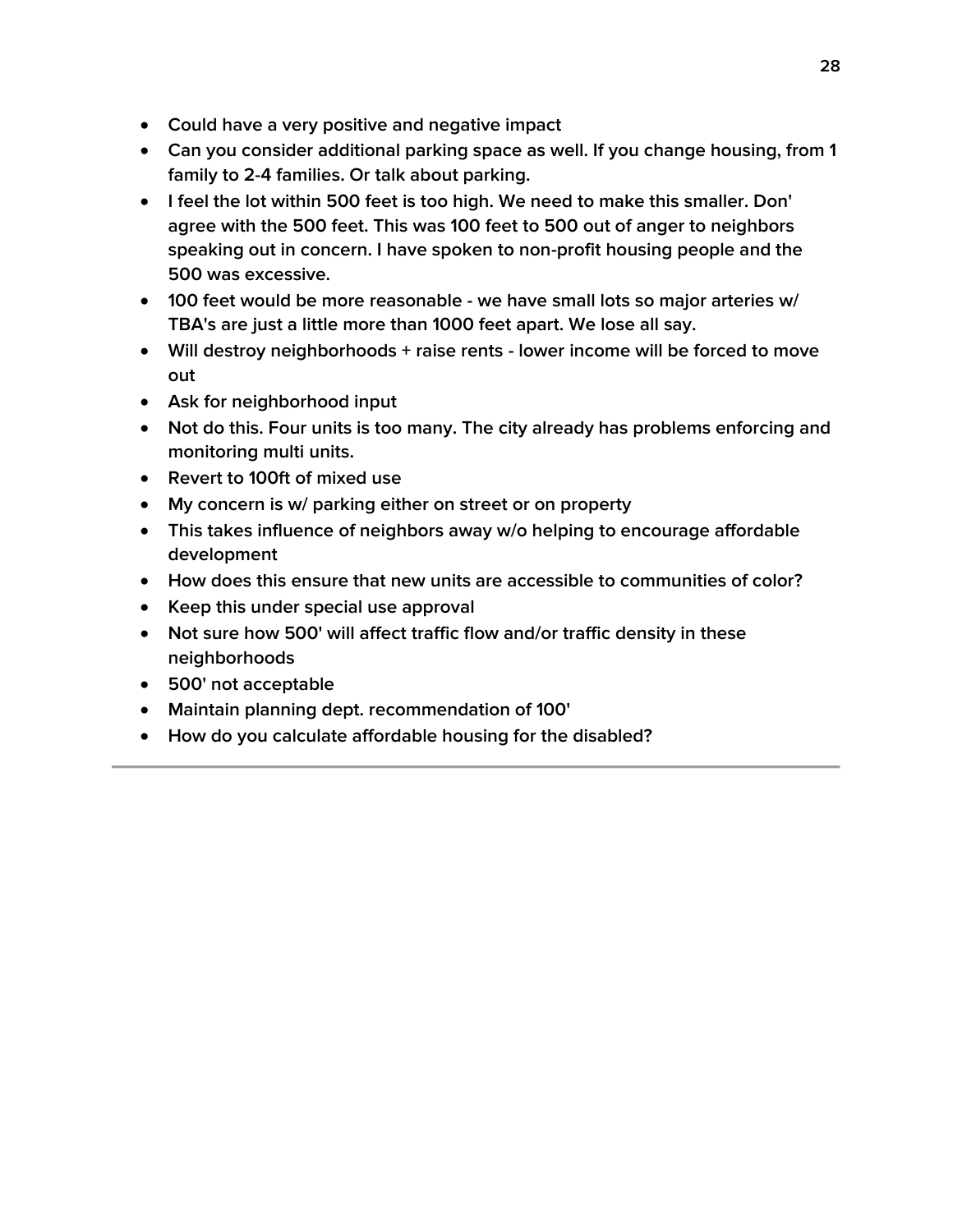# <span id="page-28-0"></span>**Amendment 6 | Affordable Housing Density Bonus CLAUSE 1**

### <span id="page-28-1"></span>**WHAT IT PROPOSES**

**This adds an Affordable Housing Bonus within Residential Zone Districts and Mixed-Use Commercial Zone Districts with requirements that a project must:**

- **Include affordable housing in 30% of the units (Affordable = 60% AMI for both rentals and owner occupied units)**
- **Add a failure to perform clause and recording of agreement with deed**



### **OVERVIEW**

### **DETAILED FEEDBACK**

- **It should be a much higher percentage, perhaps 60% affordable. I also think that the "affordable" definition isn't realistic.**
- **Expecting people to pay 60% of their income on their housing is exactly how poor people stay poor. 30% should be the target. Grand Rapids is not the San Francisco Bay Area.**
- **I preferred the language that came from Planning Staff prior to the Planning Commission. I also argue that 60% is still not affordable for many. This is the one recommendation that I could work with.**
- **I would prefer to use the recommendation of the Planning staff.**
- **60% AMI is an unreasonable target for developers. Should be 80-100%.**
- **Sounds good in theory (but not in the extreme) this page isn't clear on what % denser might be allowed, how much smaller units might be, or how much the lot coverage and setbacks might be altered.**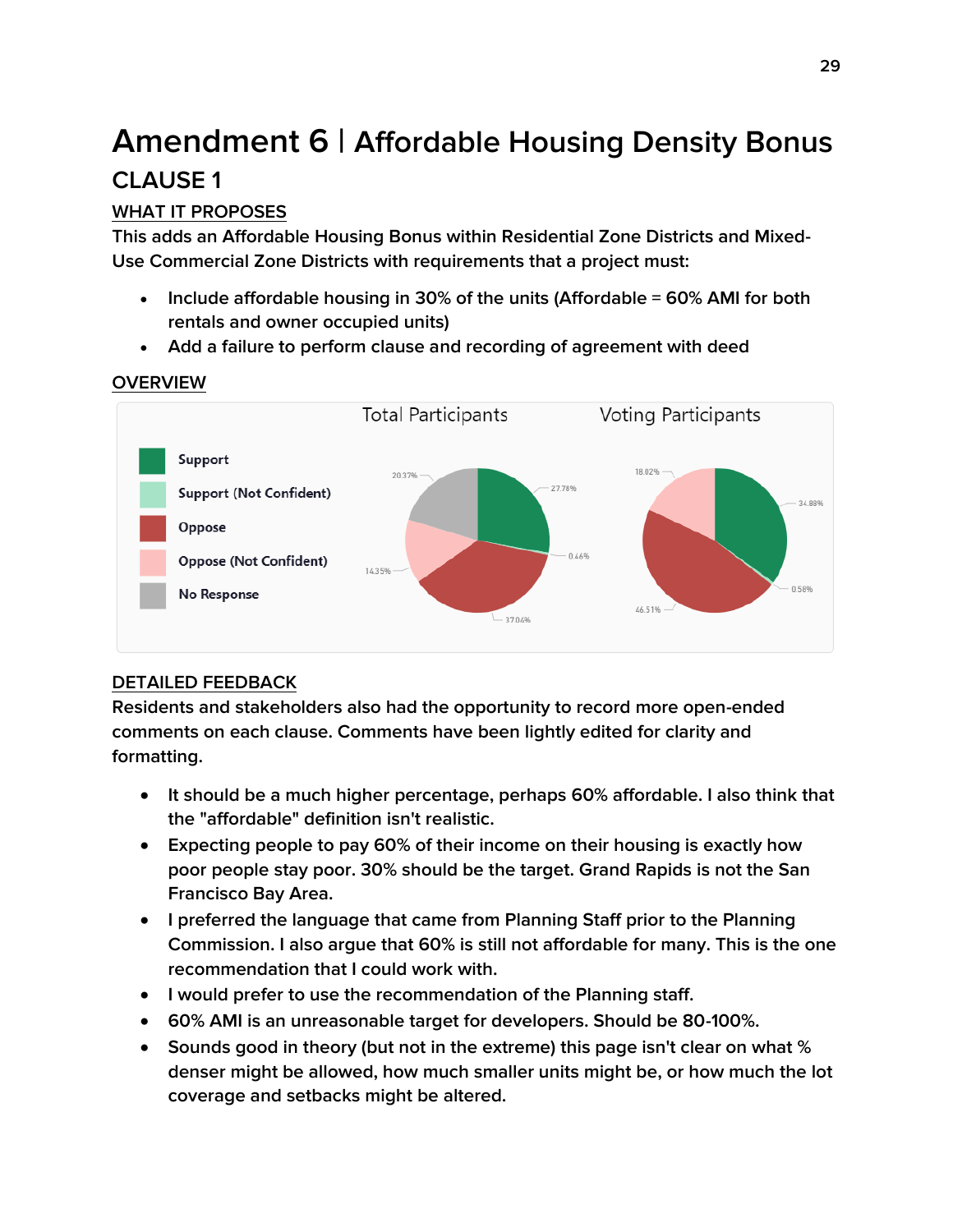- **Master plan necessary for zoning change of this magnitude.**
- **I don't think we need to add subsidized housing or "affordable housing". Let the market do its thing.**
- **These assume that "by right" exists and the decision-making is taken away from those who live by the proposed projects. I am strongly opposed to the premise.**
- **No.**
- **Find more open land.**
- **NO changes. Neighborhoods are already dense.**
- **Keep existing policies.**
- **No changes.**
- **Have a portion of the affordable units be for 80% AMI... if someone makes a dollar over the 60% AMI they will be unqualified for the unit, but likely not able to afford something higher.**
- **Don't leave out community engagement and resident voice, recommend special land use.**
- **NEEDS TO DROP TO 40% AMI.**
- **Great idea but city enforcement.**
- **What about those who do not make that amount of money, not affordable housing.**
- **Can we lower the percentage of AMI so that units are more affordable? What is penalty? Create cap for 4-bedroom vs 2-bedroom.**
- **Reconsider the affordable rent prices – that seems too high!**
- **For one person if you not on low income to much some time they go up on your rent like every 3-4 years.**
- **Doesn't matter the AMI% if a property manager requires 3 times the rent to move in many people won't be able to use the housing.**
- **Write the ordinance for that property to remain at 30% of units at < 60% AMI in perpetuity**
- **Not affordable based on monthly rent listed – zero low income what if homeless more housing that is still unaffordable? Doesn't fix the problem.**
- **Should increase the % of required affordable units.**
- **50% of the units be affordable require 30 year commitment by developer to maintain affordability.**
- **It needs to be at least a little higher than 30%.**
- **I like renters they are cool.**
- **Lower rate of "AMI".**
- **Lower % AMI.**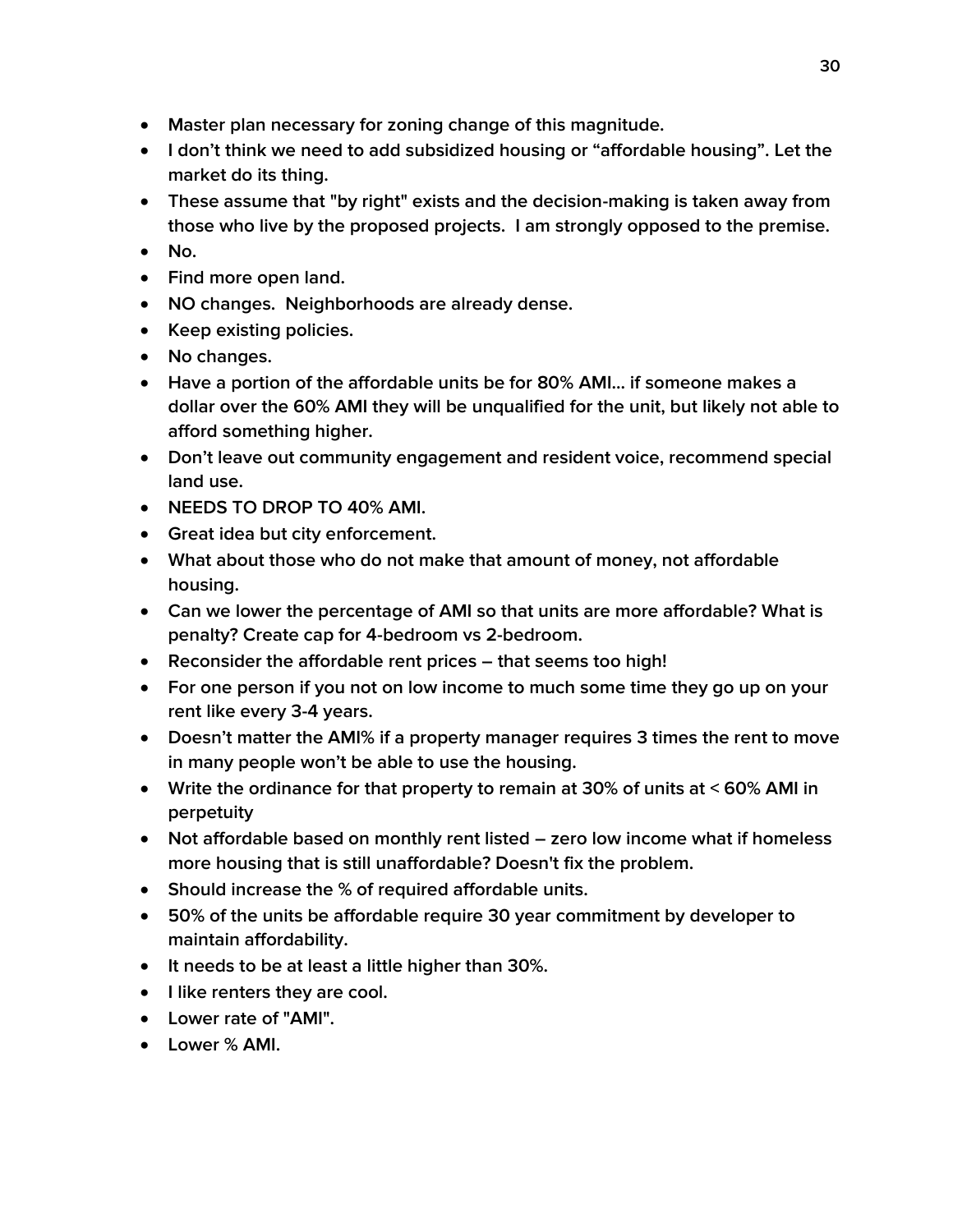- **Failure to perform clause should have teeth. Transportation clause should be included. Lower rate of AMI. Housing vouchers should be applicable to these units.**
- **Doing too little to improve the rate of affordable housing.**
- **No.**
- **50% of the units are affordable at 40% AMI.**
- **Only in certain areas of city which can handle the increased density**
- **Needs to be requirement for longer than 150 years.**
- **Units should be guaranteed affordable for 50 years.**
- **Consider reducing parking requirements for low-income residents.**
- **Has not determined who is monitoring the performance. Can we rely on the city to do this? What are the penalties?**
- **Don't incentive the destruction of current neighborhoods. It sounds like you want to encourage this to create more housing. What about sense of community? You are giving incentives to developers not homeowners. Encourage owner occupancy, tax breaks for seniors who own their homes.**
- **How will compliance be monitored? Will there be more city staff assigned / hired?**
- **Housing is not affordable for African Americans whose income is 40K less per year than whites**
- **The penalties for non-compliance need to be very significant, to ensure that developers can't/won't take advantage. Currently I don't trust that developers would fulfill their agreement to keep the units affordable.**
- **I just can't picture how this looks in residential area, but in theory, I can support this.**
- **Reduce % of AMI**
- **Would like to see the following: longer minimum time for required affordable and real penalties for non-compliance.**
- **Generally Support because it is tied directly to increasing affordable housing units but seems like rent amount are still high**
- **Make this ordinance/bonus longer. Need to make sure non-compliance is patrolled/enforced. Need to spell out how this is going to happen. Consider change to 40-50% of AMI and 45% of housing units that need to be affordable**
- **City staff is already overburdened - how/can we be sure that they will/can monitor failure to perform? 2) Could developer apply to be released from agreement after the fact? As land bank is currently attempting to do with projects in Wealthy Heights**
- **I'm not confident the city could enforce compliance. I'm also curious how the bonus (if coming from the city) is decided, regulated & refilled.**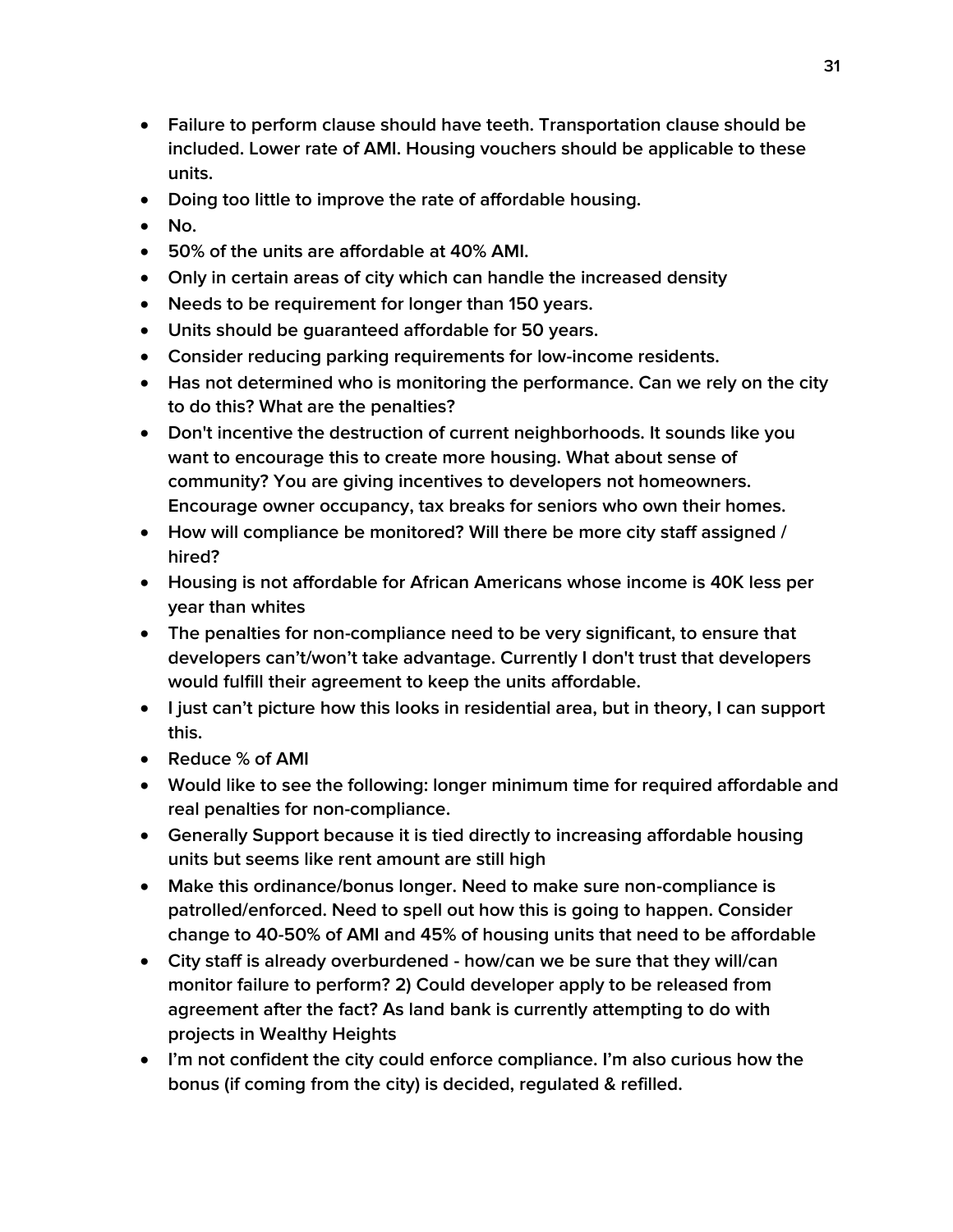- **Increase the length of time unites are mandated to be affordable, increase % of units to 50%, be clearer about what the teeth are on the failure to comply, decrease the 40% AMI**
- **Above checkbox is vague and I hear negotiable**
- **Is this actually affordable in comparison to wages in GR at the moment? How did they come up with the AMI? Why 60%? How many people are left out of this evaluation? Doesn't seem like this affordable housing is going to those who need it most. Revised AMI and lower it.**
- **Review the requirement that 60% if AMI makes the unit affordable.**
- **If design standards are met and neighborhood input is given.**
- **Min. period should be 20 yrs.**
- **Consider creating a Grand Rapids - unique definition of affordability, in order to address the high level of discrepancy between the very wealthy and poorest in our city. Consider 40% AMI or below. Even 50% AMI is better and closer genuinely affordable.**
- **50% 40% and it stays that way for the life and the building are of tenants 2) re of owner change 2) who will enforce penalties**
- **Nothing filled**
- **Change to at least 50% AMI occupancy.**
- **Propose a method and way to ensure that their rules will be followed. Show accountability.**
- **Nothing filled**
- **Remain the same in its processes and zoning requirements**
- **There is not enough specifics to make a decision here. Way to open ended. Is government subsides provided developer? If so, then affordable housing is repaired.**
- **I want to ensure that the units that are affordable at 60% AMI or below must remain such forever rather than only for 15 or 20 years. 15 years is not long enough**
- **Voluntary equitable development agreement. Accurately review Grand Rapids resident income. Change 30 % of units to 40% and 60% AMI to 50% AMI. Enforce strict compliance.**
- **No by right. Change 30% of units to 50% and 60% AMI to 40%**
- **Failure to perform clause penalties are severe. Failure to perform clause is attached to building. AMI is calculated at neighborhood level. AMI is lower, 30%- 40%.**
- **What are the penalties? I want permanent affordable units, this housing crisis is not limited to 15 years nor should the 30% units be**
- **30% of AMI not 60%. It does nothing for families, disabled, or elderly residents.**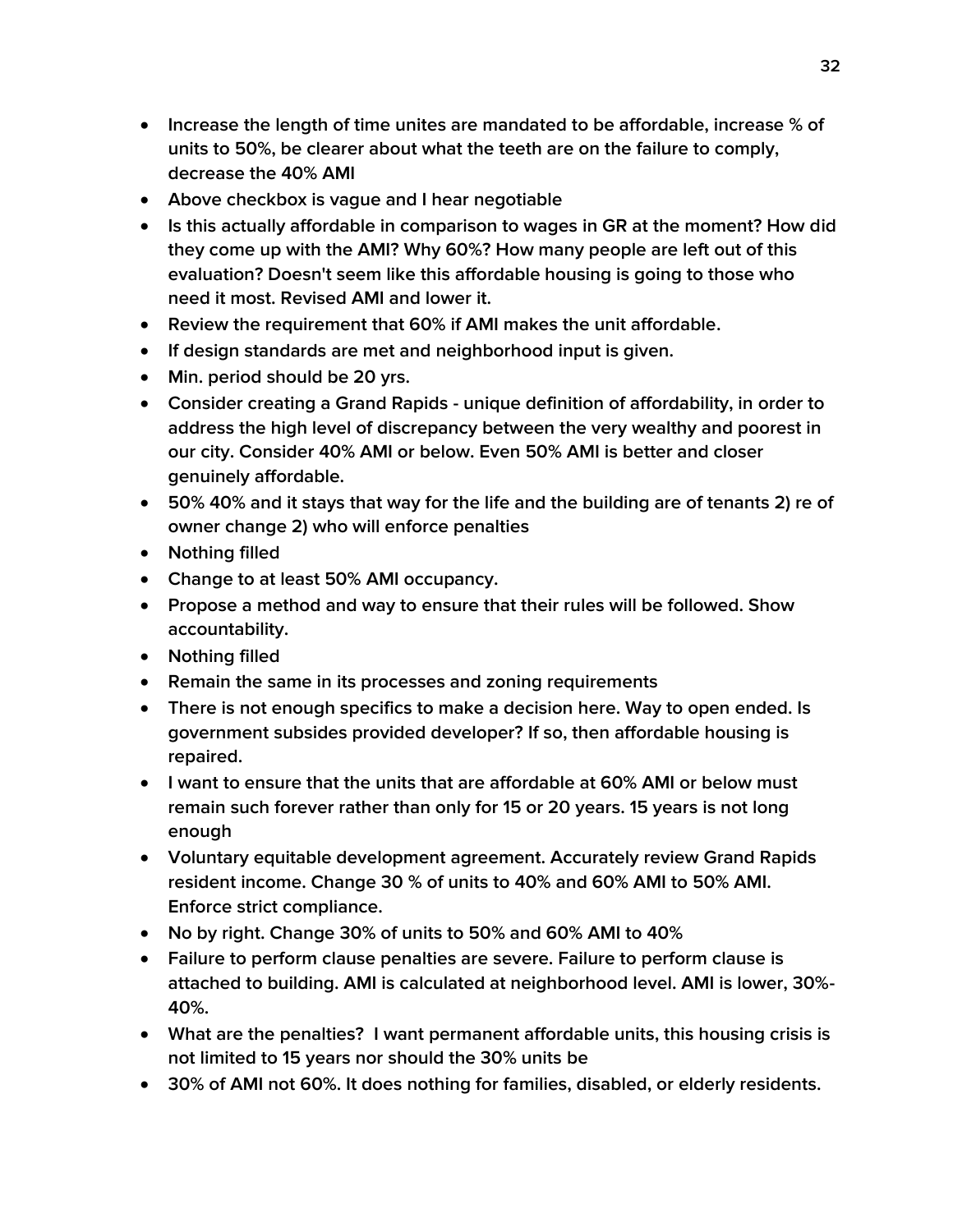- **How will the 30% affordable rates be enforced?**
- **Write a strong failure to perform clause that specifies 30+ years of Affordable Housing and failure to perform clause should have teeth that would prevent the developer from failing to keep units affordable. I would also make this a 50/50 split affordable at 60% AMI for 50% units market rate-50% units affordable – true mixed income housing. Also area median income should be specific to the neighborhood not county wide or city wide so it is truly affordable for the neighborhood. Clarify "this applies to"**
- **Violation noncompliance needs to be heavily enforced, use less than 60% AMI**
- **But 60% is too high, the AMI should be 40-50%**
- **Lower the % of AMI, % of AMI should be protected and proprietary longer than 15 years. In proximity of transit lines should be added**
- **Reduce AMI to 50%, How will the city monitor and enforce compliance, add proximity to TBA to 100ft or MDR**
- **Don't like process, housing now has failed, facilitation was poor**
- **It's insane, is this a healthy way for people to live, so developer can come in and build small units to get a nice bonus, what about parking?**
- **Need to clarify smaller**
- **Should look at the income of the people that this amendment really affects.**
- **What is failure to perform clause and who will it affect? Unrealistic rates, based on what standards?**
- **Lower the AMI to make the rent lower**
- **I am uncomfortable with planning commission removing 20 units from the proposal. I am ok with Density Bonuses as long as they fit with ASP's and neighbors**
- **But I recommend that a provision be included that requires the Affordable Housing Units be maintained now and into the future.**
- **Wait for master plan**
- **What is the City doing to keep from pushing homeowners from being pushed out of their homes?**
- **It doesn't say what failure to comply would be if it pass from owner to owner. Can they make it more than 15 years for compliance?**
- **Will this be monitored through the community development department? Increase incetive to 30+ years? Align w/LIHTC requirement - or add other incentive for longer commitment - perhaps parking or green space!**
- **Require 50% of the units be affordable and AMI to be 40% and require this for the life of the building**
- **Change to 50% of the units are AFFORDABLE AT 40% AMI (FOR LIFE OF BUILDING)**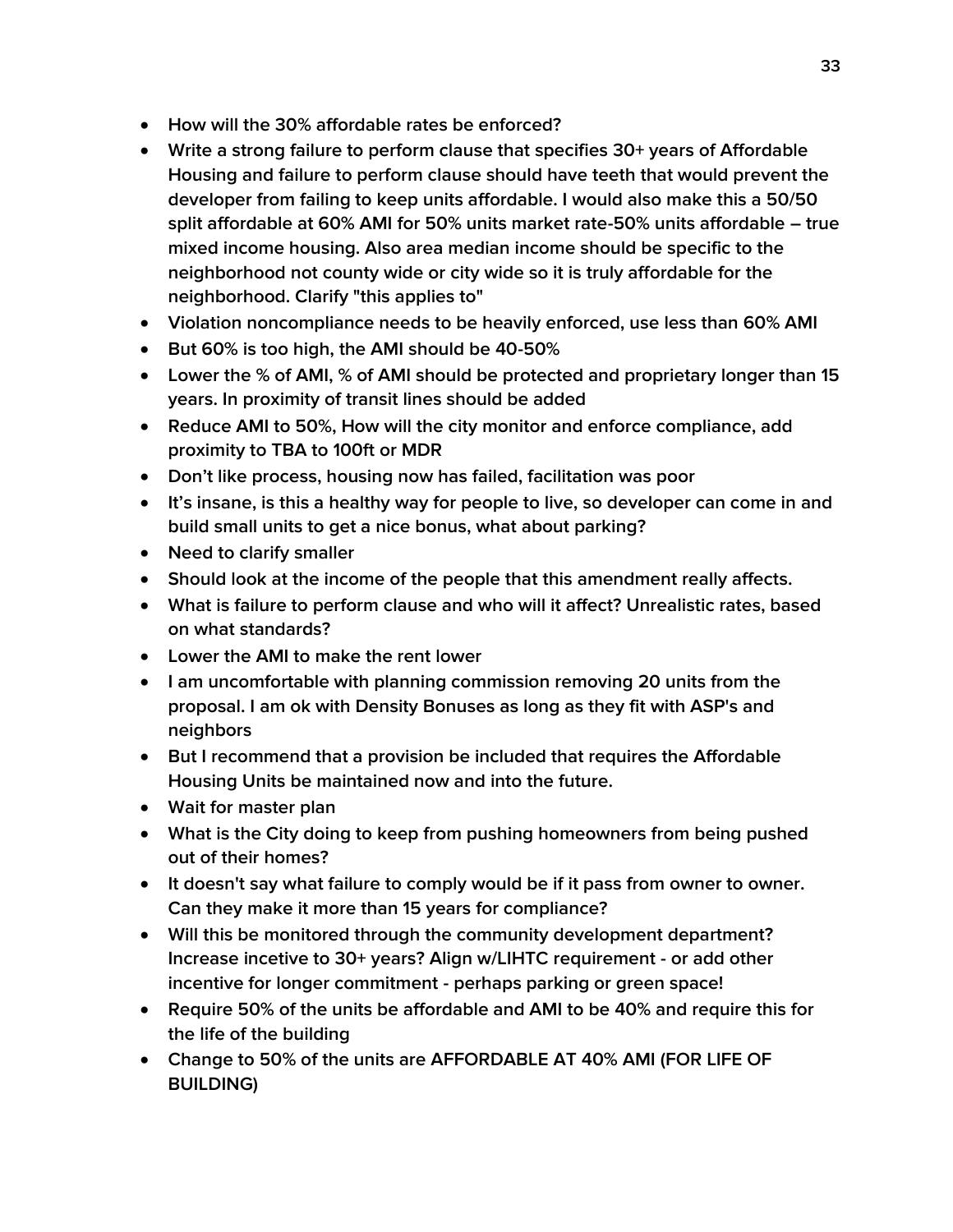- **WE need more language about who will be enforcing this and how and what will happen to land/property owner if failure to meet these numbers.**
- **•** There is no way to enforce! If the developer sells or goes bankrupt the city has **no mechanism to pay attention. This is a great way for probably developers to rip off taxpayers.**
- **It would be preferable to have the 15 year limit extended. If not we would work on the next solution response to ensure the affordability doesn't disappear.**
- **The city appointing someone specifically in charge of regulating and monitoring that affordable standards are being met. If we increased to 40% of units affordable and standards to support this, I would support that amendment.**
- **60% AMI is too high. That is not an affordable rent for most families. Change this to 30% please.**
- **I don't see this helping with affordable housing. Large developers are in with money and will grab land the ICCF could truly use property!**
- **Feel better if it is close to transit. AMI set at local or regional area would be effective, not a federal AMI #. The amendment can be rest to a lower % of AMI.**
- **No neighborhood review; no input by neighbors.**
- **Too much that I don't know related to penalties + enforcement over time.**
- **Different rules for owner occupied vs developer.**
- **Don't do this. The city already is not capable of maintaining & enforcing what is approved. This would just add to the chaos and delinquency of the city.**
- **AMI needs to change & I'm unclear how this one works or will be regulated.**
- **Reevaluate the AMI Lower it change it.**
- **AMI is too high!**
- **Units to 50%; Lower AMI to 30% or 40%. Remove Sunset, require for life of building.**
- **Increase number of units to 50%, reduce the AMI to 40%, keep failure to perform clause.**
- **Increase the number of affordable units from 30% to 50%, Lower the AMI, and make more of the units more affordable.**
- **Change the length of requirement from 15 years to forever, provide bigger subsidies to developers to help offset the need for developers to profit. 60% AMI is still too expensive.**
- **Adjust the % to encourage mixed income housing. At 60% the rental prices are still too high for many longtime GR residents**
- **I think that 60% of AMI is too high.**
- **PARKING - Want to have planning commission approval.**
- **The AMI should be 50%.**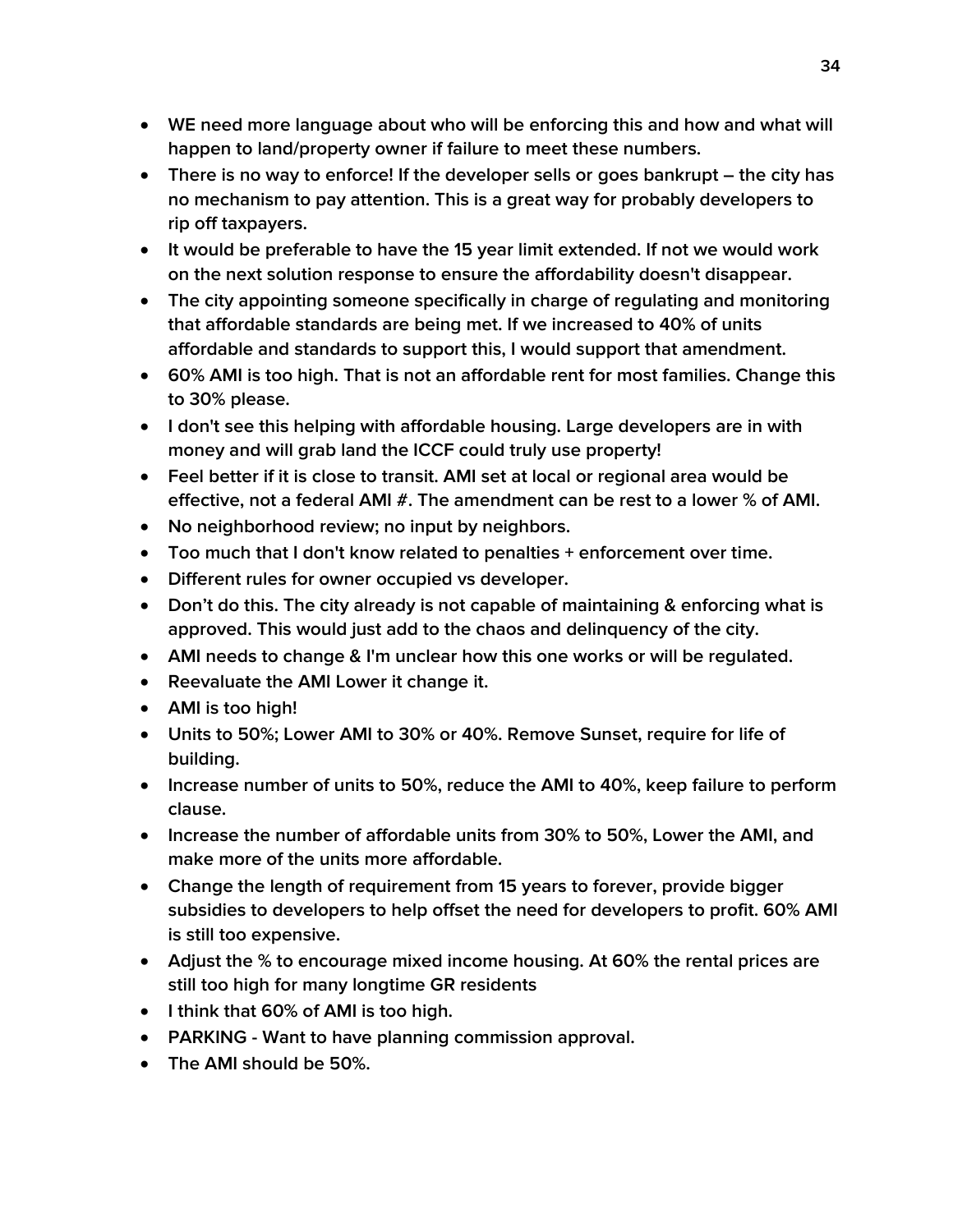- **The AMI should be lowered to include those on fixed incomes, disability, social security, etc.**
- **Relax AMI to 40% and increase min number of units to 50%.**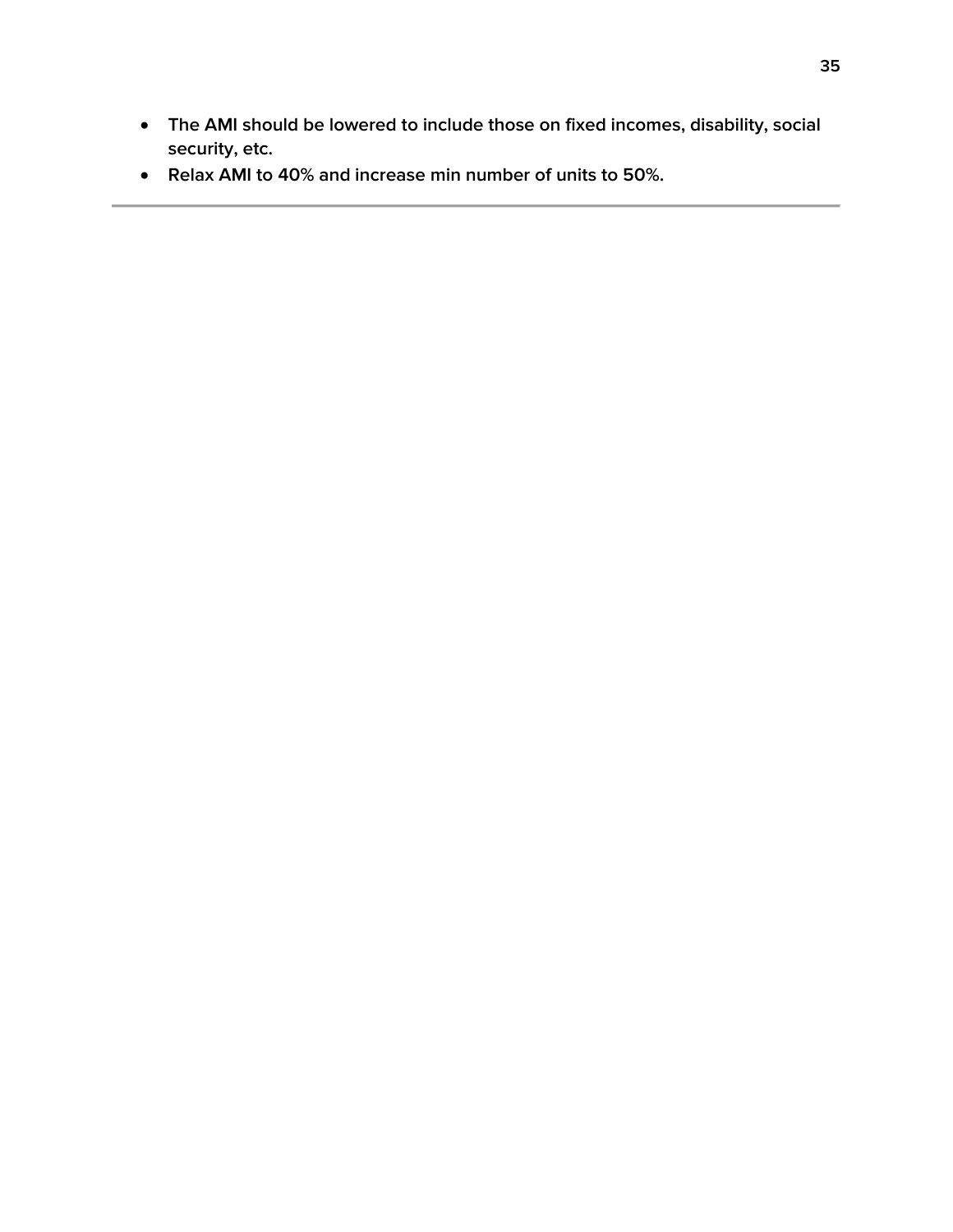### <span id="page-35-0"></span>**AMENDMENT 6 GENERAL FEEDBACK**

**After reviewing each clause, residents and stakeholders had the opportunity to leave general feedback on the overall amendment. Comments have been lightly edited for clarity and formatting.**

- **I especially appreciate the "failure to perform" clause and hope that there's enough "bite" in the penalties to make it work.**
- **What specifically is the bonus? Would this apply to buildings that already exist? What is the penalty and what is the enforcement mechanism?**
- **What happens when/if the tenant makes more money? Does this apply only to future projects? What is the penalty?**
- **Only a small percentage would fit the affordable criteria. I don't feel that these dollars are anywhere near low enough to justify adding crowding/density/congestion/etc. This will do little or nothing to provide affordable housing**
- **What would be the penalty? How severe would the penalty be? How would the penalty be enforced or monitored?**
- **Transitions of people moving in an out, evictions, parking, fair for those paying more, those paying less.**
- **Does monthly rent include all utilities and trash?**
- **I would be in favor of this for sure if it actually made it so that my neighbors who are on fixed incomes could actually afford to live there. Would Section 8 recipients be able to live in these (30% of units) Affordable units? Who comes up with these prices (Monthly rent)? Wow, I was unaware that rent was this high in our city. I just learned HUD set these prices. Is this price the affordable rate or the market rate? That's too high – too much money. I don't feel that is affordable at all. I know now that is the affordable price - needs to be lowered.**
- **If there is a strong enforcement component for compliance - including enough \$ to off-set the cost of replacing those "affordable" units**
- **What about people earning minimum wage?**
- **What about those homeless who do not make a minimum of \$29,400/year? Each of us have different needs. It would be a better idea to speak about specific areas. The focus seems to not include the homeless population. The biggest issue is the need for affordable & safe housing for homeless individuals**
- **Failure clause for 15 years – only 15 years? At the least you should get grandfathered in if you were there before the 15 years is up. So can they sky rocket the rent after 15 years? Also, smaller units should not be the only affordable units.**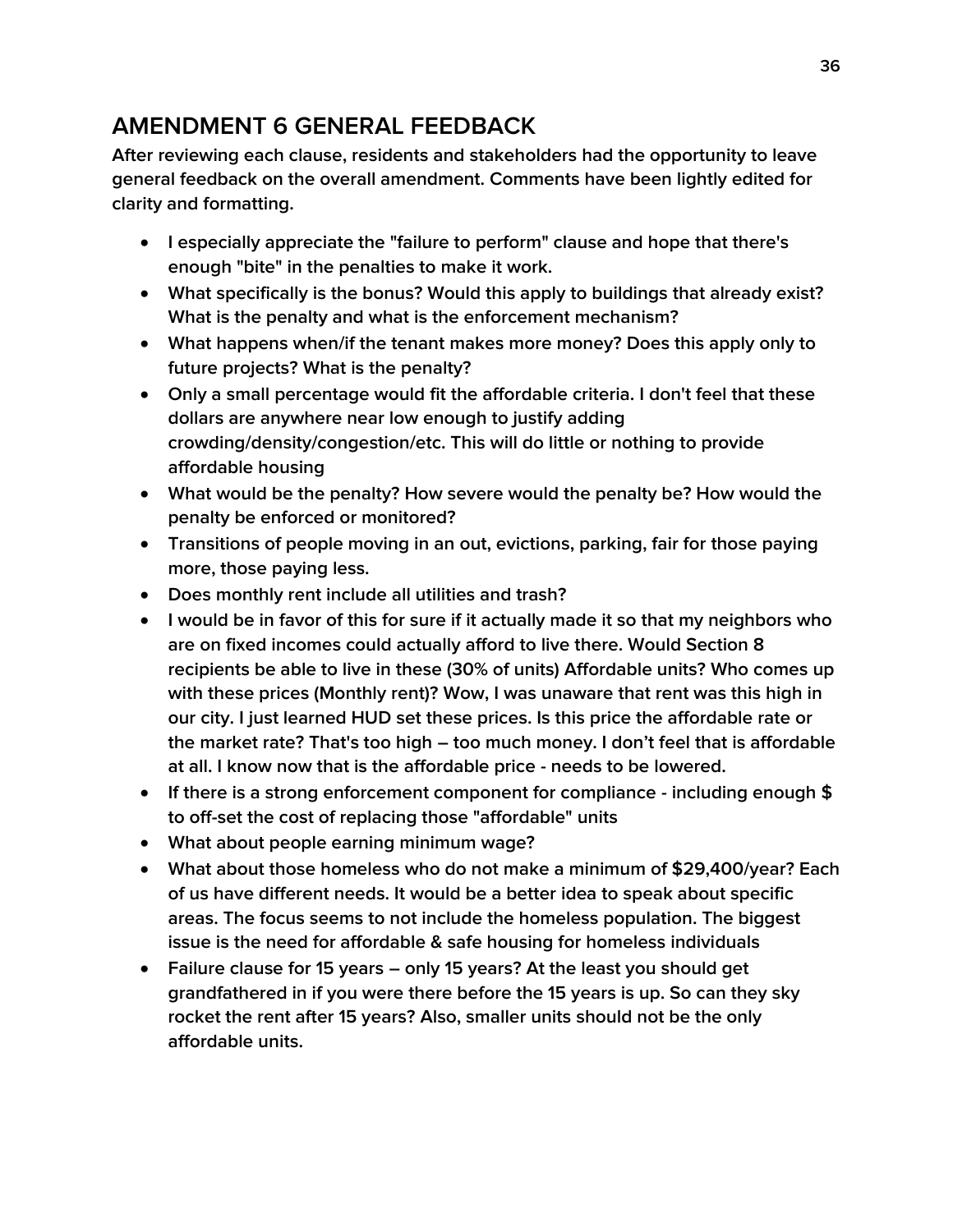- **Can we increase the requirement to 40% or 50%? Also, the failure to perform clause should be transferred to a new owner, and it should be longer than 15 years**
- **If Grand Rapids purports itself to be an extraordinary city with lots of reasons to both move here and stay here, why are we still addressing housing with status quo planning practices?**
- **Be careful not to make changes that negatively impact the incentives and inadvertently diminish likelihood of developers using it! This is great! Incentivizes market to provide units of affordable housing!**
- **How does this affect the height? I agree with an added height allowance as long as it's within two stories of some surrounding buildings. I agree with reducing the parking requirements for this density.**
- **There is no real oversight & enforcement to maintain the 30% affordability. Can we lower AMI? Can we increase % of affordability units?**
- **I do not believe supply & demand would regulate rent levels. Concerns: housing code enforcements, section 8 opportunities, interspersed (well mixed), cap parking spot removal – protect or improve existing space.**
- **If the enforcement clause expires – after a set time or after a sale – how can a continued 30% affordable rate be ensured?**
- **This model is/seems to be based on the theory that trickle-down economics will work, but the study of Portland, OR (that the city seems to reference frequently) has shown that is NOT the case. Portland took two years for their study (not 6 months like this city!) I want to see the city include more consistency in the contracts regarding transfer (sale) of the building. Continue the contract and more consistency of the length of the contract (15 years, 40 years) 5 years per X% of AMI units for example.**
- **"Affordable" for whom? 60% is twice what these people make: disabled, retired on SS, low-income families.**
- **Must be for the life of the building, regardless of new owner change**
- **Must be for the life of the building regardless of new owner change. 30% of the units are affordable at 40% AMI.**
- **No by right. 50% of the units are affordable at 40% AMI. Must be for the life of the building regardless of new owner change.**
- **Does this apply to new construction only? How will this impact converted homes? Would a building that is only legal for 4 units be allowed 6 if 2 were at 60%AMI?**
- **How does non-compliance get noticed and prosecute? How long does it take to punish?**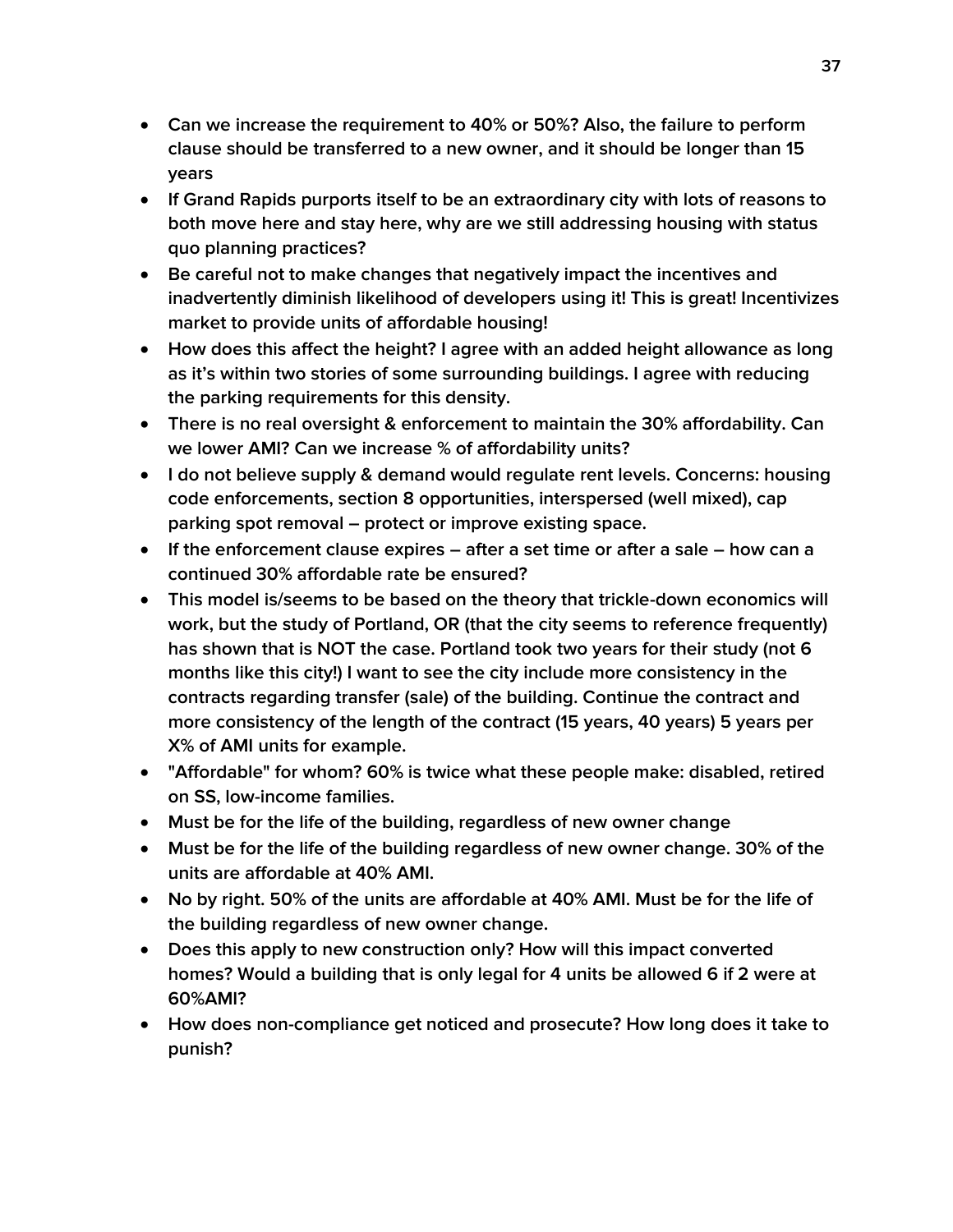- **Density – more need for transportation. Is there movement towards increasing safety for other modes of transportation and additional bus lines and buses? How does this work with section 8?**
- **Percentages of AMI need to be changed, it is not affordable. What kind of penalty? Who is enforcing? More compliance? Housing Advisory Committee true representative sample?**
- **You are giving the green light to developers to make more money by destroying current housing. They may offer affordable housing, but they can get reimbursed by the government for the difference. Incentivize owner occupancy.**
- **This needs to be adjusted because it's not affordable and 15 years is not long enough.**
- **60% of AMI is still too high for people who NEED housing. I fall just under 60% AMI and I would have a very hard time affording \$735/month for rent. There are many, many people who make less than I do.**
- **AND 1. We need more opportunities like this for more housing types 2. We need incentives to build more housing for lower % AMI (i.e. 30% AMI) 3. Term of maintaining affordability should be extended (longer than 15 years)**
- **If this bonus is designed to help regular persons vs developers, who will enforce non-compliance. Developers have several regulatory agencies that audit them on an annual basis, does the city have the capacity to take on this increase in work. 15 years should be pushed to 30. MSHDA generally enforeces a 30-year compliance period**
- **Also, need to provide/include affordable housing for low and fixed income households. Extend length of time from 15 years to perpetual/unending for maintaining at least 30% of units for affordable housing. Must maintain penalties for failure to perform as legally actionable.**
- **Would add back in the 300 feet transit line distance and would encourage more that 15 year time frame**
- **Change from 200 sq. ft. to 1500 sq. ft.**
- **If city staff are monitoring and they get an influx, can we add staff? This really only impacts big developers who want to build affordable housing – sort of anyone can apply for it. Who do they apply to? How much is available? I like the idea, but it doesn't seem complete.**
- **How easy is it to get out of the affordability clause?**
- **Are there consequences? Is this actually affordable?**
- **Needs to be more specific. Is this really affordable? Where did these numbers come from? How does this compare to actual estimates on the Westside or specific neighborhoods? 2 bedrooms OR 4 bedrooms.**
- **Put back 20-unit min. This is a production of 50 ft. of lot Decrease AMI to make it really affordable. What does this look like in LDR?**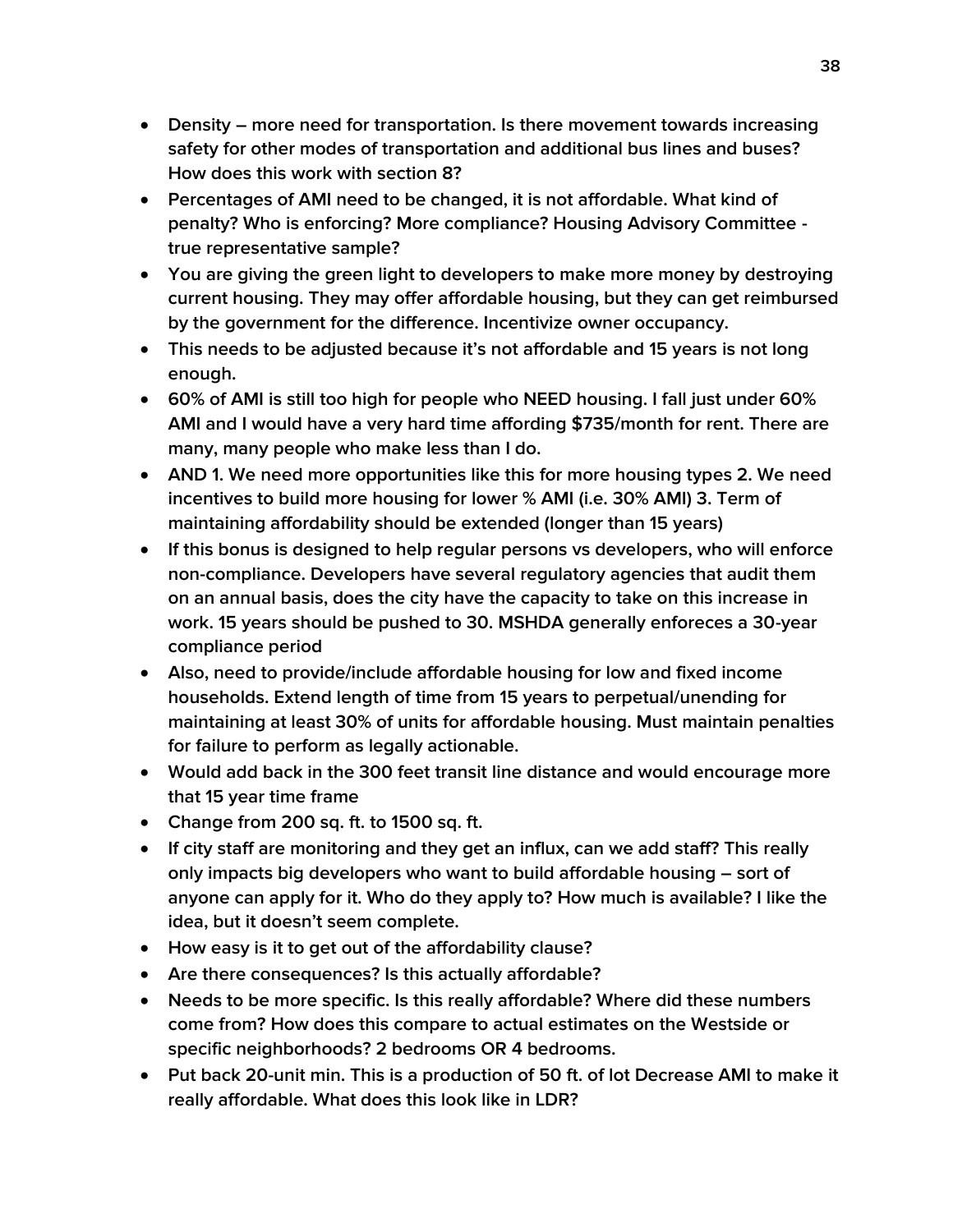- **Minimum? For how long a period of time? Does it sunset with change of ownership? Needs revenue to allow city staff to monitor and enforce.**
- **How small? Is there a minimum? Would this disproportionally place low-income families in small spaces? Ex. projects housing. Are resources available to monitor this? What incentives to monitor this? Is there a time cap for developer incentives? Where are "the teeth"? Requirements for environmentally sustainable buildings?**
- **Should 60% be lower?**
- **Huge Blind Spot - City did NOT get it right! Do it over Correctly. Need affected residents input from the start. 15 years is insufficient – needs to be for life of building. Why didn't the City Commission have affected persons on the Planning group that presented the 31>11>4 proposals, instead of white privilege persons? Need to change State laws for inclusionary zoning. Need less than 60% AMI and 50%+ of units affordable. Why does this group think we are so gullible to not see through this sham of City/Developer collusion?**
- **This is good, I would like details though. What are the penalties? How does one register a complaint? Who monitors and how often? Can an online reference be made available as a resource to review compliance? Is 60% AMI really affordable and according to who? Also, we need details of the failure to perform clause before we can decide if it's good enough!**
- **Must be for the life of the building in case owner changes.**
- **Identified AMI is still not very affordable what about larger %?**
- **Not affordable! Does this include total occupancy cost (rent and utilities)?**
- **What's the penalty? Is it effective? Will/can the city provide transparency on the % of developers follow this agreement? Is this really "affordable"!? \*40% AMI ok?**
- **I think the 15 years could be extended. Does it still apply when the building is sold.**
- **What is this? Define the penalty. Who tracks compliance and how often, for how long? I would support a more generous set of percentages for lower income potential occupants (i.e. 50% of the units at 50% AMI)**
- **Added with penalties for non-compliance, What is this? What is the penalty? Why don't they give us actual amendment language so we can see what is proposed? How long do the affordable requirements stay in place? Who decides 15 years? Is 15 long enough? Does it run with the land?**
- **Not nearly enough neighbor/citizen involvement. Developments of this nature affect entire neighborhood and citizen neighbors deserve the opportunity to voice their opinions. Scrapping existing procedure at the expense of citizen neighbors is absurd.**
- **Question: What are the penalties for failure to perform & how are they enforced?**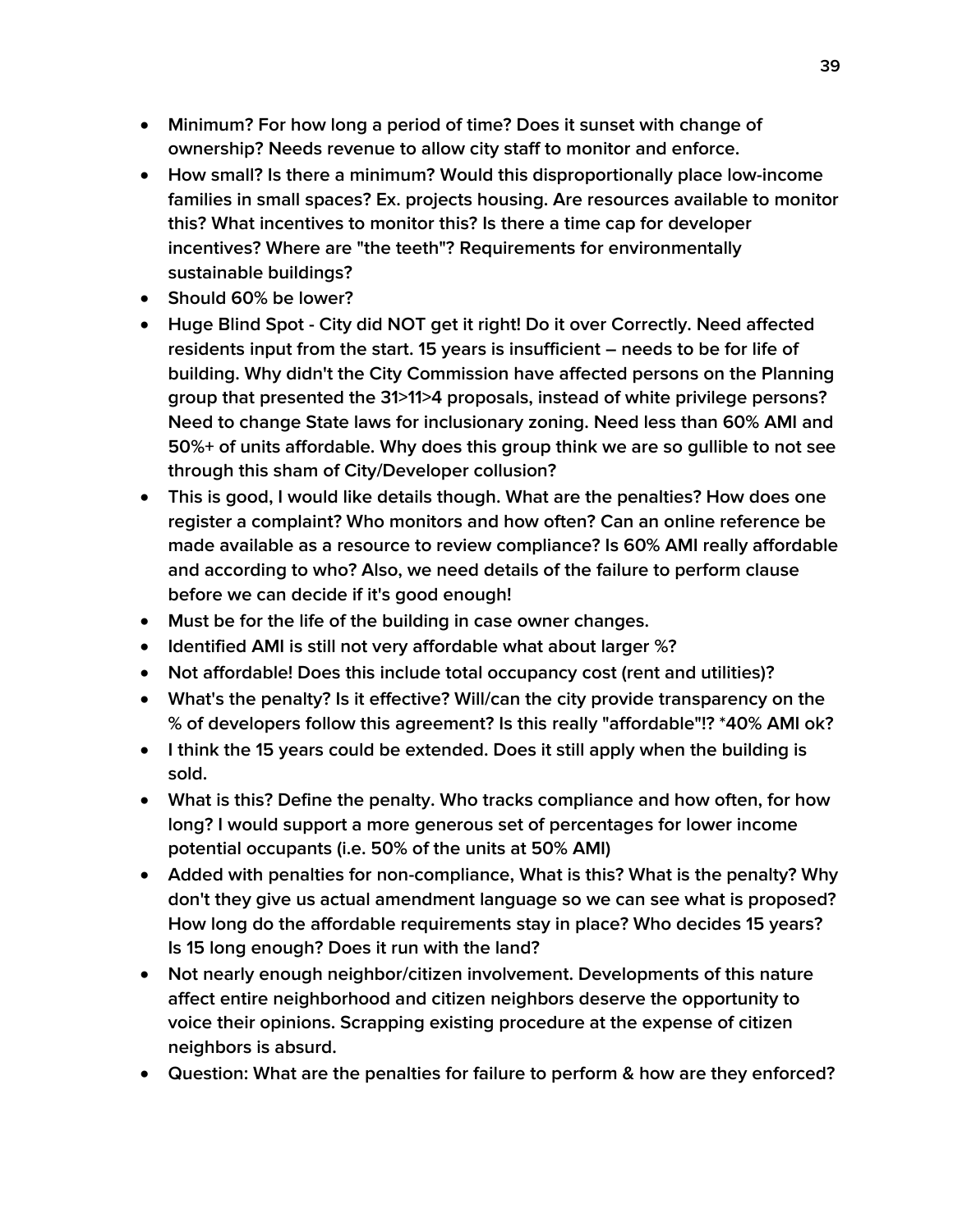- **Change 30% to 50% of building and 60% AMI to 40%. Add Sec 8 incentives. How does this account for extra tenants with cars/parking problems. Make this for the life of the building (not just 15 years).**
- **AMI should be measured at neighborhood specific level, not HUD. Would also like a bedroom number based rent max rather than a household size-based rent.**
- **AMI has to be based at the neighborhood level, this does not affect the biggest need. If the 2 bedroom is \$735/month and a family of four moves into the 2 bedroom, they shouldn't pay more.**
- **What is the failure to perform clause (i.e. the penalty)? AMI doesn't apply to people who make less than ALICE.**
- **Should raise 30% affordable rates to 40% or 50%?**
- **Only if the failure to perform clause is enforceable and penalties are high enough for this not to fail.**
- **Needs to have strict penalties that are enforced like jail time and/or 7 figure fines every 30 days until compliant. Low income folks are informed that the housing is open through whatever sources DHS, Social Security offices, local agencies that serve the disabled/elderly folks.**
- **No time limit on failure to perform clause and rental rates are too high. Who is going to police compliance? Pricing should not reflect the neighborhood.**
- **I don't understand this.**
- **What's the penalty? A lower monthly rent would be necessary to make it affordable. What's the bonus? The AMI table isn't affordable, so AMI should be lowered.**
- **Make sure the affordable housing feature is maintained. Penalties need to be strong enough to prevent raising rents and paying fees as a business model.**
- **70% market rate can still cause greater displacement than is offset with the 30% affordable housing. Requirements should be more stringent, i.e. 30% at 30% of AMI, 30% at 30-60% AMI. It's unclear where this gets to be built? By-right in low density areas? Could be combined with other proposals to decimate some traditional neighborhoods and blocks. The City can't do "sticks." but they could do more with "carrots." Expect more.**
- **15 years affordable agreement**
- **9 appointed members on planning commission with city**
- **I would recommend adjusting the numbers to be more affordable, e.g. 40% AMI and 50% affordable units.**
- **What are the current affordable standards and how does it compare to national? Is 60% AMI at a livable percentage? 15 years, can we increase it? Will penalties be significant enough to hold people/developers accountable.**
- **Is this enough? 30% is federally affordable, not 100%. How can we know this failure to perform clause will actually be enforced and strongly enough?**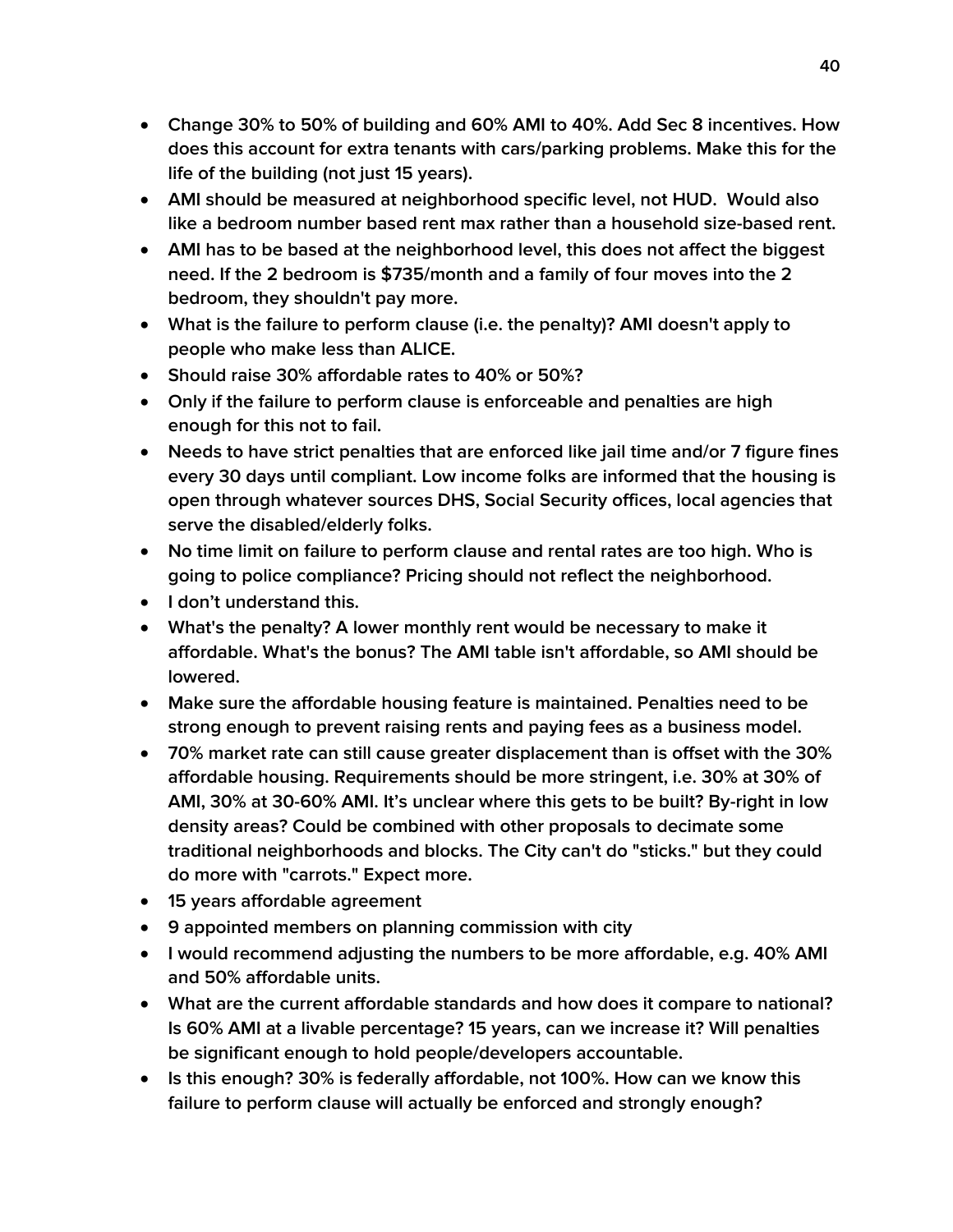- **I have a problem with 9 people making decisions for a community! There are 15 years – who oversees this? Do we make sure they comply with the regulations? DONT LIKE THIS WITH BY RIGHT. I also don't like that there are nonprofit people at the table pushing these zoning issues. It seem LIKE PLANTS!**
- **There seems to be no acknowledgement or accommodations for those who live on fixed incomes due to health issues or whatever. Where are they supposed to live when they are being evicted for the next person to pay more in rent.**
- **Failure to monitor & enforce is imminent.**
- **What happens to fixed and low-income residents? Does this address them in any way? (Ex. 2% of neighborhood housing must be affordable for people at 20% poverty or below.)**
- **One size fits all does not work in many cases.**
- **Need more information on how the LIHTC credit works.**
- **Make this a requirement for the life of the building and not just 15 years.**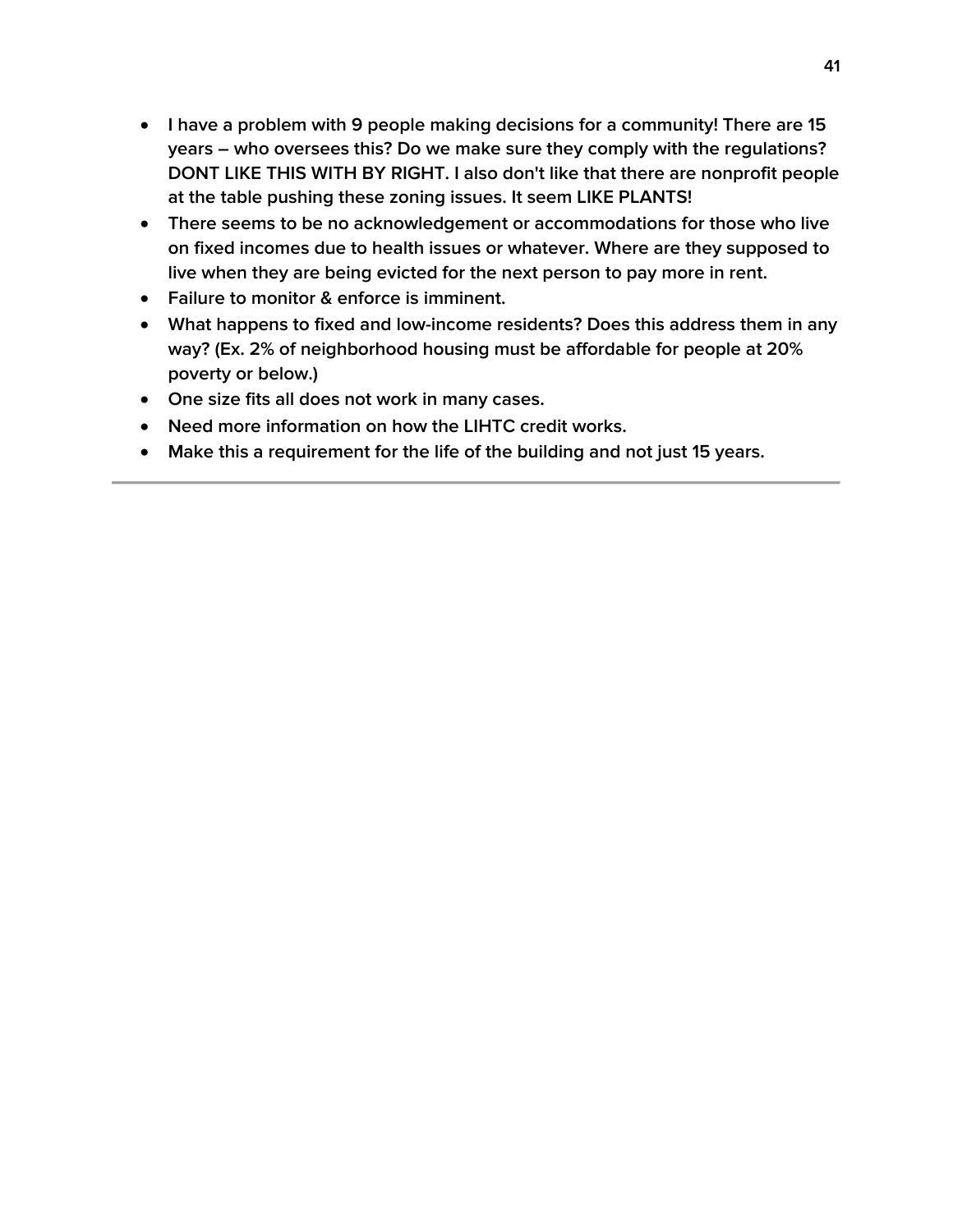# **Amendment 8 | Accessory Dwelling Units CLAUSE 1**

### **WHAT IT PROPOSES**

**Changes the lot area requirement for an Accessory Dwelling Unit (ADU) from 5,000 sq.ft. minimum to all lots that meet the established area for the applicable zone district.**

#### **OVERVIEW**



### **DETAILED FEEDBACK**

- **I don't support this in any way.**
- **Again. Anything that strips resident voice I am uninterested in. I think it would be really wise for planning/city to look at other communities that have similar by right ADUs and what their issues are. I am really concerned about the lack of additional enforcement this would bring. I am concerned what happens when the owner sells the property. Then is it just a two unit? The owner occupied aspect would be impossible to enforce. Why is talking to your neighbors such a bad thing?**
- **The premise is all wrong. Lower income residents cannot afford nor would be loaned the money to build ADU's. This measure seems profit driven by developers.**
- **Master plan necessary for zoning change of this magnitude.**
- **Assumes by right.**
- **No**
- **None**
- **No changes in current policy -- lot sizes are already very small**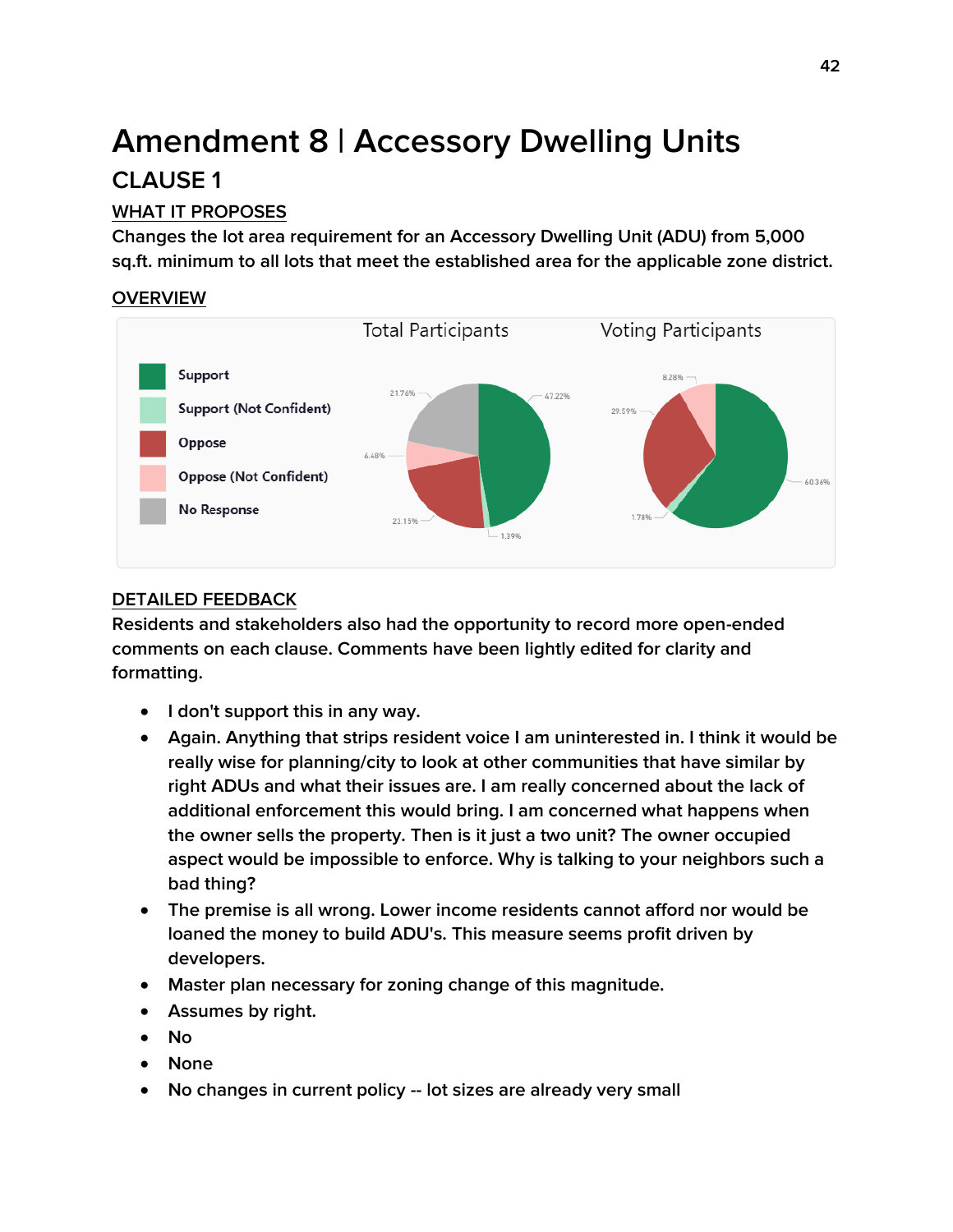- **This change would be a disaster for classic neighborhoods**
- **No changes... this will significantly impact neighborhoods and will devalue property**
- **There is already double houses on lots on the Westside. You don't address parking.**
- **Not allow backyard small houses**
- **Allow for ADUs with bikers/commuters to have more occupants than parking spaces**
- **Need to continue regulating space -- if you have space you should be able to us it appropriately too small of an area promotes more issues - overcrowding, less green space, parking**
- **I don't like the current restriction regarding parking and green space it will significantly limit its actual use**
- **This is a great idea for families aging in place & potential wealth building but NOT by right**
- **No "by right" for this**
- **Keep the 5,000 requirement.**
- **Doesn't consider current surrounding neighborhood conditions**
- **I don't believe this should be by right.**
- **Did not check support or uncomfortable**
- **Revise 5,000 sq. ft. instead of eliminating it.**
- **Lower the minimum instead of completely eliminating. Could there be a lower min.?**
- **Limits green space and some properties will be overwhelmed**
- **Could this be exploited as an air BNB business model?**
- **Not "By Right"**
- **Develop specific design standards for ADUs to preserve neighborhood character.**
- **Not by right**
- **•** Strongly opposed
- **Remain the same in its processes and zoning requirements**
- **Keep existing procedure. Allows for citizen input/opinion**
- **NO to by right**
- **Only with public input**
- **Keep the 50 sq. foot lot requirement**
- **Takes voices away from citizens**
- **So we can live on top of each other.**
- **Only if neighbors agree. All areas are different**
- **Only because the neighbors voice is missing**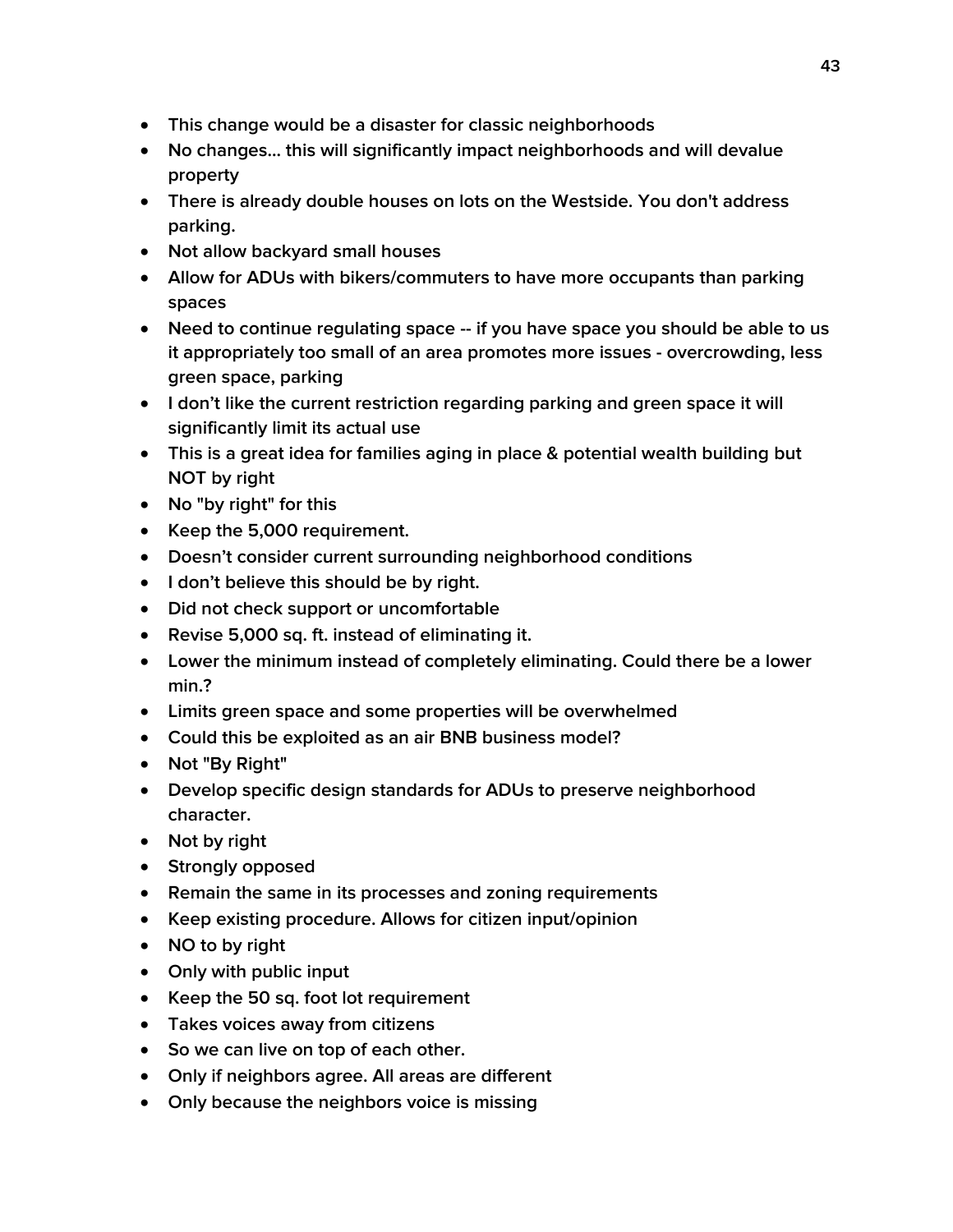- **Reject move to "by-right" or move to master plan process**
- **By right - no!**
- **Because it takes the voice away from community.**
- **No. There should be a minimum.**
- **Not do this. This type of change should actually require the size be larger than 5,000 sq. ft.**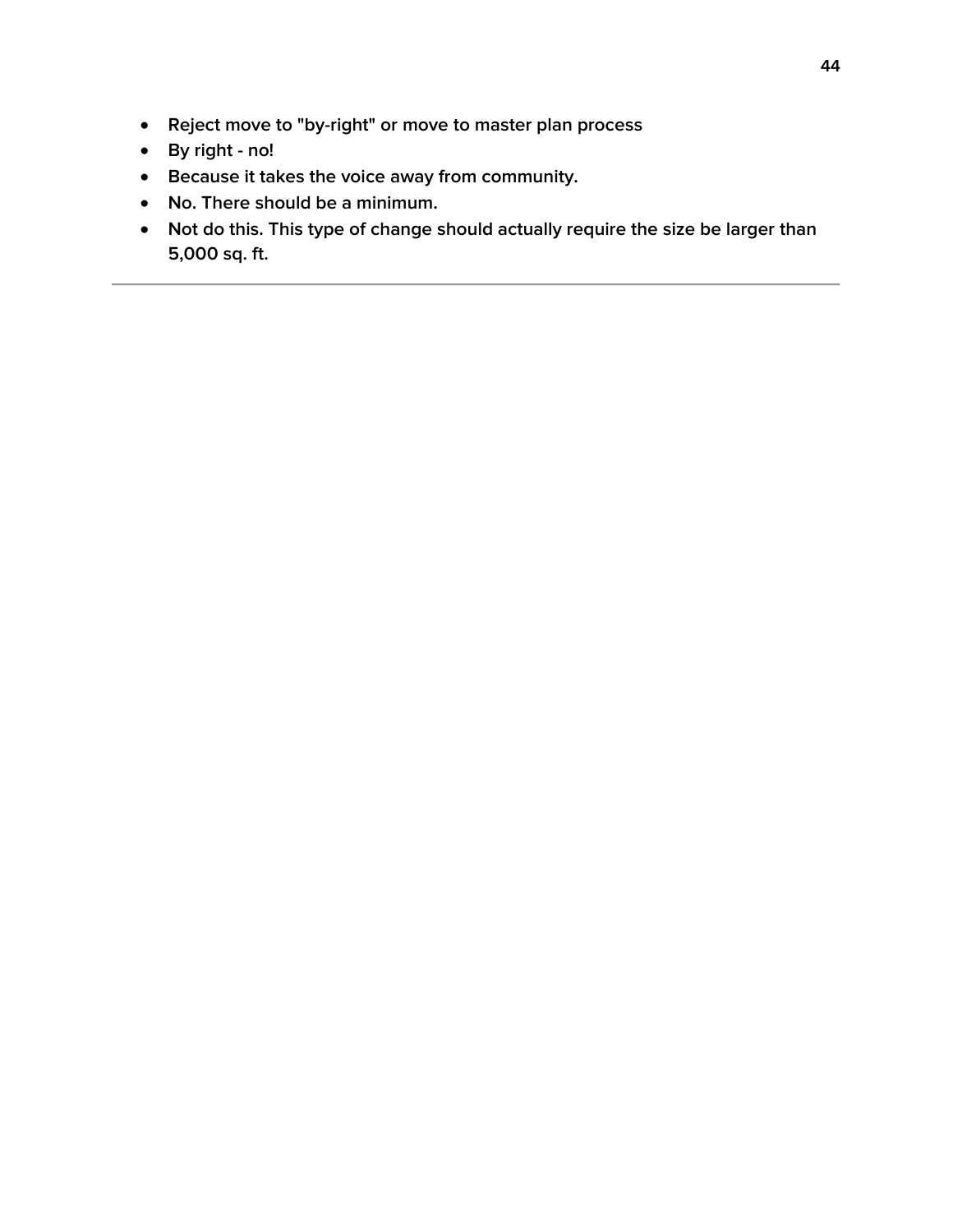### **WHAT IT PROPOSES**

**Increases maximum building height for detached accessory dwellings buildings with an ADU. This makes it possible to build a unit on top of a garage.**

#### **OVERVIEW**



#### **DETAILED FEEDBACK**

- **I don't support this in any way.**
- **This really would depend on the neighborhood on how this would take hold. I would hate to see MCM ranch neighborhoods all of a sudden have tall garages.**
- **Neighbors and neighborhoods should be involved in these decisions. Density is wonderful if in the right setting. All neighborhoods have locales where density is appropriate.**
- **I don't see anywhere that states what the maximum height would be. Is it a fixed maximum height or relative to the main structure?**
- **Master plan necessary for zoning change of this magnitude.**
- **Again, assumes "by right".**
- **No.**
- **Community input, location would change decision so no rule change without looking at case.**
- **No change--this proposal would significantly change the character of neighborhoods.**
- **Keep existing policy. This building type would be an eyesore in our neighborhoods.**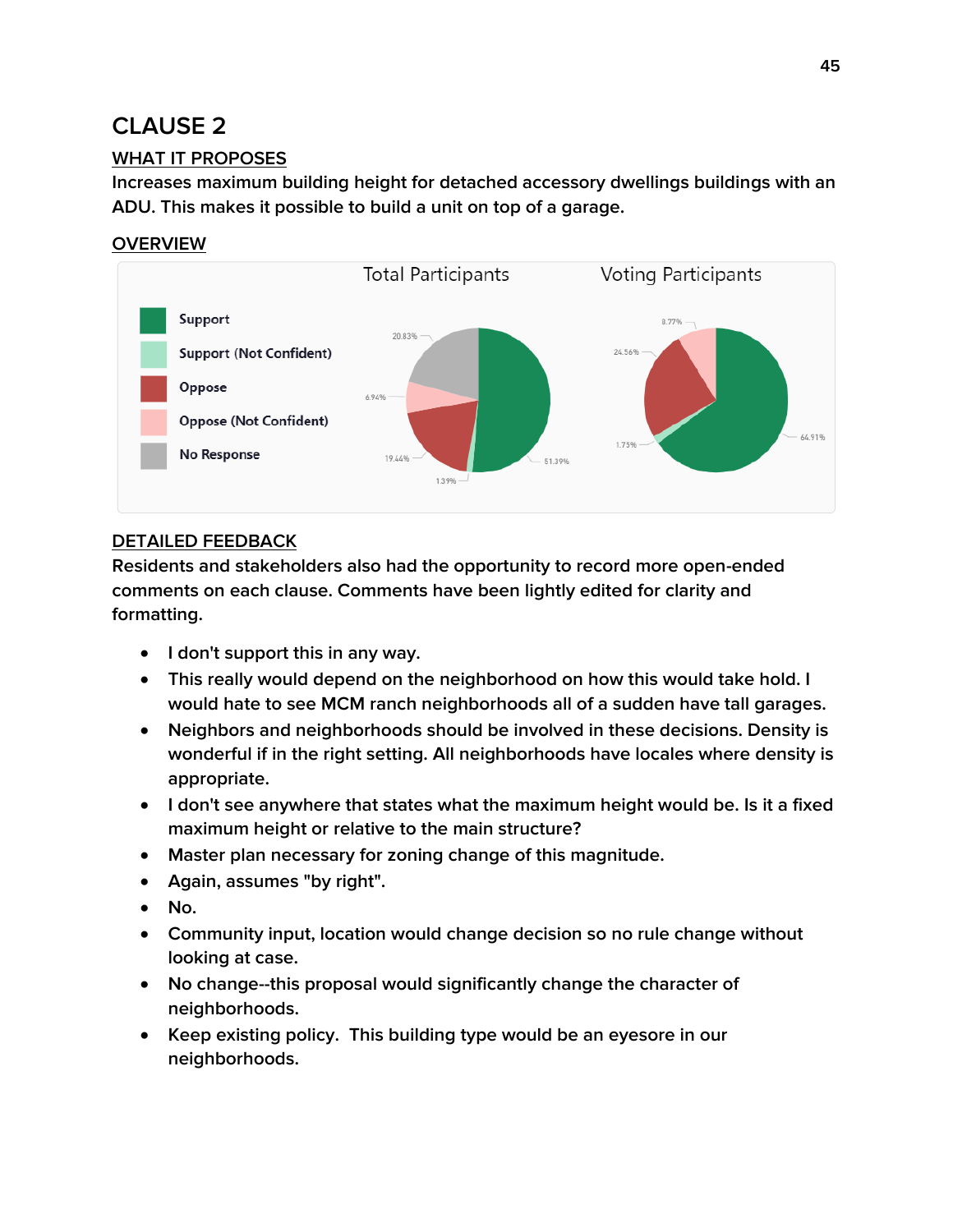- **This is a terrible proposal...no changes to current standards...will devalue home values.**
- **Power lines and parking.**
- **Allow for up to 2-3 stores.**
- **Leave it alone.**
- **Can impact the draft of furnaces and infrastructure of neighboring buildings. Shouldn't exceed height of neighboring structures.**
- **25' max heights.**
- **Does city plan to increase staff (planning/building/etc.) to inspect, etc.? It should.**
- **Taller than 25'?**
- **Depends on size of house and lot size. Keep as special land use.**
- **Not "By Right".**
- **Develop specific design standards.**
- Not by right.
- **This is not a question. What max height are you talking about?**
- **Remain the same in its processes and zoning requirements.**
- **Keep existing procedure. This is worded in a nebulous manner. How many stories?**
- **NO to by right.**
- **Only with public input.**
- **Looking like row houses.**
- **Not to exceed the house height?**
- **Master plan conversation.**
- **Do not take the resident voice from the decision.**
- **Reject "by-right" or move to master plan.**
- Not by right.
- **Because it takes the voice away from community.**
- **Neighbors have no say.**
- **Neighborhood input.**
- **Should restrict the ADU to one story.**
- Keep one story.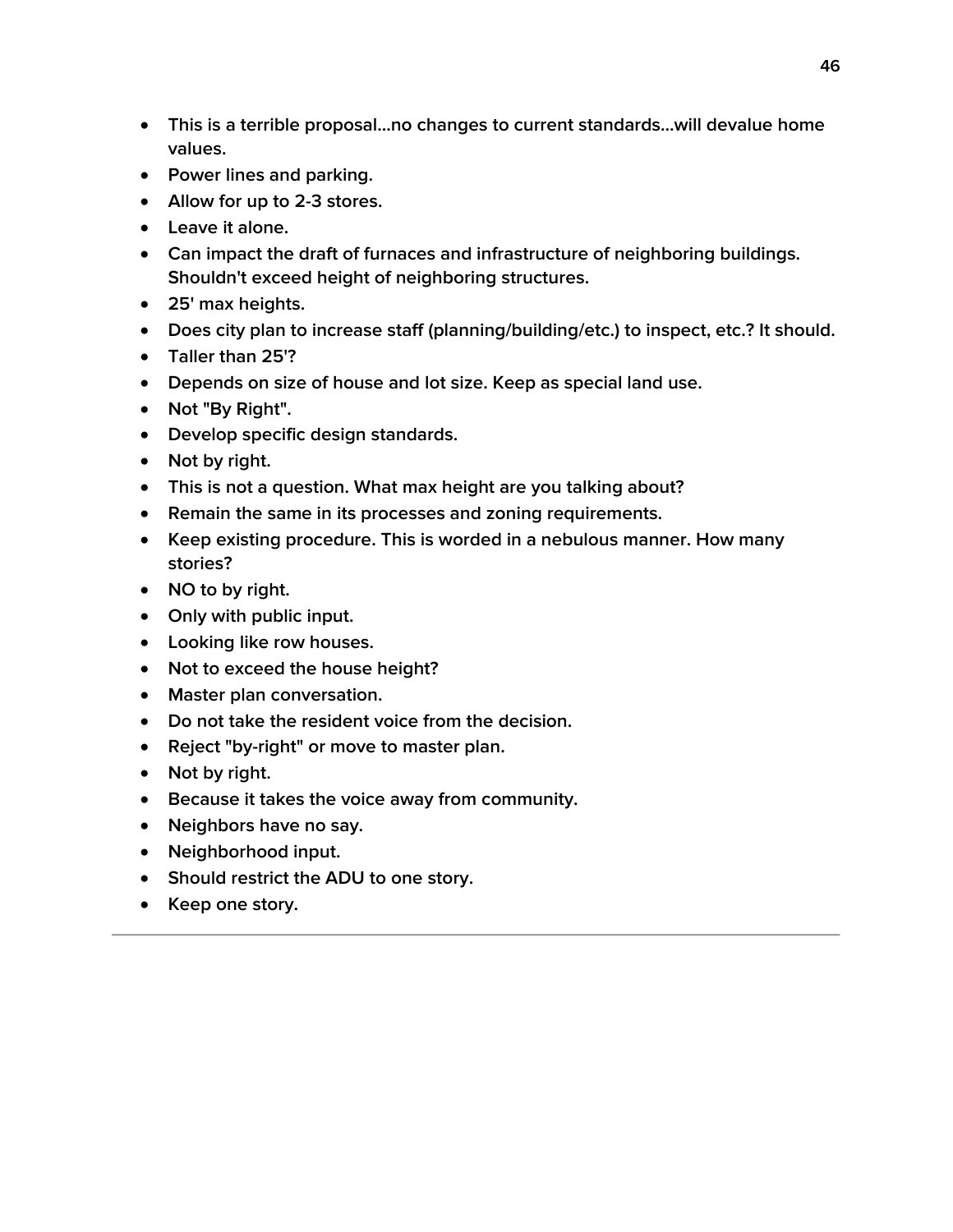### **WHAT IT PROPOSES**

**Permits two-story detached accessory buildings for ADUs. This makes it possible to build a unit on top of a garage.**

### **OVERVIEW**



### **DETAILED FEEDBACK**

- **I don't support this in any way.**
- **Again. Our neighborhoods are different. There is no neighborhood guidelines of design since the Planning Commission took that out.**
- **Neighbors and neighborhoods should be involved in these decisions. This measure should be moved to the Master Planning process.**
- **Master plan necessary for zoning change of this magnitude.**
- **Same as above.**
- **No.**
- **NO. This is a terrible proposal and passage would create unsightly buildings.**
- **Maintain existing policies...this type of building would be ugly and increase congestion in neighborhoods.**
- **No changes...this proposal will add to the congestion in neighborhoods and devalue homes.**
- **With a mandatory inspection for increased carbon monoxide protections & proper insulation.**
- **How do we enforce this owner occupied if sold?**
- **Same.**
- **Require height to be less than or equal to main accessory height.**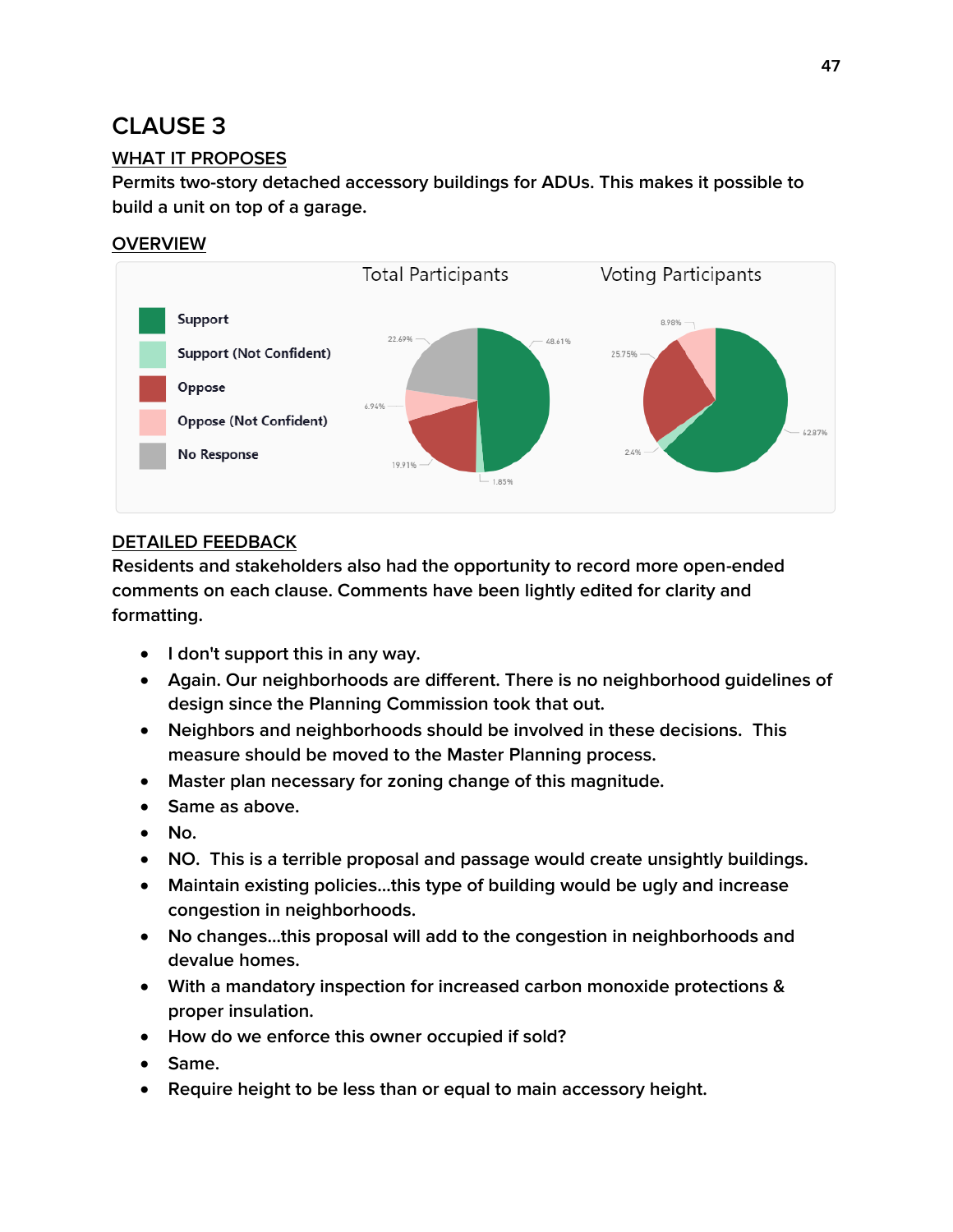- **If this increases ADU's being build, how will the current city staff capacity be able to handle processing and regulation of this.**
- **Make sure there is enough staff to inspect both construction and ongoing rental inspections.**
- **Did not check support or uncomfortable.**
- **Did not have yes or no checked for confident.**
- **Keep as special land use.**
- **Not "By Right".**
- **Develop specific design standards.**
- Not by right.
- **Strongly opposed!**
- **Remain the same in its processes and zoning requirements.**
- **As long as there is opportunity for citizens to share their opinions/concerns.**
- **By right is not good for adjoining yards.**
- **NO to by right.**
- **Only with public input.**
- **In some areas, this is great. But if it's a ranch neighborhood, two stories would stick out and change the feel of the neighborhood.**
- **We need community [involvement] to approve what happens in our neighborhoods.**
- **Reject "by right" or move to master plan process.**
- **Take the by right out.**
- **Because it takes the voice away from community.**
- **This aspect to a certain extent; how can it be affordable because plumbing and electrical cost will impact rent.**
- **Neighbors have no say.**
- **Should restrict the ADU to one story.**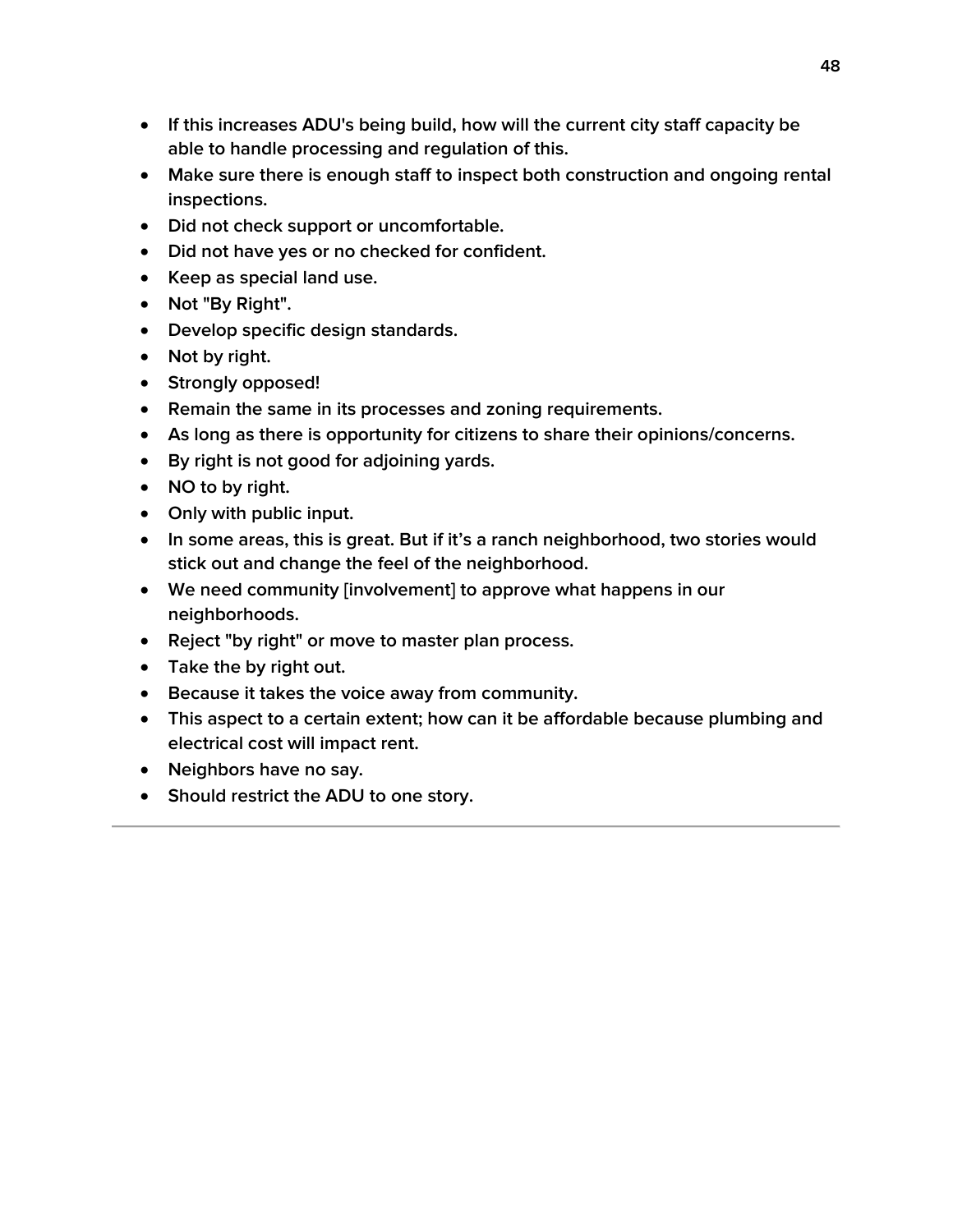### **WHAT IT PROPOSES**

**Increases the Floor Area Ratio. From 25% to 40% between primary structure and ADU.**

### **OVERVIEW**



### **DETAILED FEEDBACK**

- **I don't support this in any way.**
- **I'm not confident I know what this means. Is it that the ADU would have be larger or could be smaller?**
- **I feel like this should be talked about per project. Some places this would make sense others it would not. We are not a cookie cutter community.**
- **Neighbors and neighborhoods should be involved in these decisions. This measure should be moved to the Master Planning process.**
- **Larger is better. Perhaps percentage should be increased for particularly small main structures. For large structures, duplex ADU's should be allowed similar to what exists behind 549 Crescent.**
- **Master plan necessary for zoning change of this magnitude.**
- **Same as above.**
- **No.**
- **Judge each case individually.**
- **No change is my recommendation.**
- **No...Keep existing policy.**
- **No changes...will devalue homes.**
- **Not allow people to live in backyard bungalows.**
- **Too close to neighbors lot lines? Privacy.**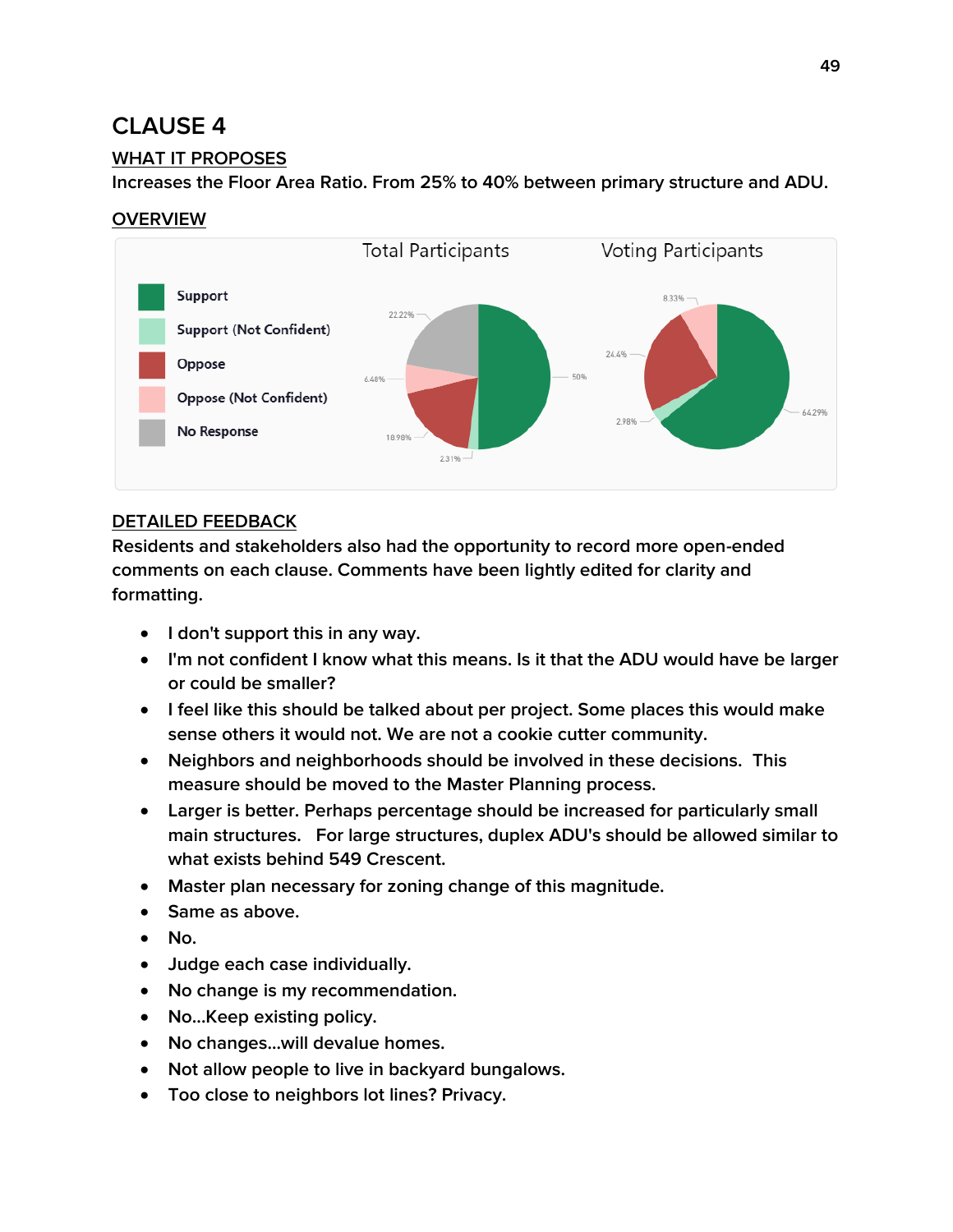- **Will this allow for more Airbnb rentals?**
- **It should be a higher percentage like 60%.**
- **Vehemently oppose and recommend it be dropped from consideration.**
- **No increase.**
- **As long as this is determined - who oversees compliance?**
- **Is this just to maybe have more bedrooms?**
- **Did not check support or uncomfortable.**
- **Why 40%?**
- **Keep 25%.**
- **Not filled out.**
- **Not "By Right".**
- **Develop specific design standards.**
- **Remain the same in its processes and zoning requirements.**
- **Keep existing procedure. Allows for citizen input/opinion.**
- **Larger space-- no less than 600 ft. is not decent.**
- **NO to by right.**
- **Only with public input.**
- **In some areas this would work. In others, it would not. Our neighborhoods are not the same.**
- **Reject "by right" or move to master plan process.**
- **Unless it's specified 40% of square footage of house or footprint of house.**
- **I find no problem with ADUs, let's make them more accessible.**
- **By right - get rid of it.**
- **STILL WANT NO BY RIGHT! Why don't waive the cost for non-profit?**
- **Neighbors have no say.**
- **Neighborhood input.**
- **Not increase the ratio. This takes away much needed green space needed to help maintain a pleasant visual living environment.**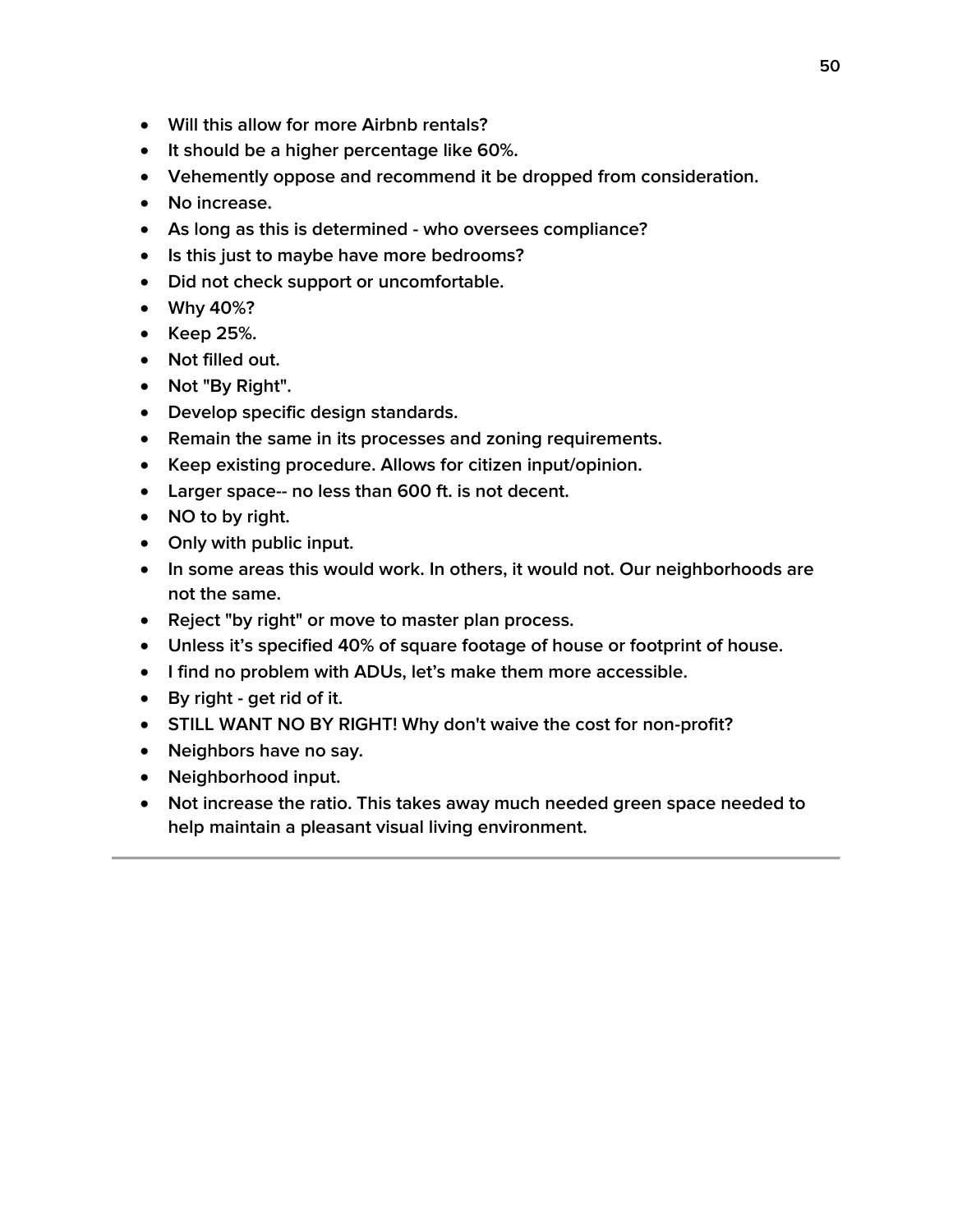### **WHAT IT PROPOSES**

**Eliminates the maximum occupancy and number of bedrooms limit for ADUs.**

#### **OVERVIEW**



### **DETAILED FEEDBACK**

- **I don't support this in any way.**
- **I'd still like restrictions on how many people can live in such a space. There is a statement: "Except that no more than 4 unrelated individuals can live in a single dwelling." Unfortunately, that statement is prejudicial against non-traditional families. My concern: too many college-aged kids and/or partiers in one place! (Sounds bad, doesn't it? - perhaps I AM getting older!).**
- **I think there should be an occupancy limit for ADUs.**
- **Sounds like overcrowding.**
- **We already have an issue with more than four unrelated humans in a unit that seems to be unenforceable.**
- **This is horrible and will just further encourage "slum landlords" to squish as many people into an apartment as they can get away with and will greatly diminish the quality of life for immediate neighbors.**
- **Master plan necessary for zoning change of this magnitude.**
- **We should have maximum occupancy and bedroom requirements to avoid overpopulation, traffic and noise problems.**
- **Same as above.**
- **No.**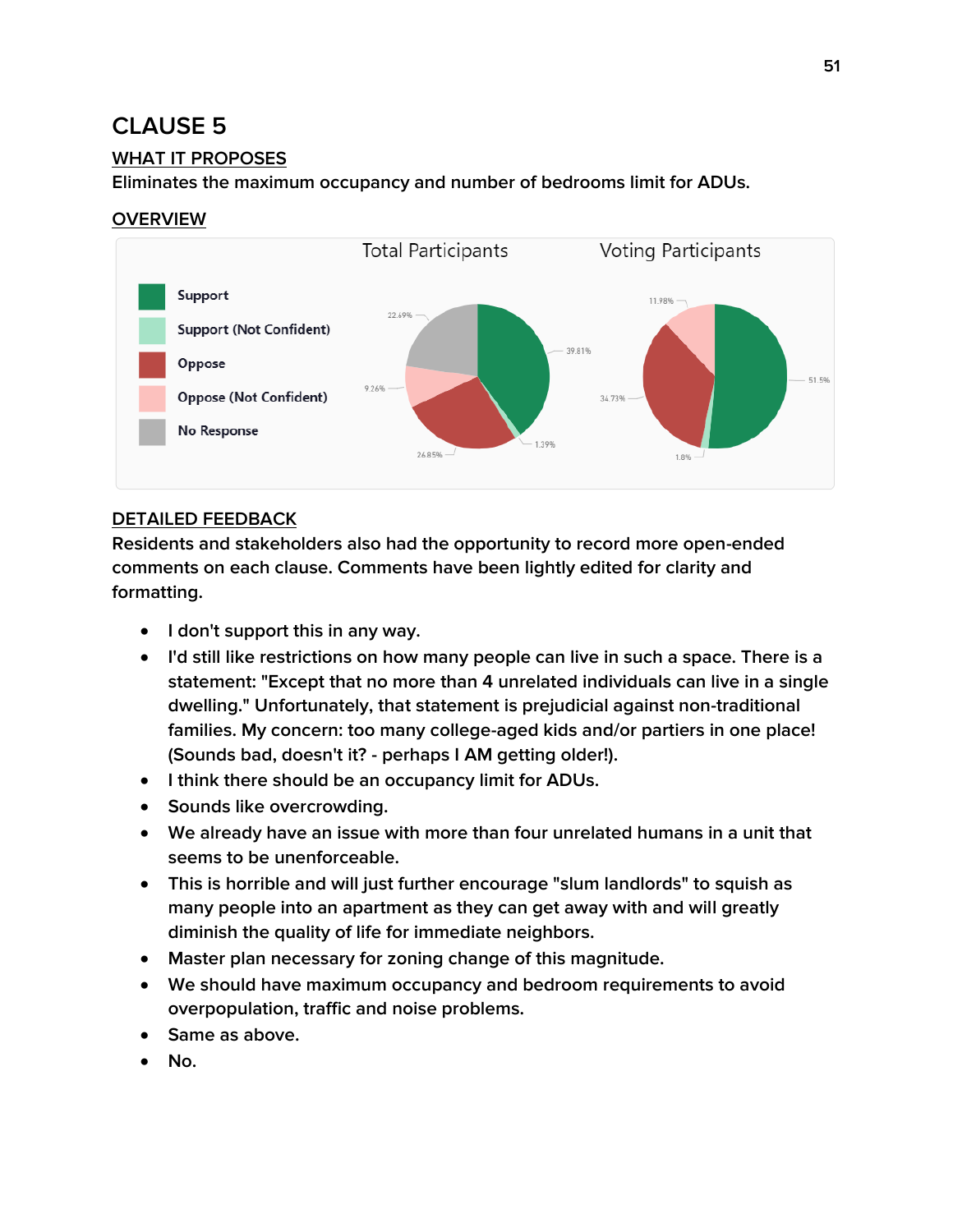- **Not for it so no recommendation. Property values are affected by many of these changes. Community input.**
- **NO change...neighborhoods are already over populated.**
- **Keep existing policy...neighborhoods are already congested.**
- **No changes...will add more congestion to neighborhoods.**
- **Is lot size a factor?**
- **Not pack people in like sardines.**
- **No limit?**
- **Max occupancy is necessary and needs to be enforced.**
- **Must limit amount of people/rooms.**
- **You would have too many people in one unit.**
- **Seems too drastic, why do this? Or do existing housing codes cover possible excesses?**
- **Need clarity around population density.**
- **Reduces neighbors voice in the process, transfer of ownership is questionable, master plan should include increased enforcement staffing.**
- **Limit occupancy to two.**
- **Mixed density areas only, not in low density.**
- **Establish a reasonable occupancy (2) and number of bedrooms (1).**
- **The matching design guidelines are unnecessary. As long as the ADU looks decent, it should be fine.**
- **Who regulates this?**
- **Would it still have to cap at four unrelated members?**
- **Clarify how city would monitor regarding owner occupancy & how would this relate to short-term rentals e.g. Airbnb. Also, will there be design guidelines.**
- **Did not check support or uncomfortable.**
- **Unfamiliar with the current max occupancy for ADUs.**
- **What is this?**
- **Does this eliminate unrelated persons rule? No it doesn't.**
- **Is there something else that regulates this?**
- **Not "By Right".**
- **Not by right.**
- **•** Strongly opposed.
- **I don't have an understanding of the max occupancy rate.**
- **Remain the same in its processes and zoning requirements.**
- **Need to know what requirement is now. Should be same MAX but not too restrictive.**
- **There needs to be limits.**
- **Only if owner lives there. Any new owners would be required to continue.**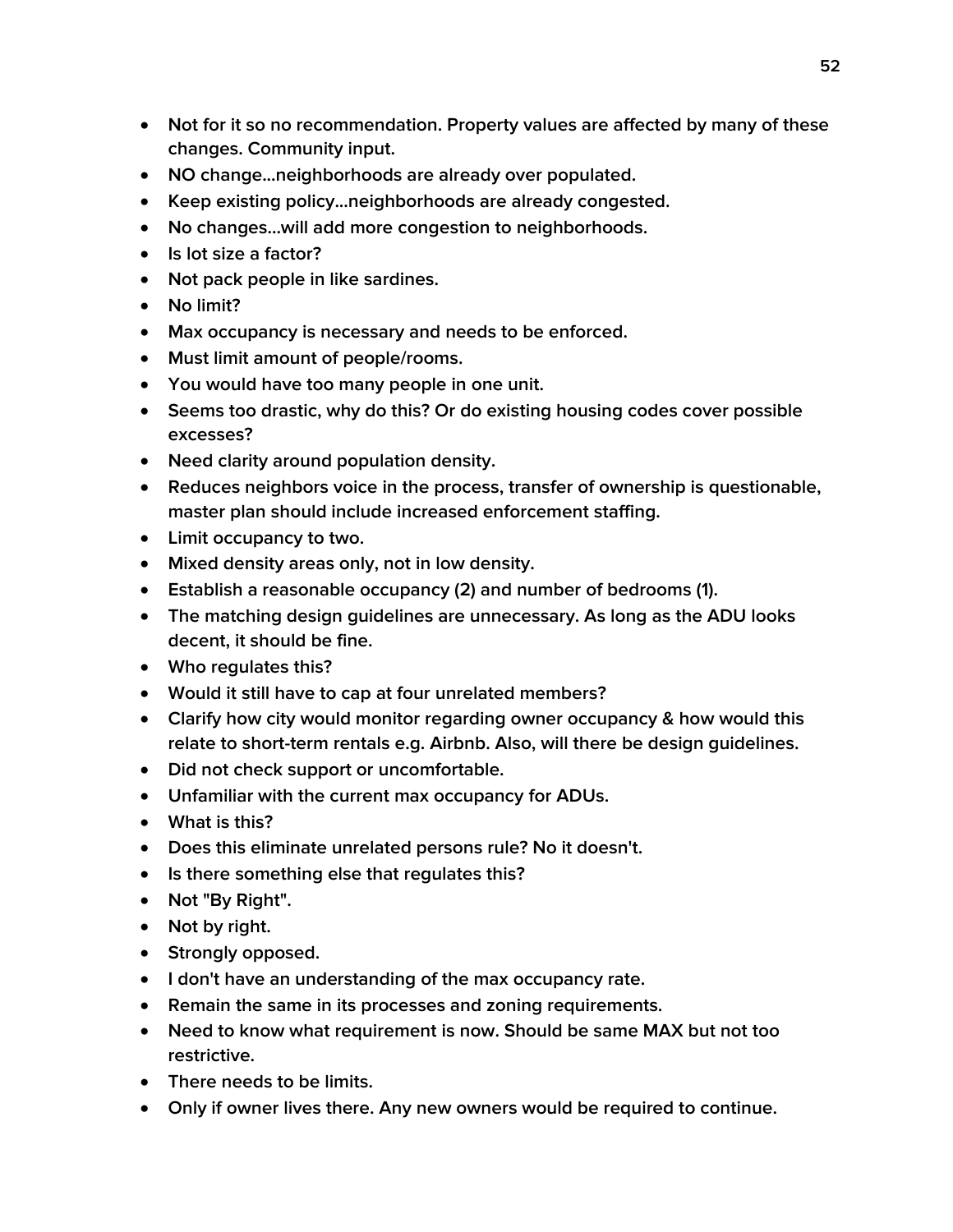- **Does this preserve the minimum square feet for the number of people? If yes, I would support.**
- **NO to by right.**
- **Only with public input.**
- **None of these should be allowed by right.**
- **Have a maximum of two bedrooms.**
- **Pack like Sardines, health issues.**
- **No way, how many people quality of life for who? Not healthy for people small areas.**
- **That committee that come up with these amendments, need to go back and rethink these.**
- **Increase ADU to consider two story footprints. Recommend 50% cap at 1,000.**
- **I am not okay with by-right zoning. Nor the 500 ft. this impacts. Have you spoke to ...; 3 ft. from lot lines is real close.**
- **Reject "by right" or move to master plan process. City should move away from arbitrary "4 unrelated people" to something based on square footage (i.e. one person per 500 sq. ft.) or keep current 2-person limit.**
- **I find no problem with ADUs, let's make them more accessible.**
- **I'm confused about this. I think I support this but I'm confused about the way it's written. I would want it written that the unit need to match the look of the neighborhood. Is there still an inspection requirement.**
- **Get rid of the by right.**
- **Would this eliminate this number completely, rather than just stipulating a certain number of non-family members allowed to prevent unhealthy and overcrowded spaces? Allow family members, but not non-family members.**
- **I think limit in occupation is important. I am not opposed to this but this would NOT HELP AFFORDABLE HOUSING! Still DON'T LIKE BY RIGHT. Want this to communicate voice. This will effect communities, this could become Airbnb.... Why punish homeowner for the cost or nonprofits?**
- **Absolutely not.**
- **Neighbors have no say.**
- **Neighborhood input.**
- **Actually, lower the maximum occupancy since there are already too many issues the way things are and nothing is being done to better it.**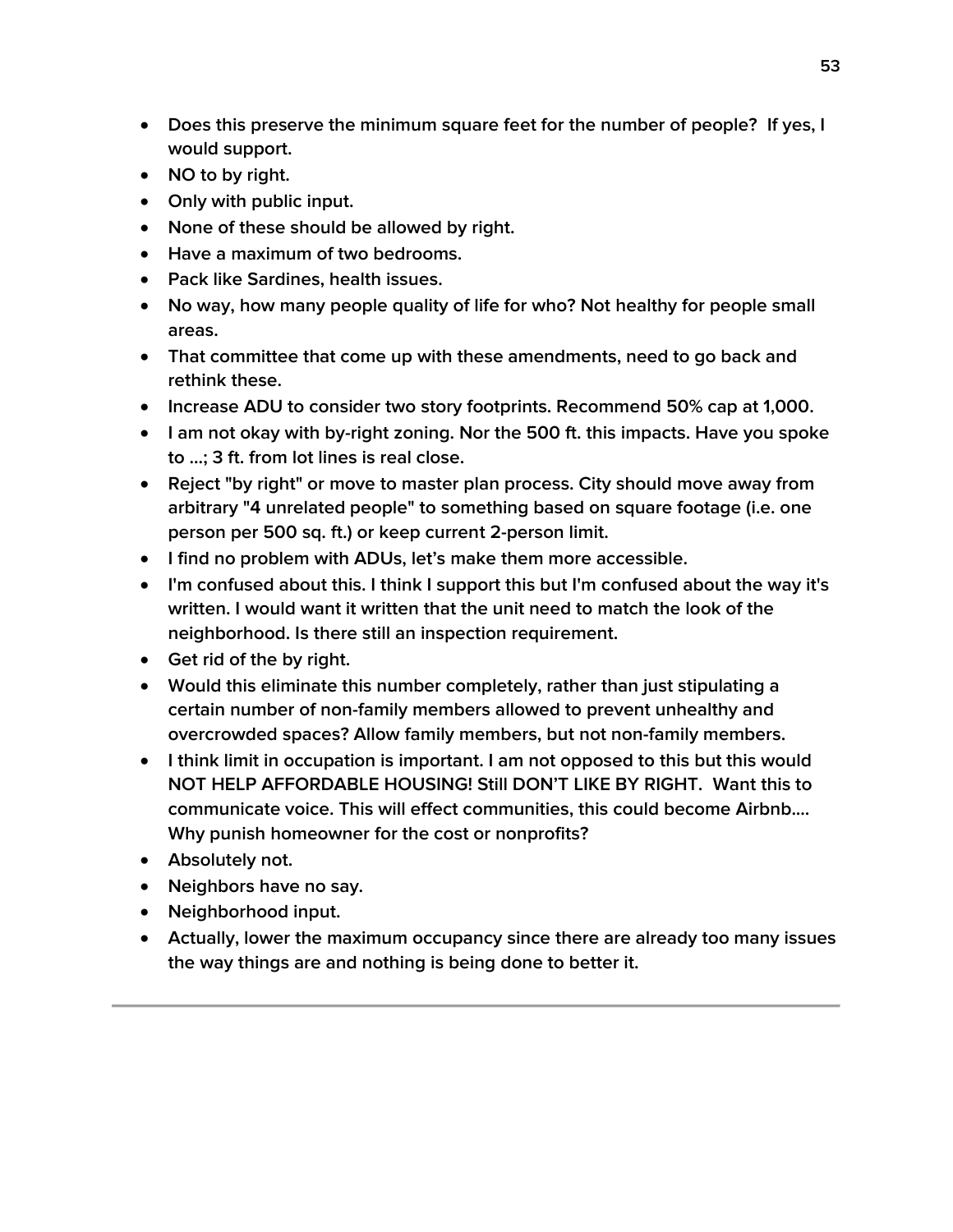# **AMENDMENT 8 GENERAL FEEDBACK**

**After reviewing each clause, residents and stakeholders had the opportunity to leave general feedback on the overall amendment. Comments have been lightly edited for clarity and formatting.**

- **I don't support this in any way.**
- **Just as stated above re: occupancy.**
- **I'm particularly interested in this amendment and economic opportunity it creates for homeowners.**
- **I am for this idea, want to be sure that homeowners also have the option to do this - not just developers.**
- **Can we also reduce parking and green space requirements?**
- **I love it! - Just worry that parking & green space requirement are too limiting.**
- **I would support making it non-owner occupied. I believe these should be regulated as a rental. Why must it be owner occupied? This gets difficult to track.**
- **What happens when the property is sold? Does it become a two unit? Under these guidelines, it has to be owner occupied. How does that transfer with new ownership?**
- **Does this apply to all BUT historic preservation areas?**
- **What happens when the home is sold? Is it marketed as a two unit, is it sold in its entirety? I'm a realtor & the list price between a multi-unit vs a single family home varies. Does the main unit have to remain occupied by the owner?**
- **Robust neighbor notifications that include design guide.**
- **What defines an ADU?**
- **What defines an ADU?**
- **Start enforcing the 4-year-old STR ordinance and you will free up dozens of apartments that used to house local residents.**
- **Who is checking? Same people who check on Airbnb? What will stop these from being used as an Airbnb? Parking - adds to off street parking reg.**
- **How do you enforce homeowner?**
- **Great way to increase density but not w/o neighborhood notice. Notifications currently only 300 feet - were that also increase to 500 ft. for notifications off of TBA.**
- **Yes, but don't require owner-occupied.**
- **How to monitor for not using Airbnb and get approval from adjacent neighbors (like for chicken coops) / for incentives for affordability, provide abatement in application fees or property tax?**
- **Need design guidelines for these. Where did they go? The full amendment language should have been available at this meeting. The summaries don't**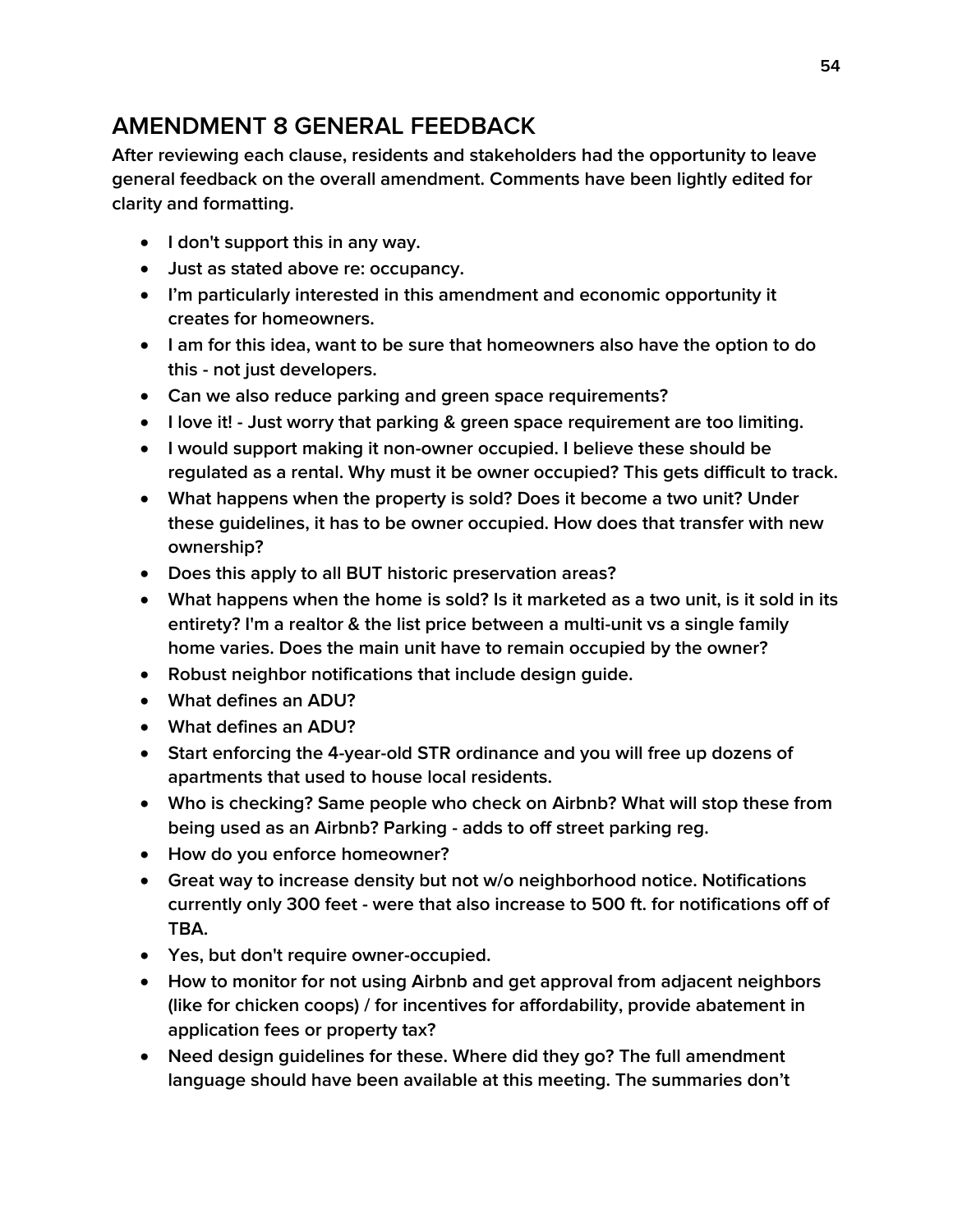**contain all the info. What happens when the home is sold to a new owner? Who regulates that the new owner is actually occupying the home?**

- **Are there still design guidelines? Does AUD have to be consistent with current home? Will there be additional city staff hired to do inspections? These ADUs need to be inspected! Rental inspections!**
- **I generally support ADU amendment. Questions are: -design guidelines? enforcement? -Airbnbs.**
- **Are we going to hire more staff to inspect the likely influx of rentals? Would we change how often they need to be inspected?**
- **-Airbnbs? -who inspects these? -Need more rental inspection staff.**
- **No discretion or previous study? What's the process like? Research of impacts on other cities.**
- **Why this change? No by right. How do you enforce Airbnbs?**
- **Who and how is that monitored? Deed restrictions. What keeps this from being or all Airbnb?**
- **Would this expand the Airbnb market and raise housing cost?**
- **Why cannot we as citizens address systemic injustice including developers and City collusion – mutually benefiting each other at expense of poor/people of color?**
- **Subject to zoning requirements including parking and green space. How does this transfer to new owners? How will owner occupancy be enforced? How often? Is there a way for a resident to make a complaint?**
- **Specific design standards? Will they verify? Parking and greenspace factor concern to what happens!**
- **What provisions for parking with added density in the neighborhood.**
- **Why can't we work to have free/cheap approval process for homeowners that have primary residence in the city so that the special use permit process cost is not the hurdle to following the current process?**
- **This also gives incentive to fix up or replace old run-down existing garages. Deed restriction to be owner/occupied. 1800x.25 = 450 sq. ft. Not enough to have 2 car garage and stairwell. Special land use cost and time deters people from wanting to go forward. Adding a driveway and garage is expensive, but allowing living quarters above helps pay off garage, while providing a small apartment at lower rent. This will provide additional parking or parking where none is provided.**
- **Current limits two people. Proposed regulation limits no more than four unrelated. Regulation limits on sizes of bedrooms 70 sq. ft. for one person. More than one person 50 sq. ft. per person.**
- **I support the theory that increasing supply will help stabilize cost.**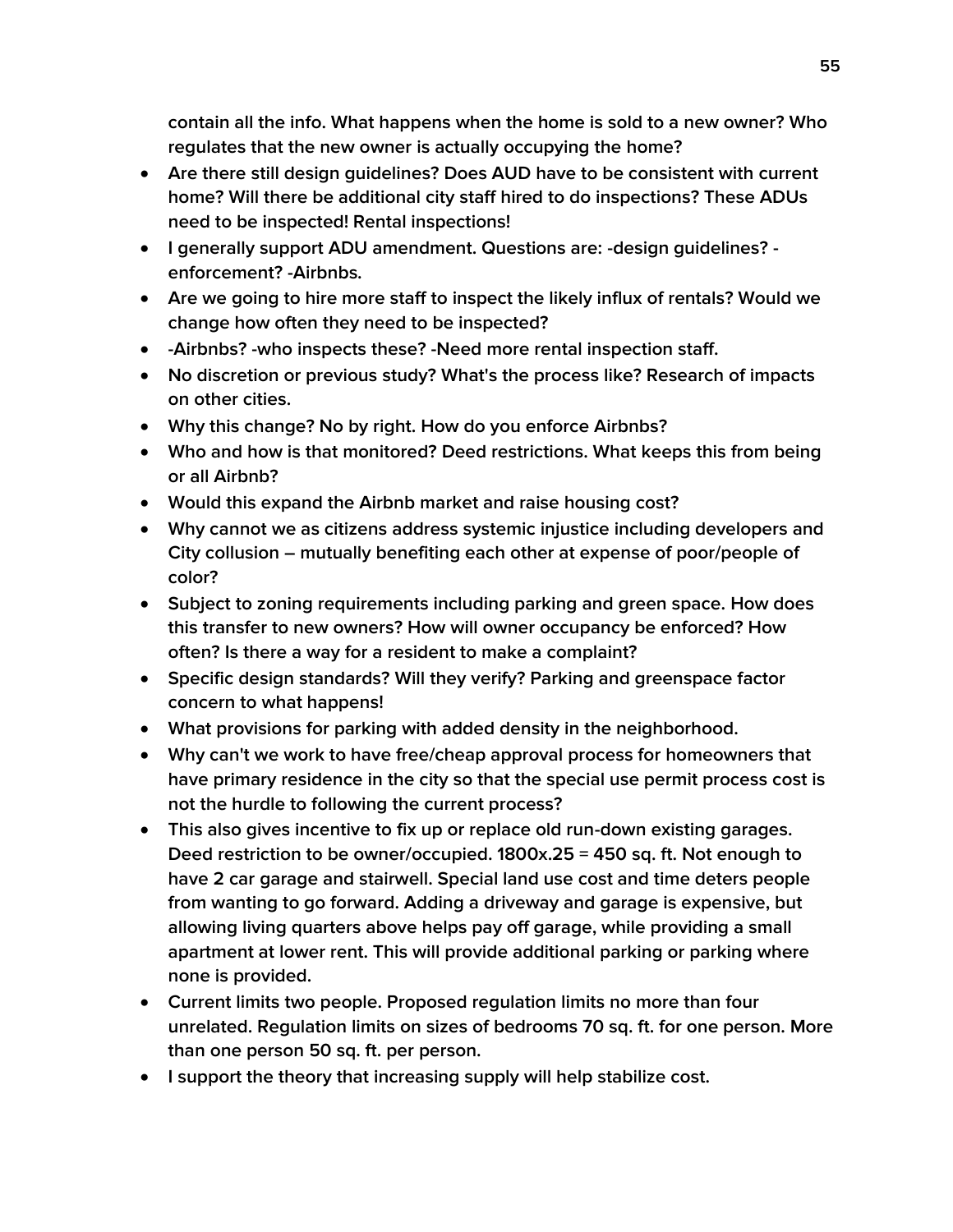- **Application cost is way too high for home owners. \$1900? Is this the same for developers? Application cost should be a lot less for owners, especially owner occupied.**
- **Must have owner-occupancy of one unit. Why? This is not necessary!**
- **Max occupancy changes appear to be a money grab and would adversely affect quality of life.**
- **Enforcement of owner occupancy. It must be for the life of the home/units.**
- **Definition of family building code.**
- **Still concerned about size of ADUs. They are too small. There are concerns about by right for building height and two story detached ADUs because of height concerns. Overall the group liked this more because of the owner occupied requirement.**
- **Homeowner could be unscrupulous and rent to people for large amounts but have 21 people living in an area that should only have 4-6 people max in the apartment. Need to keep the maximum occupancy rule.**
- **Maintaining an ADU parking spot is very important.**
- **Fear developers coming in and doing whatever they want.**
- **Should be special land use or with other parts.**
- **No by right, doesn't guarantee affordable housing.**
- **No Land Contract.**
- **It is so sad how the city informs us about new development.**
- **By right language should be noted, not dropped from explanations. ANY single family could become a two-unit by right. De facto. This is a huge change. The City should move away from arbitrary four unrelated people to something based on square footage. (i.e. 1 person per 500 sq. ft.). Or keep the current two person limit.**
- **How are they going to get fire responders and Police to help these people living in these places?**
- **Still connect to city utilities.**
- **I would be ok with waiving all fees with the current process for ADUs.**
- **Get rid of the by right! Parking is an issue. The city has to stop pretending it isn't . Does this eliminate number of allowed people? Still limit to four unrelated people in a property.**
- **My concern is that these additional housing units seem mismatched with the housing needs in GR. Isn't more space needed to house families? Families with children are a large part of the population in need of stable housing.**
- **Will eliminating max occupancy and number of bedrooms allow unlimited amount of people (related/unrelated) living in the ADU? Will homeowners be allowed a route to more off of the property if they wanted to rent both?**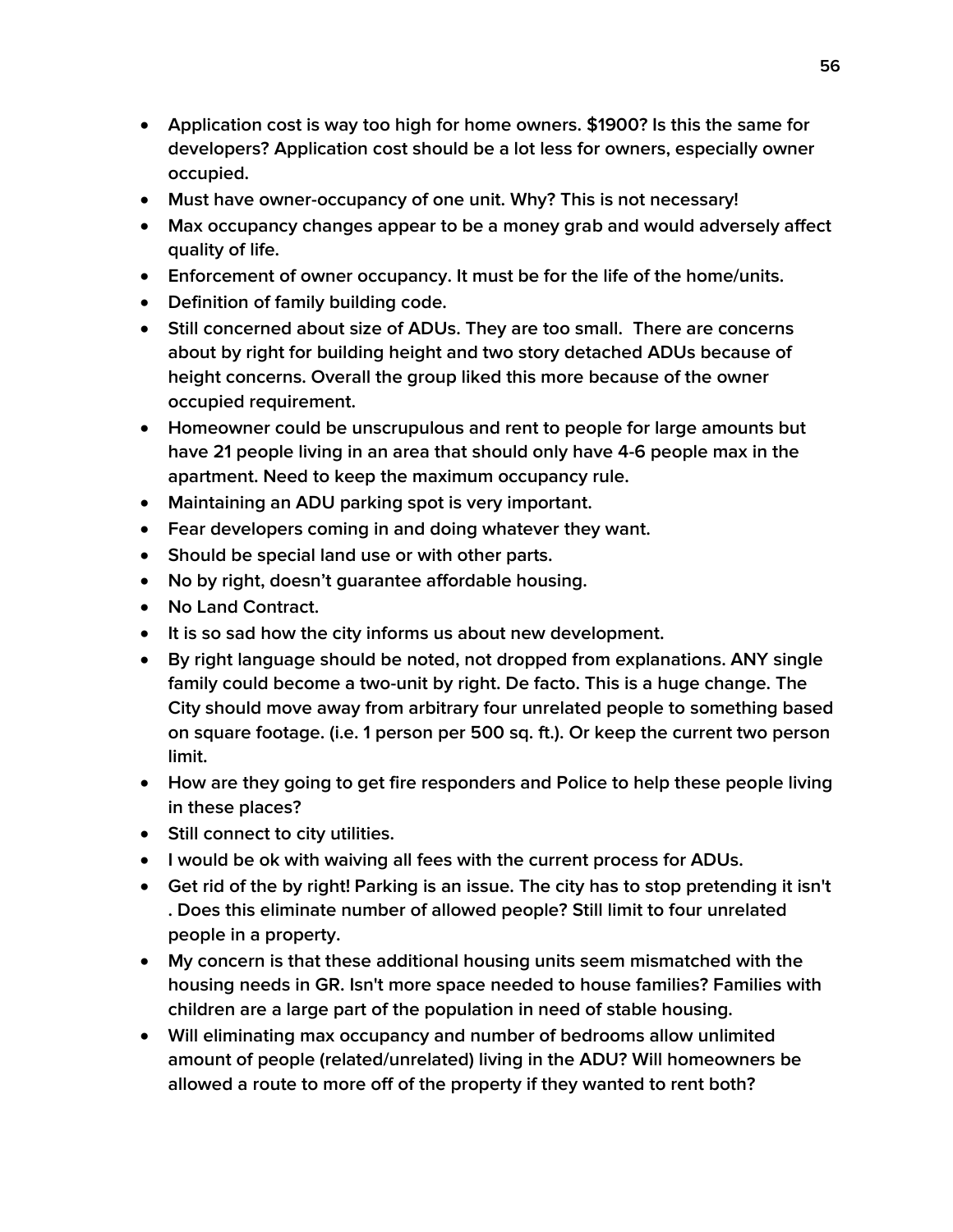- **Developers are out of the area and state most of the time so they be covering cost.**
- **So the city could ask me if I wanted chickens as neighbors, but not if four people live in my neighbor's backyard one day?**
- **Unclear on all the details.**
- **Found the presentation on the amendment to be very confusing.**
- **Ensure that parking requirements for ADU are being met.**
- **Owner-occupancy is key.**
- **Who decided on the 500' issue? Not good for GR Neighborhoods.**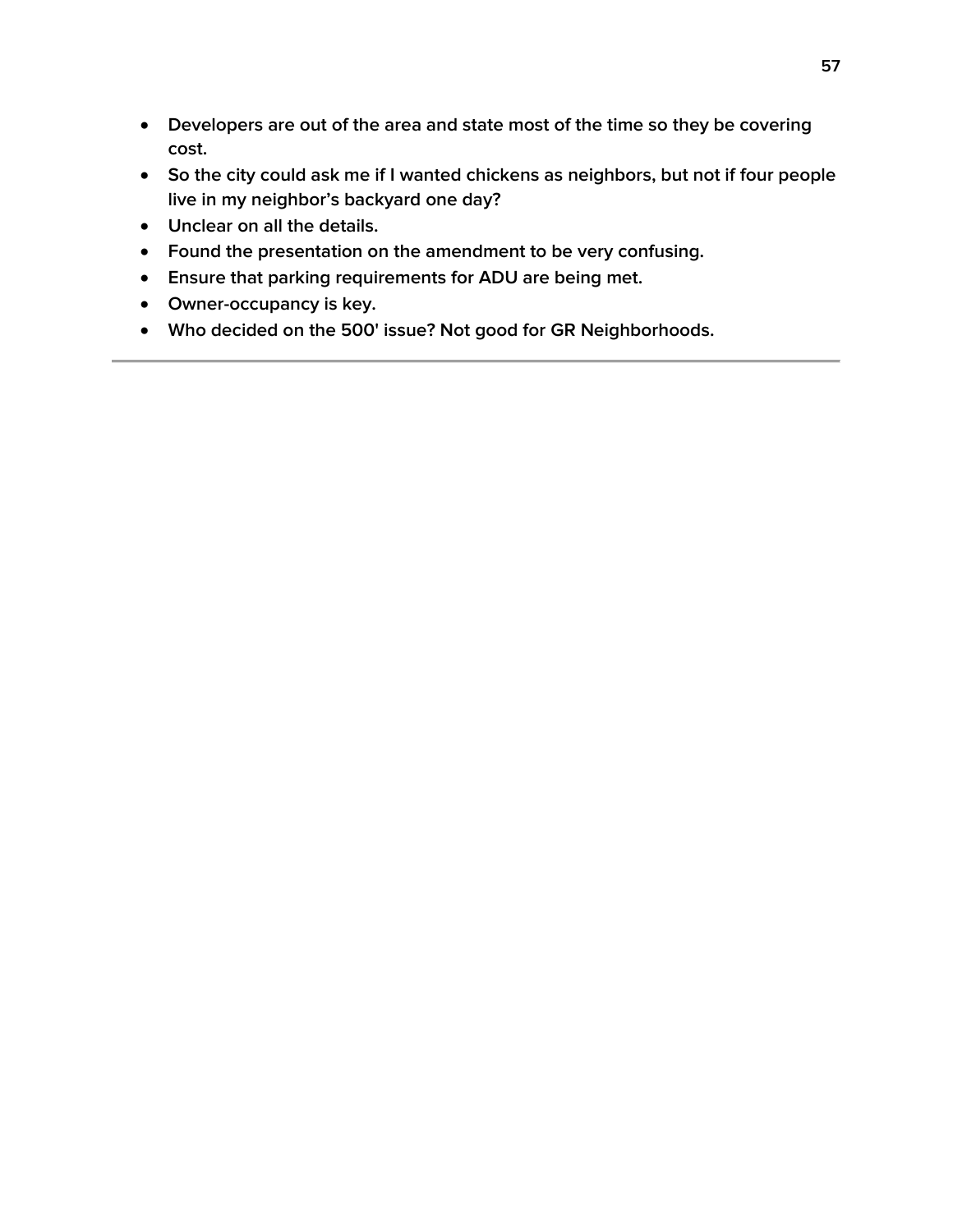# **Amendment 9 | Row Houses and Minimum Width CLAUSE 1**

### **WHAT IT PROPOSES**

**Permits attached single-family residential dwelling units by administrative approval within the LDR zone district where the following criteria is met:**

- **Eight (8) or less attached units per structure are proposed**
- **The parcel is within five-hundred (500) linear feet of a TBA, TOD, TCC or C zone district**

**as measured from the closest point of the parcels along the public right-of way**

### **OVERVIEW**



### **DETAILED FEEDBACK**

- **I don't support this in any way, shape, or form and will not ever support it.**
- **Four or less attached units per structure and within 100-hundred linear feet...**
- **500 feet seems like a very large distance. I'd support this if it were less, maybe 250 or 200.**
- **I am concerned that this could lead to demolition. While I hear places like ICCF say that it's not affordable to do so... I work out west and with the bay area and everyone there wants to invest here because everything is so cheap. Remember that zoning is not just limited to nonprofit developers. I think this could be tragic to our communities with the lack of engagement from residents. In the right area, I am sure it could be supported but this doesn't take in account of the work neighborhoods have done on where they want density. You are again placing this in areas where often people are in poverty. Where will they go? This is not**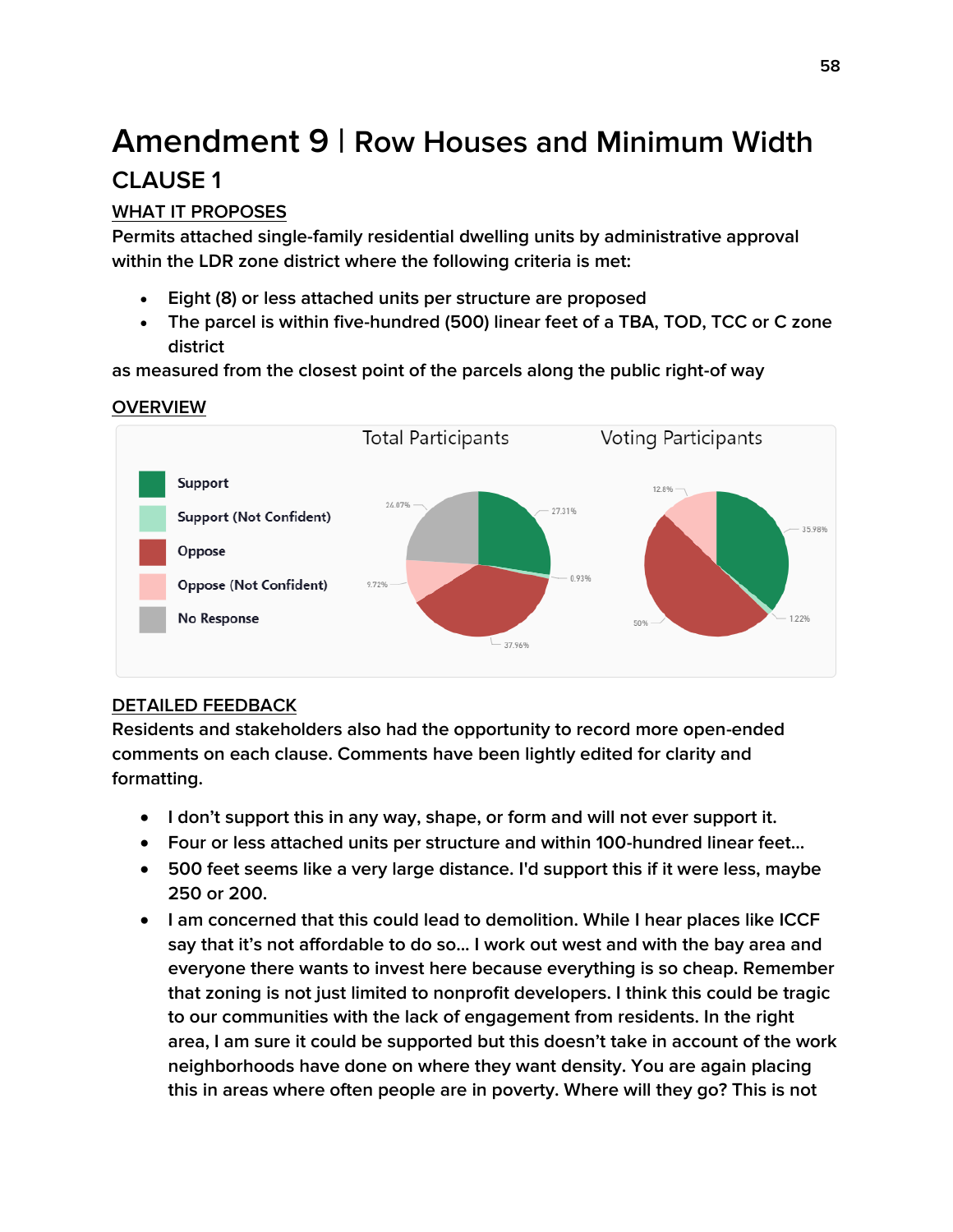**affordable. This is just more housing and you want us to give up our rights so some developers can make a profit. NO.**

- **This measure gives wild latitude to developers and takes neighbors views completely out of the picture. Again, the Master Planning process is where to address such sweeping changes to zoning code. This survey is very inadequate for residents to understand the complexities of these proposed zoning changes and to be able to make informed opinions.**
- **There should be no limit to the number of attached units. Requiring unit separation unnecessarily and arbitrarily increases housing costs.**
- **Pair this with provisions to ensure adequate green space in the affected areas.**
- **Master plan necessary for zoning change of this magnitude. Designate as special land use.**
- **I'm concerned about how this may affect traditional homes on neighboring properties.**
- **Require neighbor input.**
- **Not a fair survey.**
- **No.**
- **Each case needs neighborhood input.**
- **No change in policy.**
- **Citizens will lose control.**
- **No changes... will add more congestion.**
- **Again, I don't think it's necessary for a public hearing about a property, but if it's going to be administrative approval, there needs to be a stipulation in there that they have to ask the neighborhoods before they build. Some areas of neighborhoods cannot handle more density, others can. ASK THE NEIGHBORS! Once they ask the neighbors...then it can be administratively approved.**
- **Special land use.**
- **Not create cookie cutter row houses.**
- **Again, neighborhood input.**
- **Sewage, water.**
- **Be explicit about whether homeowners would be kicked out to tear down their home to build these units.**
- **No, way to many people they have parties, fights, drugs, drinking, smoking.**
- **Too many people no way.**
- **Change back to 100 feet of TBA etc., and for lower income neighborhoods: 50 ft.**
- **This doesn't look like a neighborhood.**
- **Same minimum setbacks for whole block.**
- **I think it should be more than 500 ft., 1000 ft. -- two blocks.**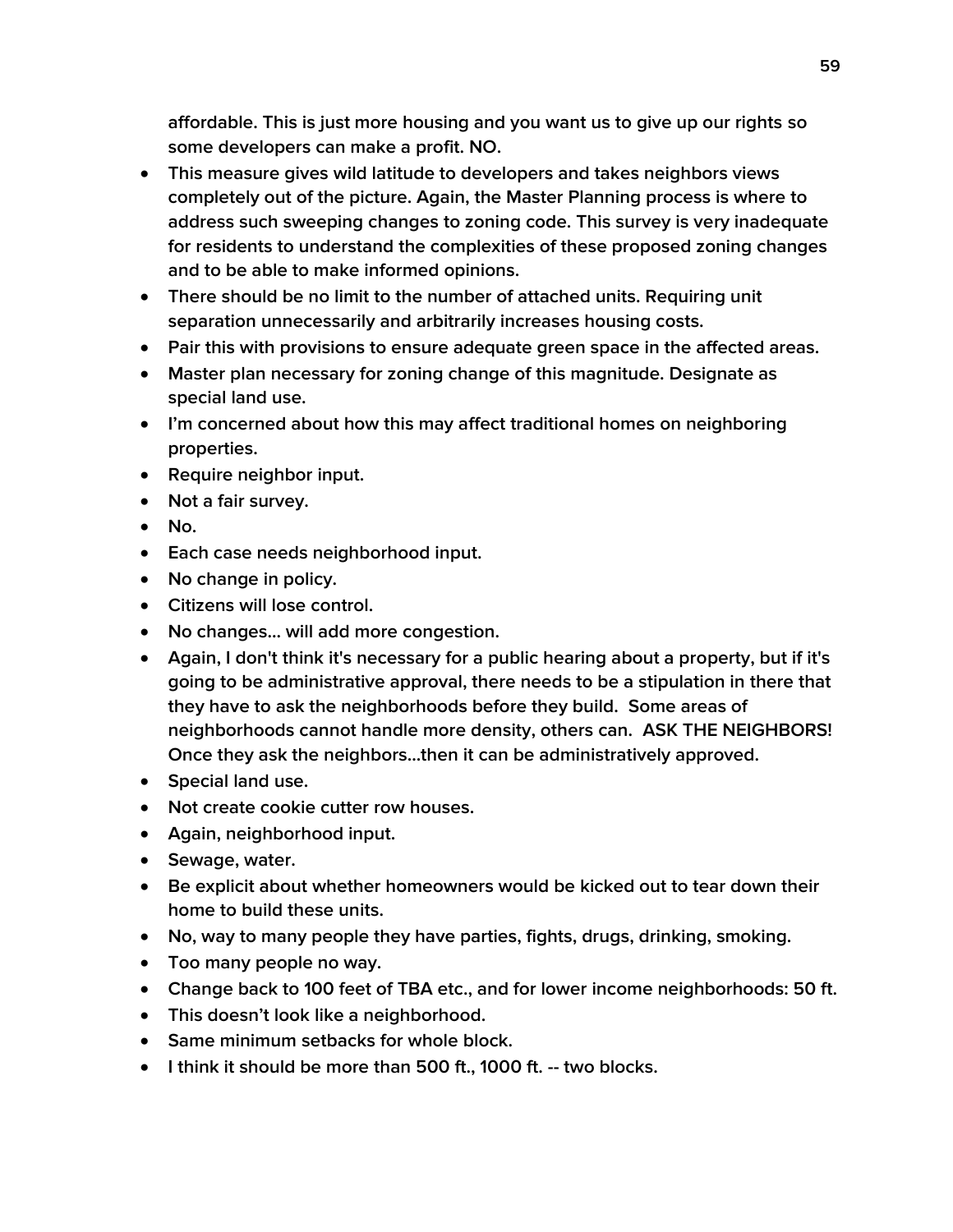- **Allow only up to three units and make robust neighbor notifications that include a design guide.**
- **Does the entire building need to be within the 500ft? Could that be limited?**
- **Will demotion occur?**
- **Not in LDR.**
- **100 linear feet.**
- **LDA doesn't provide enough green space for these residents, increases noise and traffic for low-density neighbors. Changes nature of neighbor to commercial conditions.**
- **Not 500 ft.**
- **Expand beyond 500 feet.**
- **Why 500 ft.? Does it need to be this blanket amount? Can each neighborhood be different? The "why" is really important here.**
- **Each neighborhood is different. 500 feet is subjective - will help some but not everyone. Every neighborhood should have its own plan.**
- **Continue with current process.**
- **Continue to require full public review.**
- Not by right.
- **500 buffer is too deep and doesn't reflect appropriate fit with neighborhood development plans.**
- **I agree with 500ft and would agree with extending this even further.**
- **Expand allowable areas beyond 500ft to 1 mile. \*must include affordable housing in every structure.**
- **I don't think this should be a by-right decision. Will this take into consideration area specific plan?**
- **Consider expanding this to the entire city.**
- **Add parks & other areas this is allowed.**
- **Adding parks to the list to create density around the, deeply concerned this will bulldoze affordable housing.**
- **Did not check anything.**
- **Did not fill out.**
- **Did not fill out.**
- **Too overreaching. There is no limit on length of the buildings in these eightplexes. 500 ft. is crazy. There are other areas where this would great.**
- **Reduce the linear 'to 100' from TBA/TCC/C zones.**
- **Not filled out.**
- **Not "By Right".**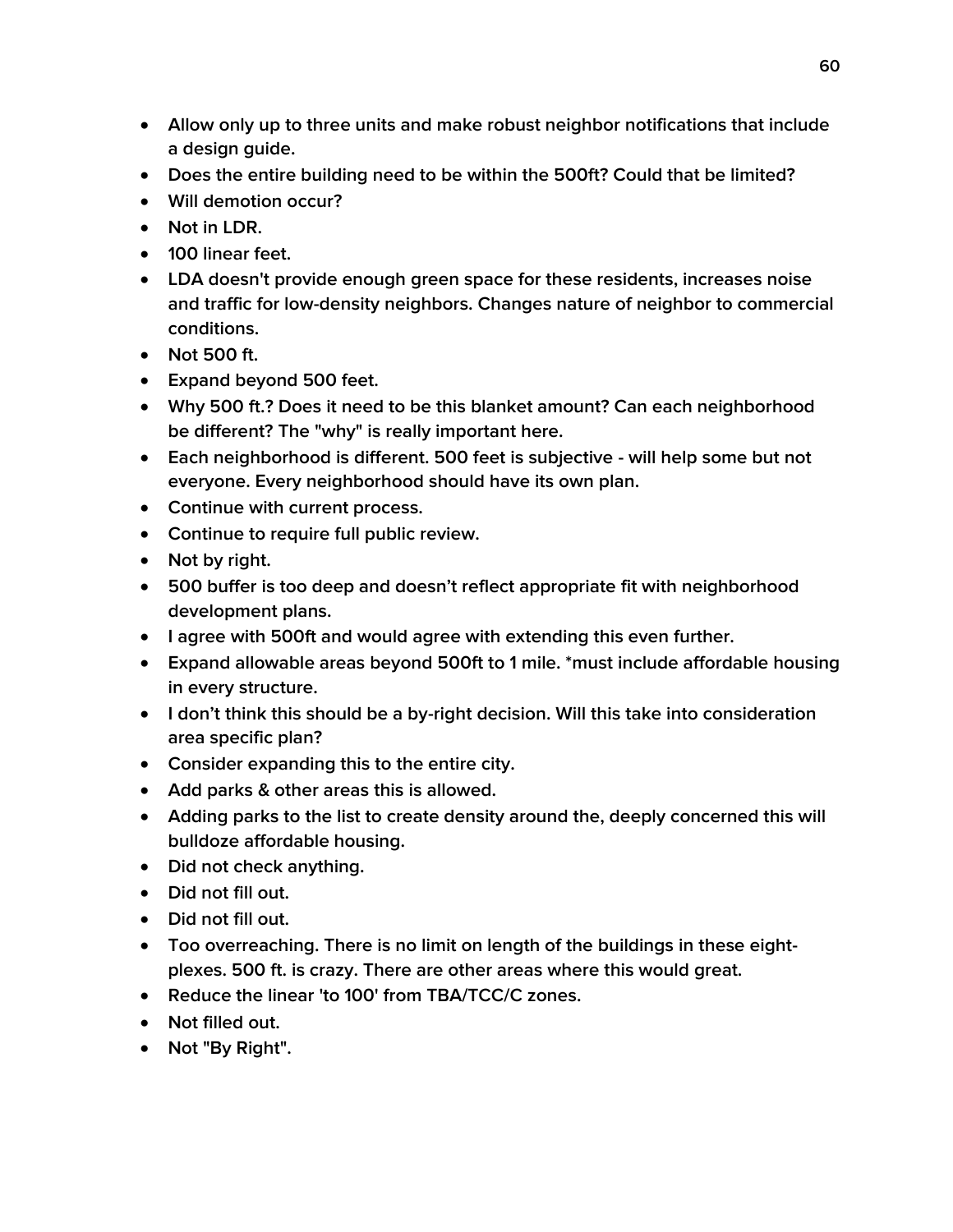- **Review the city neighborhood by neighborhood with resident input to determine the most appropriate placement of this type of development in each neighborhood.**
- Not by right.
- **Change to within 100 ft. and that they must meet neighborhood design standards.**
- **Change this to 100 ft.**
- **I would support more than eight.**
- **Remain the same in its processes and zoning requirements.**
- **Should be 1000 sq. ft.**
- **Kill this amendment.**
- **Support as long as exterior of building blends with neighborhood aesthetic.**
- **Less than 200 feet.**
- **Need to include affordable housing, what happens after they sell the home?**
- **Allow this only with public hearing and the application process for special land use, not by right. And only if no existing homes are demolished.**
- No to by right.
- **Should go through land use process.**
- **100 ft. or less, want hearings.**
- **Possibility of construction in any area, no input from neighborhood.**
- **500' is too restrictive & should be prevented in LDR with TN.**
- **This should not be by right. Not happy with the Planning Commission raised to eight from four.**
- **With public review.**
- **500 ft. destroys our neighborhood.**
- **Horrible! Terrible! Awful! Entire blocks (especially in poorer areas) would be destroyed and displaced. Keep same requirements. Speculation special!**
- **My concern is demolishing existing homes and permanently changing the character of the neighborhood. How does this address low-income housing? A developer might buy up houses, demolish them, and build row houses, with similar higher rents.**
- **This should be existing beyond 500 ft.**
- **Might not be appropriate via community feedback. Perhaps smaller footprint.**
- **•** Require community input.
- **Again, 100-300ft. Not 500!**
- **Get rid of the by right.**
- **500 feet near Westside means virtually the entire neighborhood. 100 ft. more reasonable.**
- **No neighborhood input. Housing prices go up. Low income displaced.**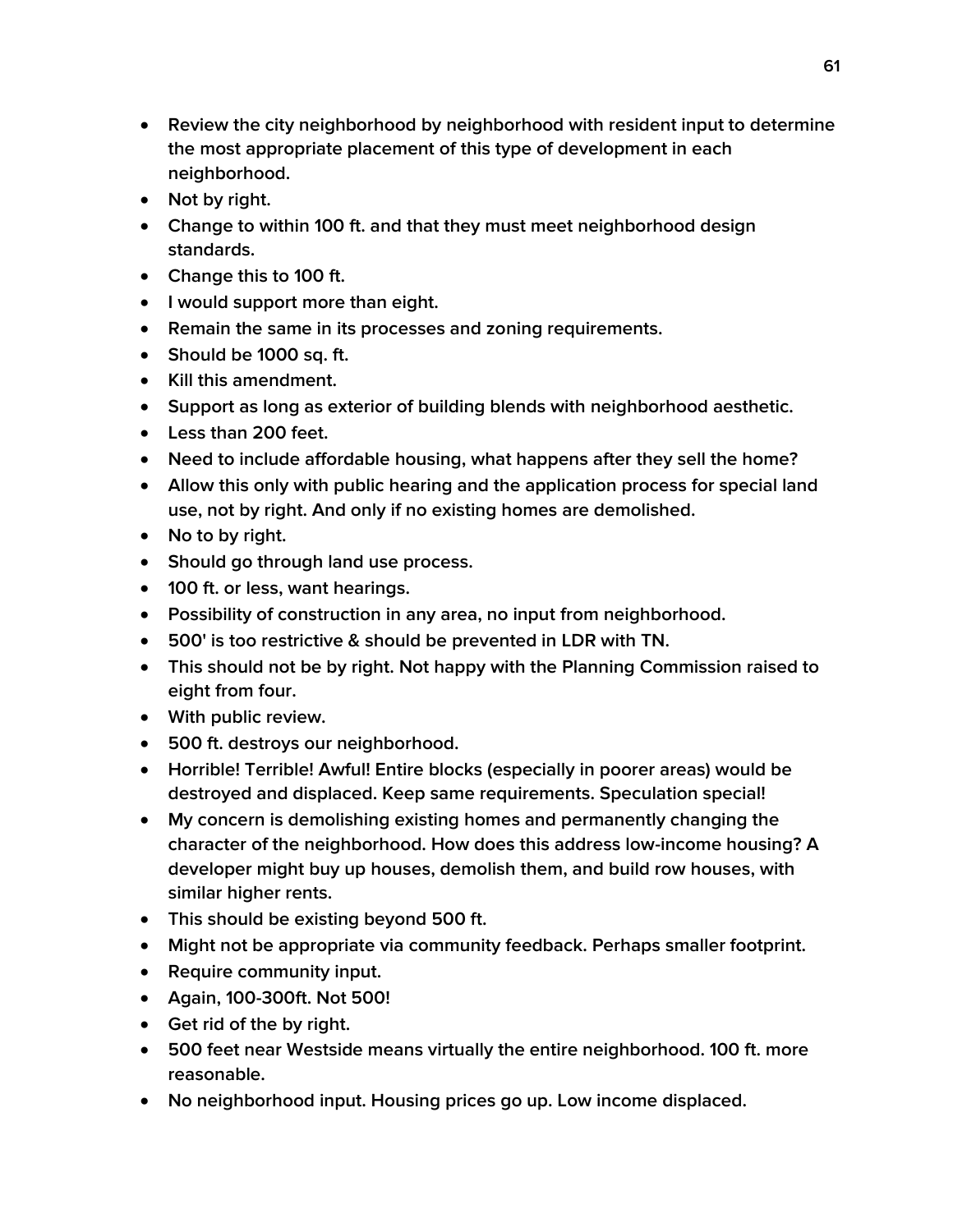- **Need to seek input from neighbors.**
- **100 ft.**
- **Reduce the requirement to 150 feet.**
- **500 feet seems like too much, maybe 500 feet along main streets but not on side streets.**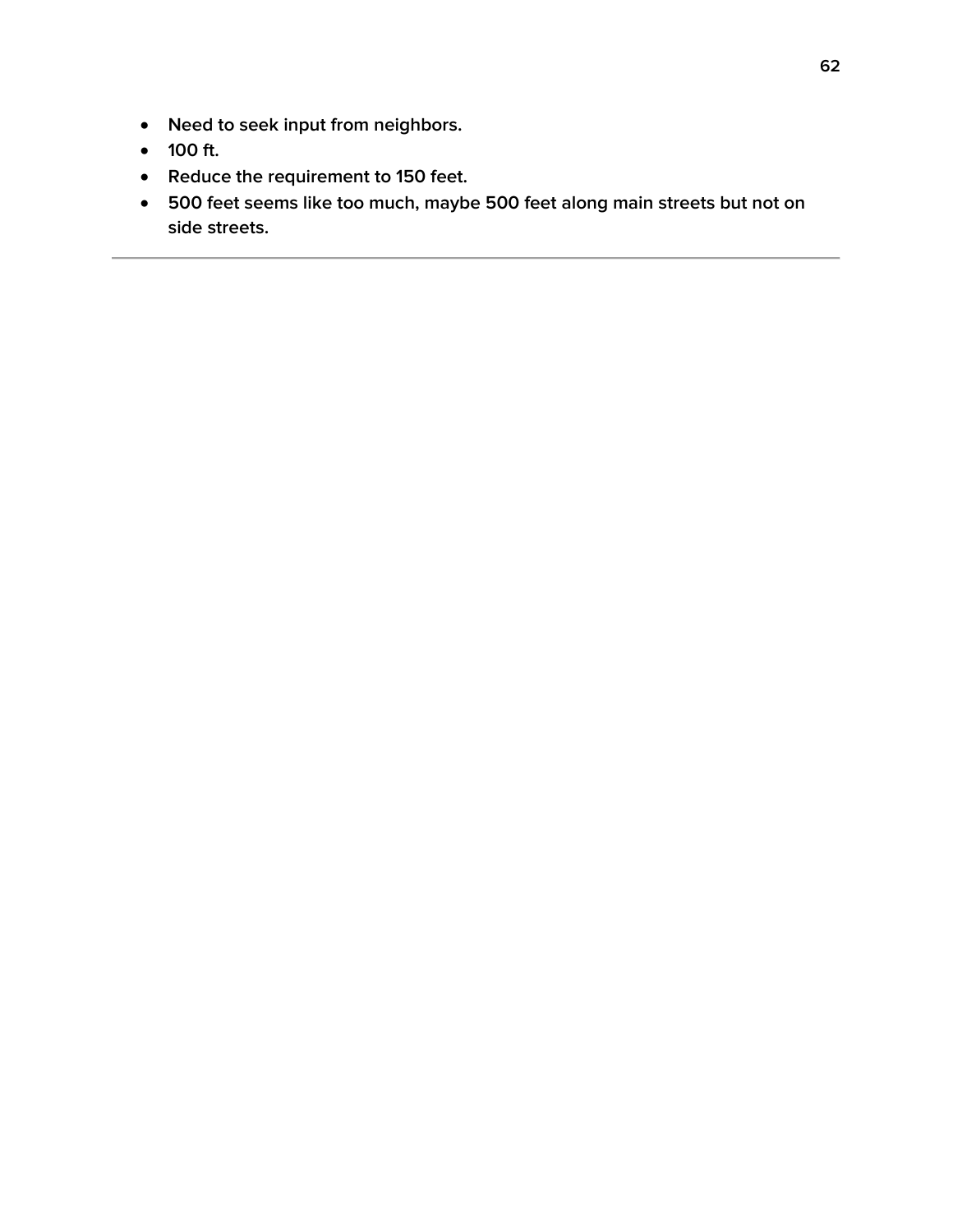### **WHAT IT PROPOSES**

**Reduce minimum dwelling unit width from eighteen (18) feet to fourteen (14) feet. This change saves cost in construction by removing the need for a central load-bearing wall.**

### **OVERVIEW**



#### **DETAILED FEEDBACK**

- **I don't support this in any way, shape, or form and will not ever support it.**
- **I think this amendment should address minimum square footage for dwellings 14 ft. My recommendation is 700 sq. ft.**
- **So you knock out the requirement for resident voice and they save two grand... now they should also get to build cheaper places so they can make even more of a profit? Gross.**
- **This COULD be good. But will this set a precedence going forward that could have negative effects in neighborhoods?**
- **Master plan necessary for zoning change of this magnitude. Designate as special land use.**
- **Honestly, I don't know enough about architecture to be able to approve or disapprove of this amendment...**
- **Same as above.**
- **No.**
- **Depends where built.**
- **No changes in existing policy. This proposal is not consistent with neighborhood character.**
- **•** Keep exiting policy.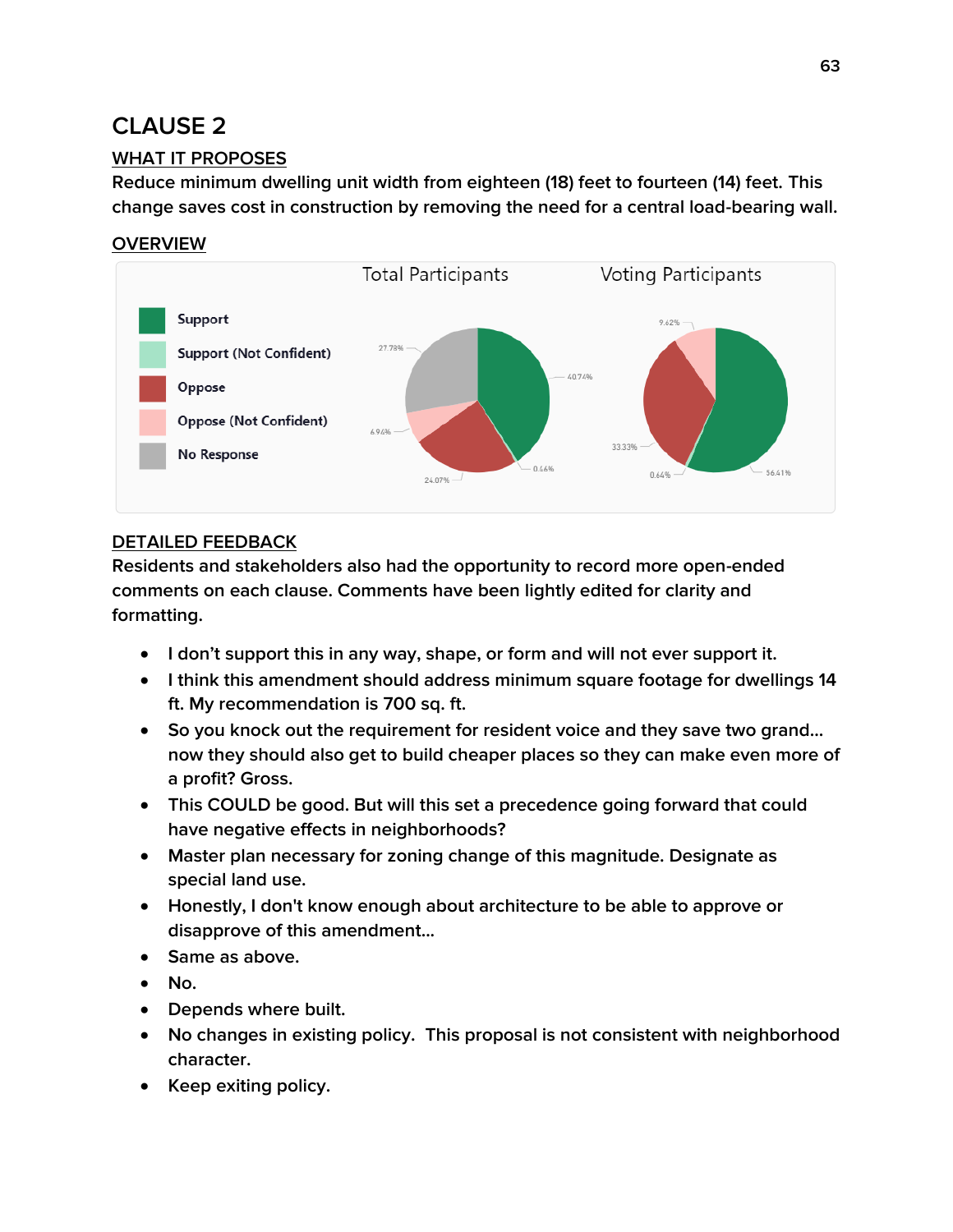- **No changes...will change the character of neighborhoods.**
- **Special land use.**
- **Not adopt.**
- **Too small of dwellings.**
- **But not by right.**
- **This will increase density in already dense areas.**
- **Restrict the type of housing to areas of mixed density/commercial/transportation as doesn't allow for any parking.**
- **Continue with current process.**
- **Continue to require full public review.**
- Not by right.
- **I don't think this should be a by-right decision. Will this take into consideration area specific plan?**
- **Did not check anything.**
- **Did not fill out.**
- **Did not fill out.**
- **Not filled out.**
- **Not "By Right".**
- Not by right.
- **Little green space... poor quality of life.**
- **Remain the same in its processes and zoning requirements.**
- **This may affect quality construction.**
- **Kill this amendment.**
- **Kill it.**
- **Allow this only with public hearing and the application process for special land use, not by right. And only if no existing homes are demolished. The zoning change is important these kinds of developments would be useful if they include affordable housing so long as public.**
- **NO to by right.**
- **Keep zoning.**
- **18 feet should stand, no room for more development, use properties available.**
- **Probably OK.**
- **14 is too narrow.**
- **Not opposed to this, but I hope you take GREEN SPACE into consideration. DON'T LIKE THE BY RIGHT!**
- **Where will our families go especially if the 500 linear foot of TBA is passed?**
- **Neighborhoods destroyed; no input by neighbors.**
- **Still need input from neighbors. Ask!**
- **Reduce to 100 ft.**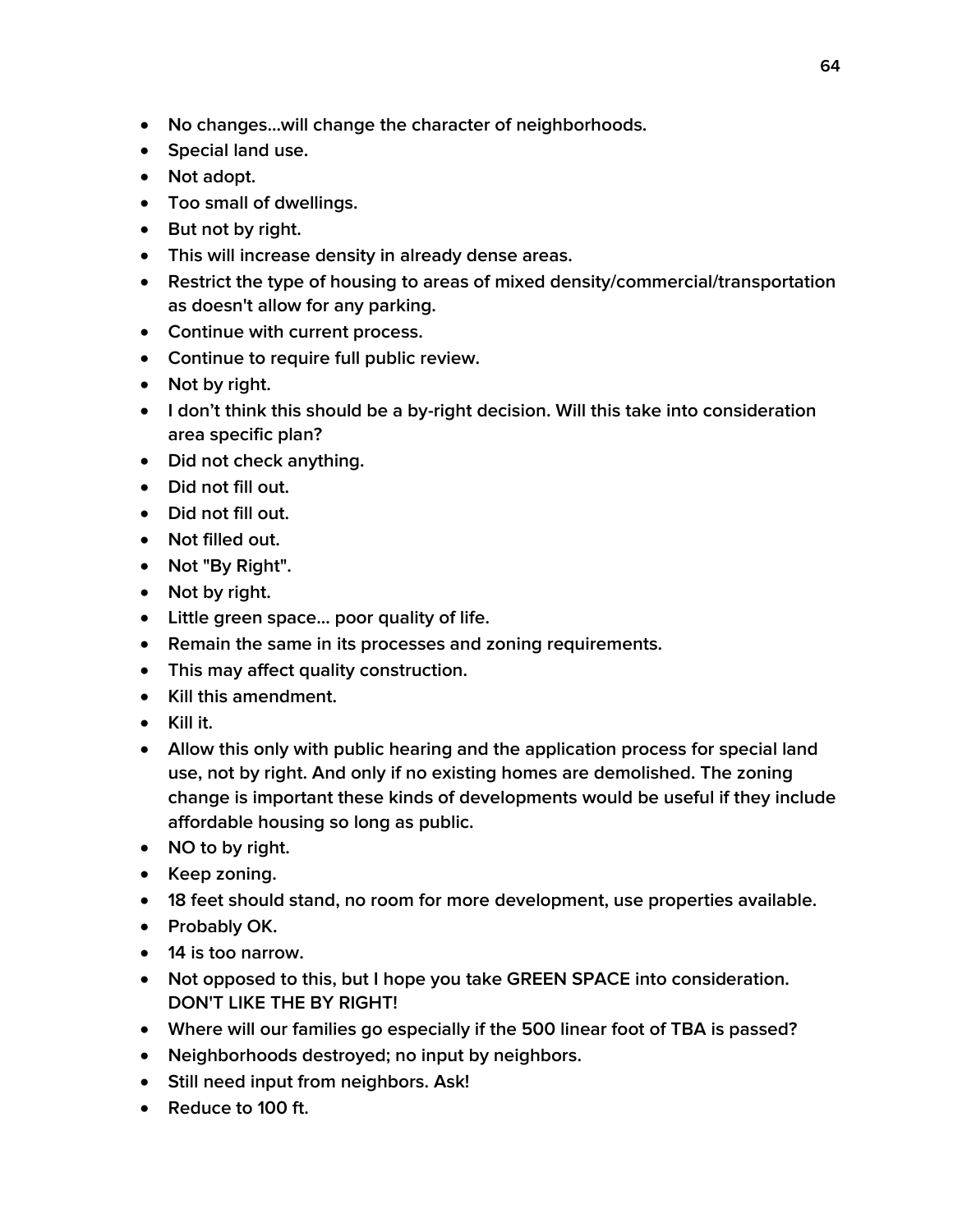- **I believe that you need a load-bearing wall.**
- **Maintain special use approval.**
- **Maintain at 18 ft.**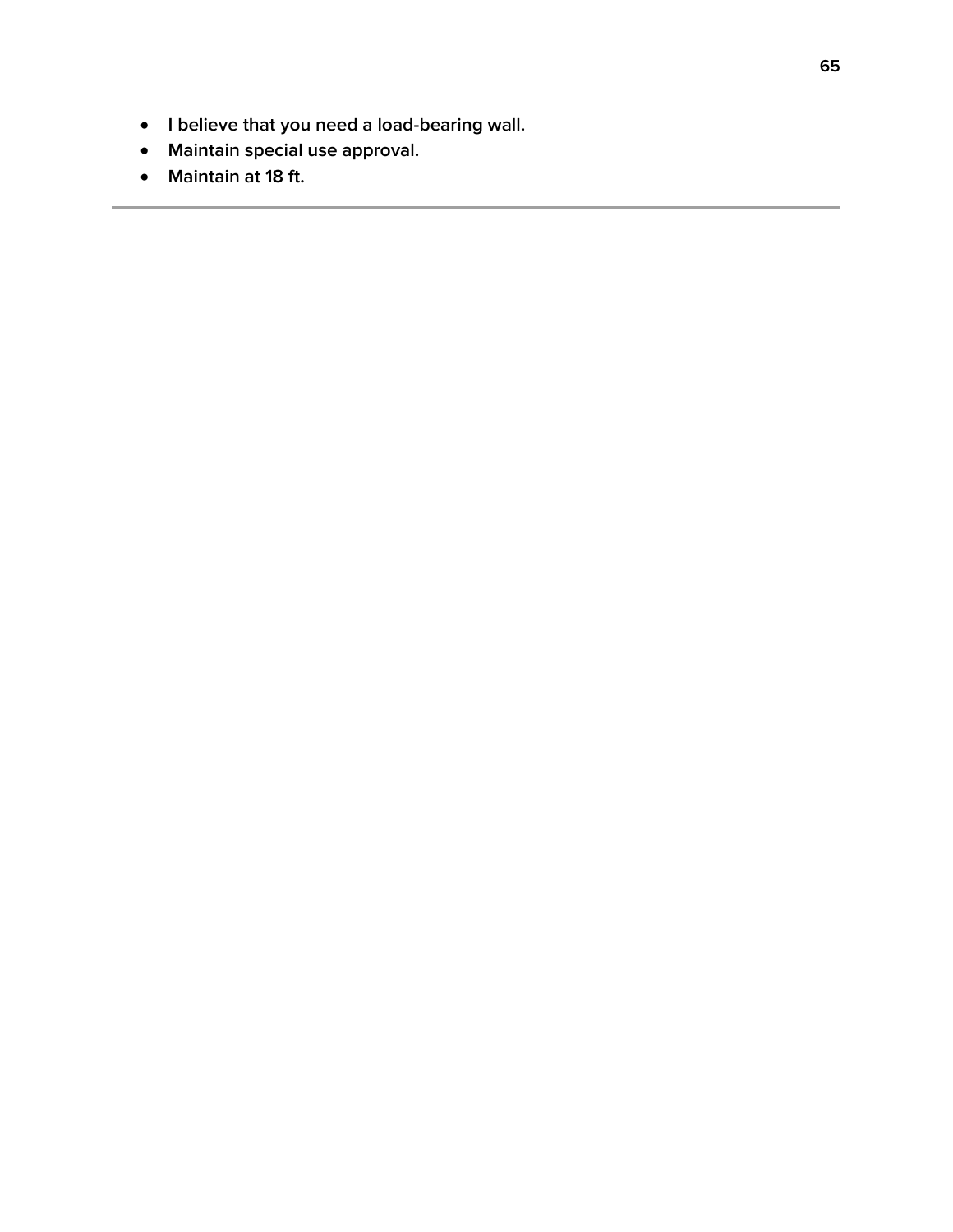### **WHAT IT PROPOSES**

**Remove the requirement for minimum lot width. This would allow houses to occupy a more narrow lot.**

### **OVERVIEW**



### **DETAILED FEEDBACK**

- **I don't support this in any way, shape, or form and will not ever support it.**
- **Perhaps this would work in some areas but this really should be a conversation for the residents near the proposed building plan.**
- **This sounds like an opportunity for developers to build dense, low quality housing such as mobile homes. This would greatly detract from the character of a neighborhood. Design specs need to be part of this measure as well as more neighborhood involvement in a particular project.**
- **Master plan necessary for zoning change of this magnitude.**
- **Same as above.**
- **No.**
- **No changes in existing requirements. Lots are already very, very narrow.**
- **No way, lots are already very small.**
- **Houses are already on narrow lots! No changes.**
- **Special land use.**
- **Not adopt.**
- **Ensure housing is built at cost current residents can afford.**
- **We can eliminate only so much space.**
- **Same minimum setback for whole block.**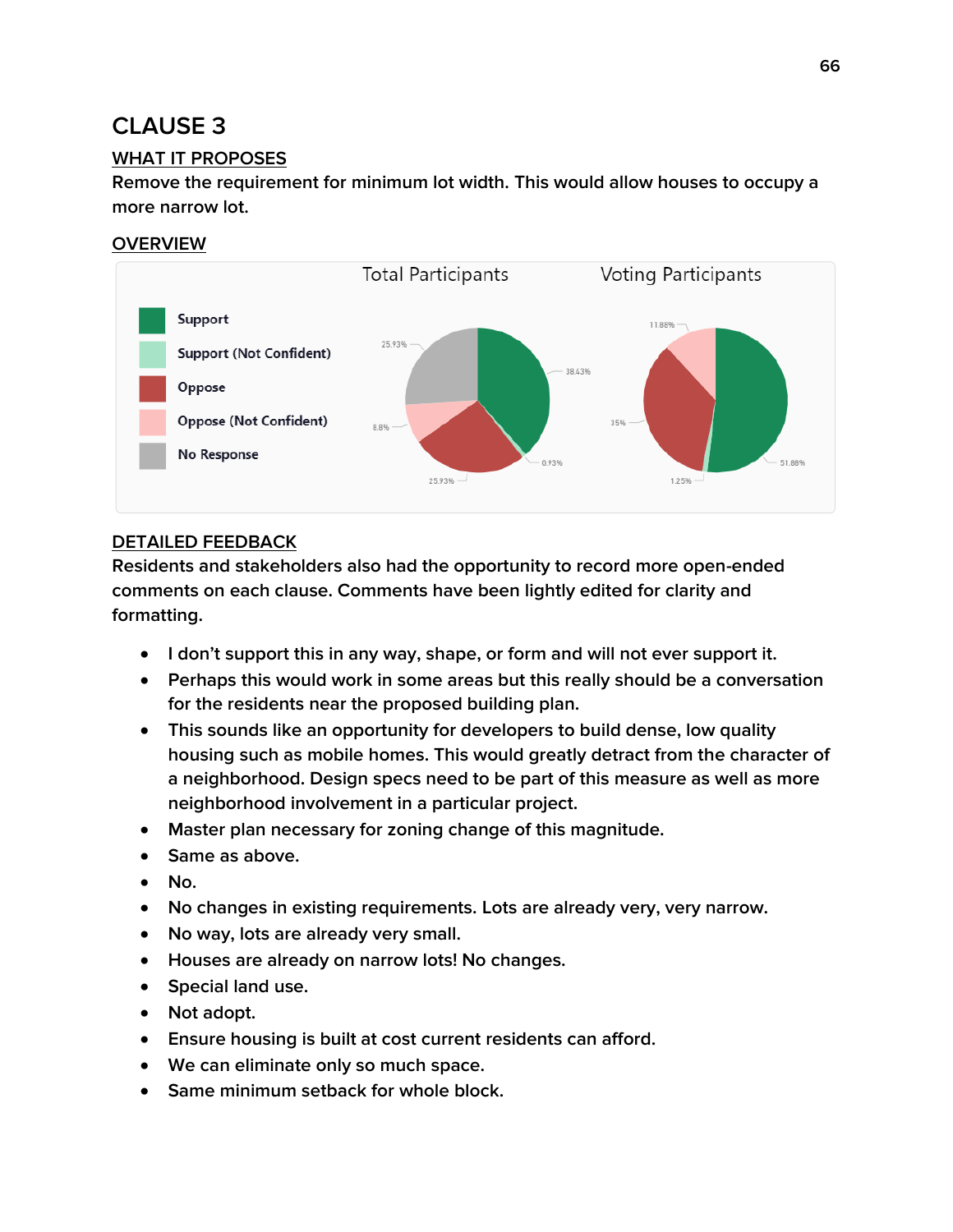- **Concern about what will happen in high residential neighborhoods.**
- **Allow only in mixed density. Noise impact also impacts and investment of surrounding homes.**
- **If green space requirements stay the same.**
- **Continue with current process.**
- **Continue to require full public review.**
- Not by right.
- **Where are design guidelines? This could really change the fabric of neighborhoods.**
- **Did not fill out.**
- **Did not fill out.**
- **Use design standards.**
- **Not filled out.**
- **Not "By Right".**
- **Not by right.**
- **Only with neighborhood input.**
- **So long as there are no variations allowed for setback property distance. 1) You should require the "end unit of a row house to have a set back from a property next door owned by private owner (ex. single family home)! Correction issued at meeting that there will be.**
- **Clarify the requirement for set back on the side to the next single family home.**
- **Remain the same in its processes and zoning requirements.**
- **Need review.**
- **The existing procedure works well enough.**
- **Kill this amendment.**
- **Kill this, look at EGR gaslight village -- abhorrent and NOT affordable.**
- **Not less than 16.**
- **Allow only through special land use.**
- **NO to by right.**
- **Keep current zoning.**
- **Neighbors input in this.**
- **Our city was built on community voice.**
- **It would be OKto narrow, but only provided current approval process (not by right) remains same.**
- **Consider changing height requirements to allow more square ft. per unit.**
- **I hope that we can add some language to this amendment regarding intentional to green space – requirements either to include a green a space, or to be within a certain distance of existing green space.**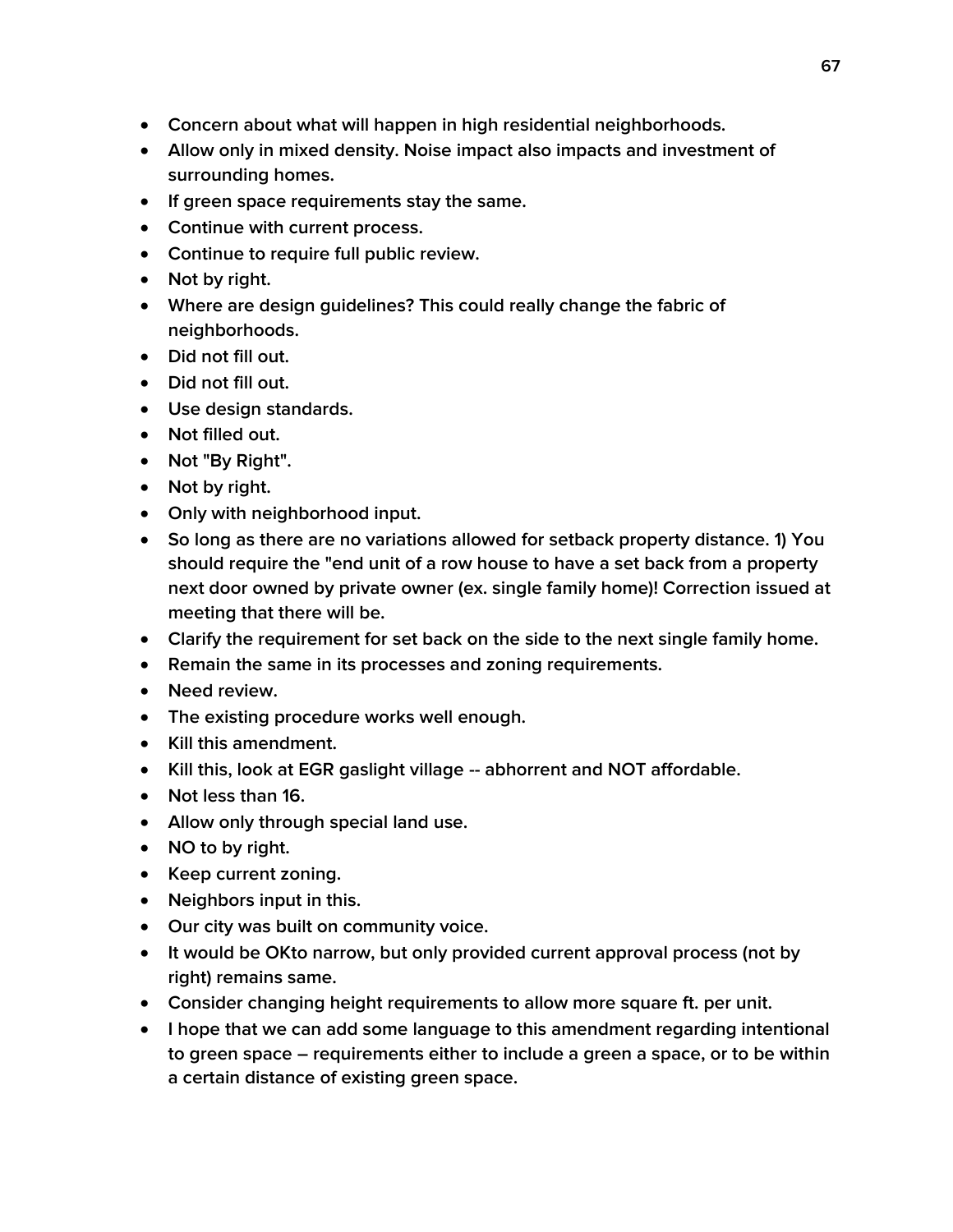- **Zero lot lines allow residents to block sidewalks! Renters believe the sidewalk is "theirs" done!**
- **WANT BY RIGHT OUT OF IT!**
- **There must be a minimum.**
- **No input by neighbors; hi rents; low income displaced.**
- **Per neighborhood input.**
- **Do the reverse. They actually need to widen the lots would allow this type of housing.**
- **Keep 18 ft.**
- **Include neighborhoods in the by right process.**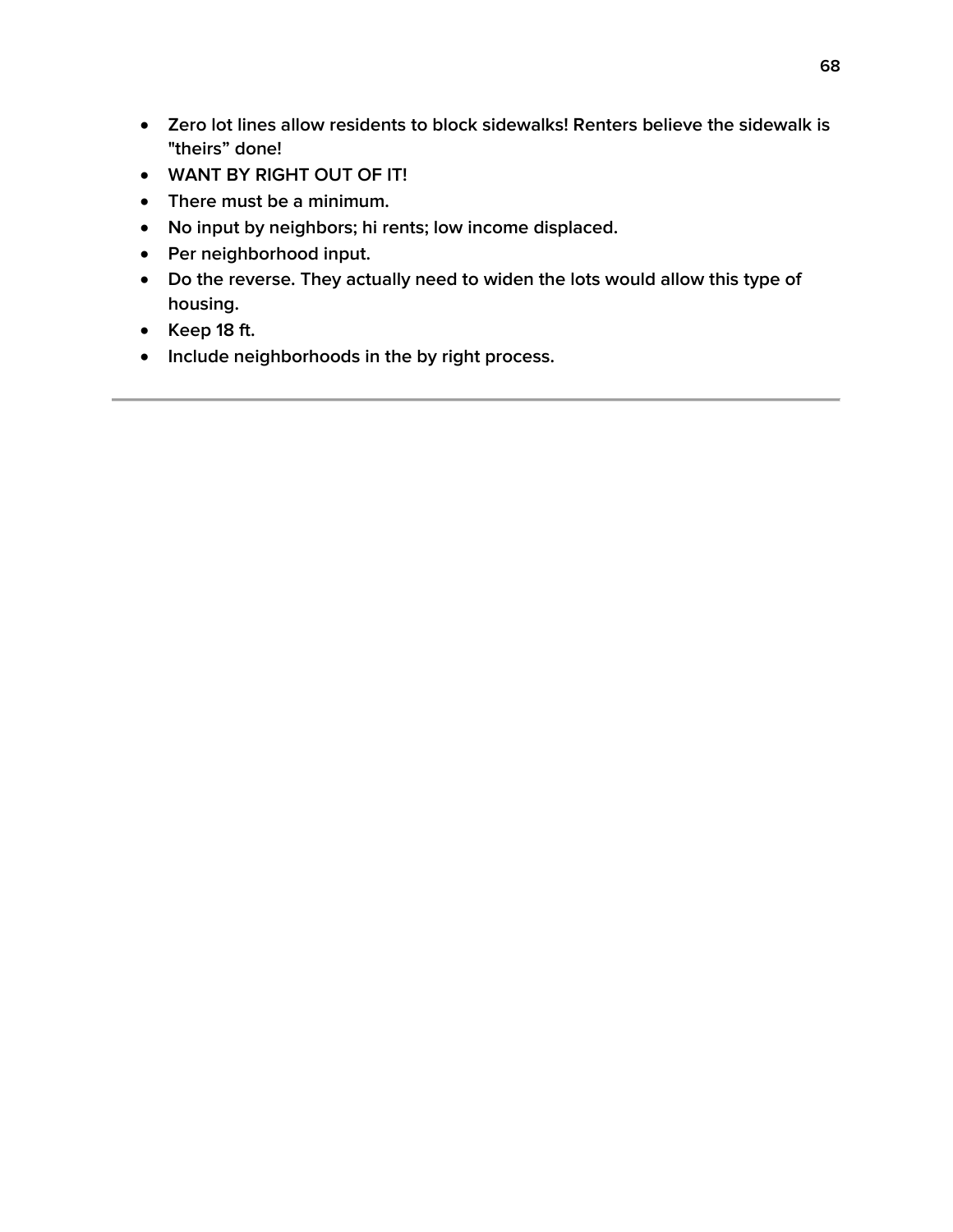### **WHAT IT PROPOSES**

**Reduce minimum lot area from 3,000 square feet to 1,500 square feet in Low Density Residential zones and from 2,250 square to 1,250 square feet in Mixed Density Residential zones. Thinner lots would require deeper lots to meet the existing minimum square footage requirements. Almost no lots like this exist in the city. This change would allow current lot depths to accommodate updated widths.**

### **OVERVIEW**



### **DETAILED FEEDBACK**

- **I don't support this in any way, shape, or form and will not ever support it.**
- **Humans are not sardines. Don't treat us like one.**
- **This sounds like an opportunity for developers to build dense, low quality housing such as mobile homes. This would greatly detract from the character of a neighborhood. Design specs need to be part of this measure as well as more neighborhood involvement in a particular project.**
- **There should be no minimum lot requirements.**
- **Master plan necessary for zoning change of this magnitude.**
- **Truly a survey designed to get a specific, desired outcome.**
- **No.**
- **I think they are there to maintain neighborhood appeal and livability.**
- **No changes in current requirements.**
- **Maintain current policy.**
- **No changes...lots are already very small.**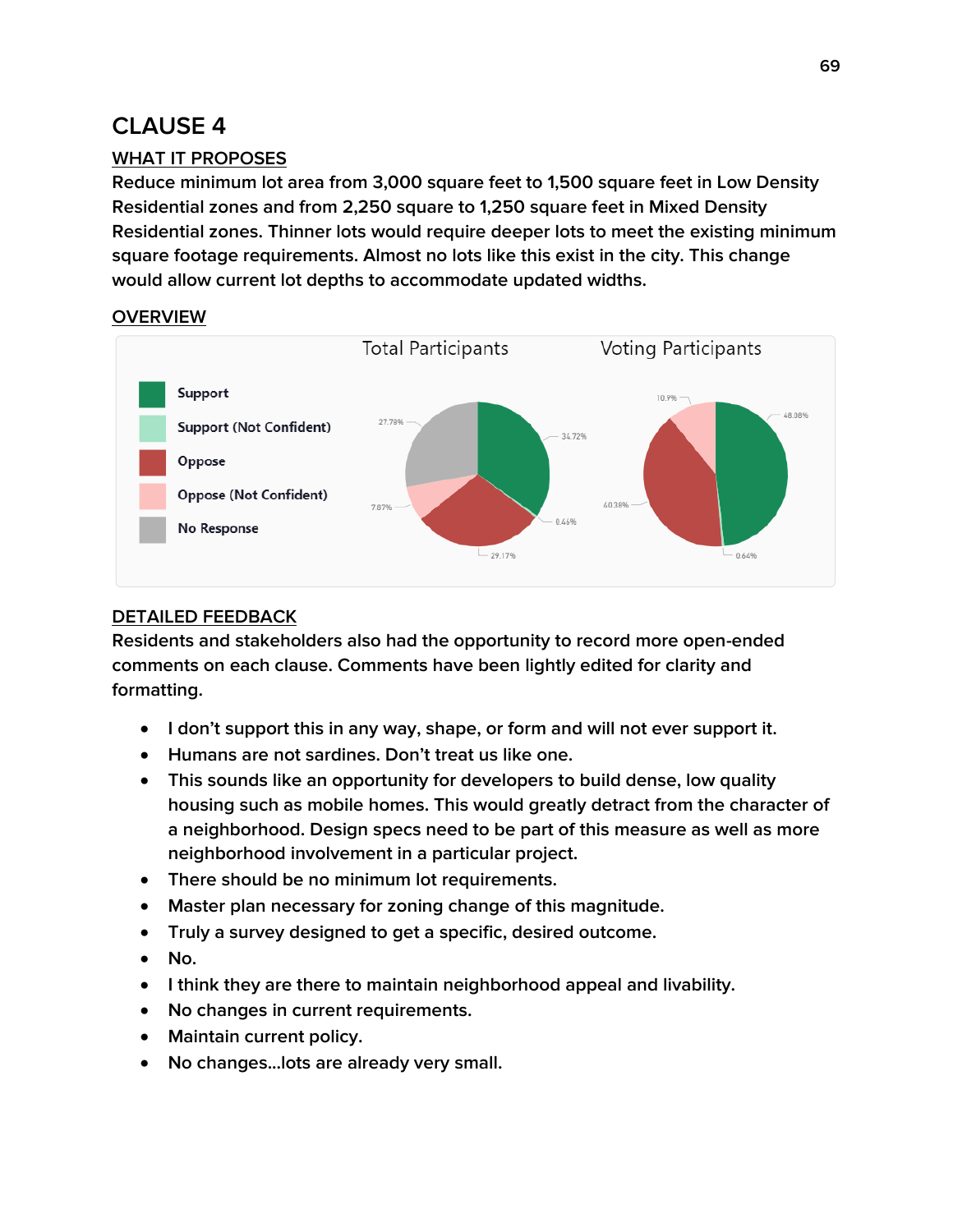- **MOST of the given reasons for these adjustments are LIES, and are made to make money for certain people.**
- **Special land use.**
- **Can we add 40% AMI/FMR requirements?**
- **Not encourage overcrowding while destroying the character of the neighborhoods.**
- **Subject to neighborhood approval.**
- **Family or single adults?**
- **Retrain width requirement and find another incentive.**
- **I'm ok with this as long as there is a minimum distance from the road to not block your neighbors. (Same minimum setbacks for the houses on the block.)**
- **Concerns about green space and current owners. Are there provisions to keep existing houses from being bulldozed? Is there a way to make units affordable?**
- **Since there is no protection against demolition, how can affordability be maintained?**
- **Not in LDR.**
- **Should match average sq. ft. of surrounding homes.**
- **Continue with current process.**
- **Continue to require full public review.**
- **Not by right.**
- **This will increase stock, but I don't think that is tied to affordability.**
- **Again by neighborhood character.**
- **Not "By Right".**
- **Not by right.**
- **•** Strongly opposed.
- **Remain the same in its processes and zoning requirements.**
- **Needs review.**
- **Kill this amendment.**
- **Kill it.**
- **Need green space.**
- **Allow only through special land use.**
- **NO to by right.**
- **Don't reduce space.**
- **Neighbors input on this.**
- **Keep same process as current.**
- **I hope that we can add some language to this amendment regarding intentional to green space – requirements either to include a green a space, or to be within a certain distance of existing green space.**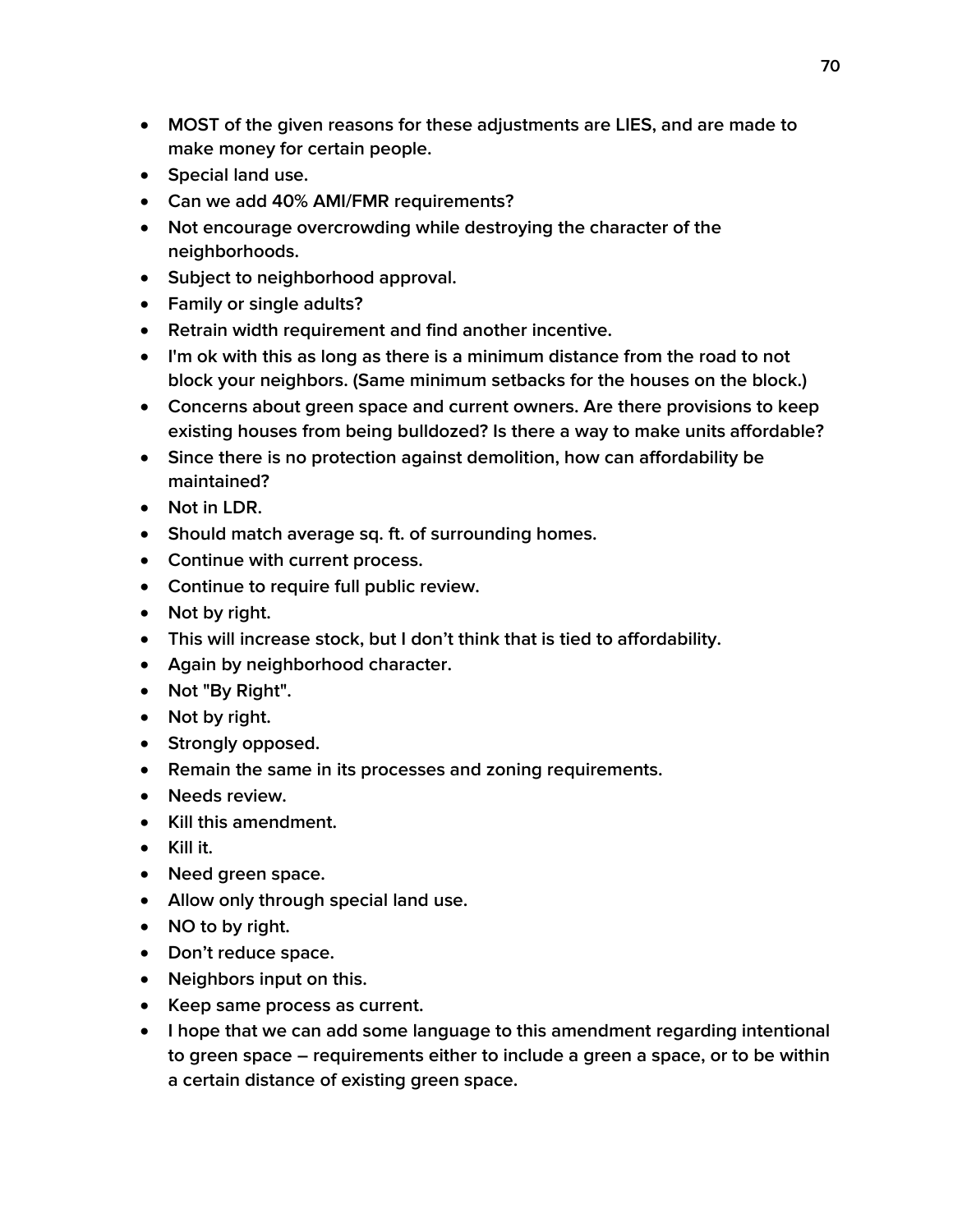- **I like putting this kind of housing in neighborhoods near existing parks and in family neighborhoods.**
- **We want to be mindful of incorporating green space and adding courtyards, trees, etc.**
- **Zero lot line is not ok in a residential area. We wants a building right next door to house.**
- **Neighborhoods destroyed; raises rents.**
- **Could create more parking issues especially during the winter odd/even.**
- **Only do this in LDR's, but not MDR's.**
- **Include neighborhoods in the by right process.**
- **Include the community in the process.**
- **Without a condominium association who is responsible for upkeep?**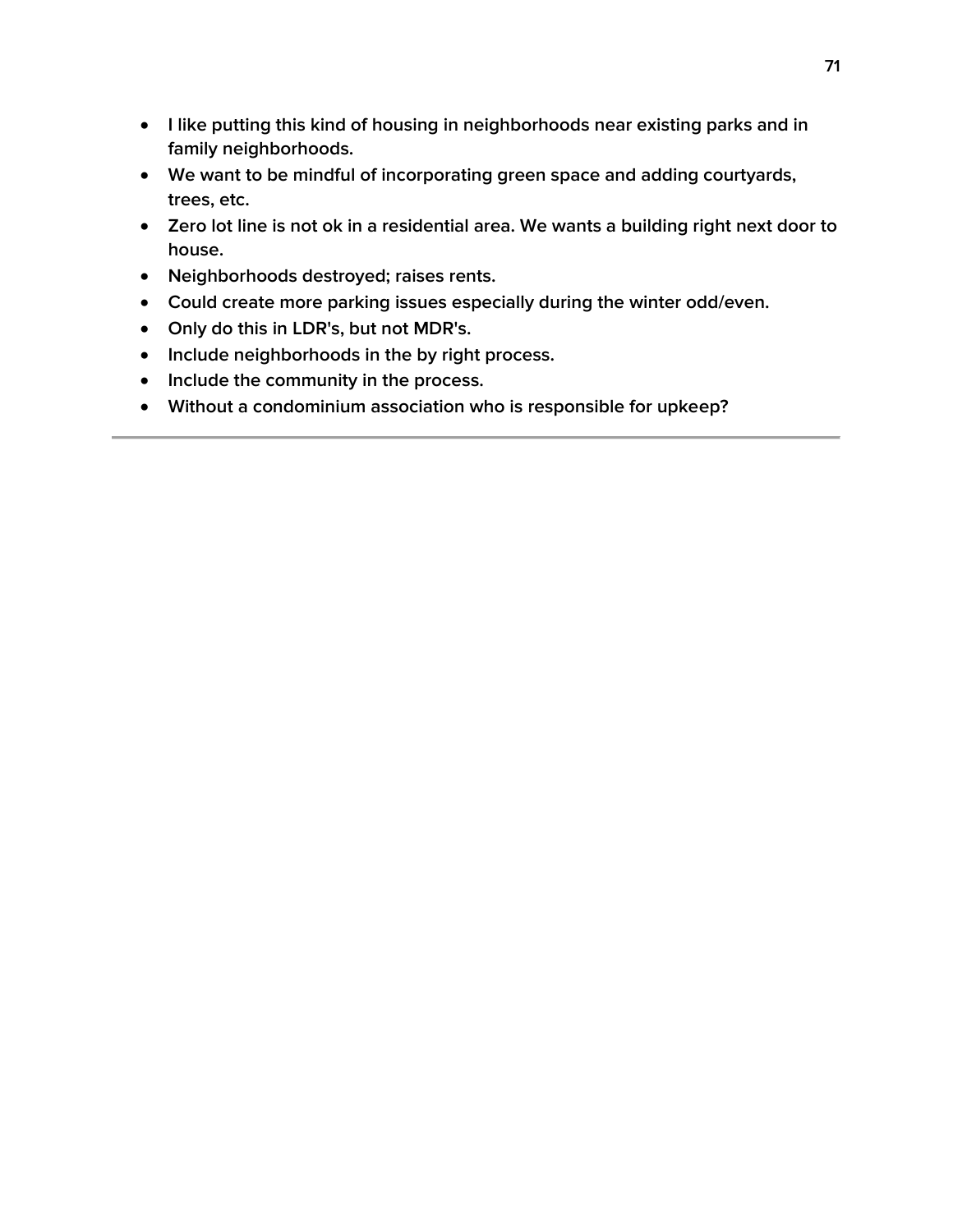# **AMENDMENT 9 GENERAL FEEDBACK**

**After reviewing each clause, residents and stakeholders had the opportunity to leave general feedback on the overall amendment. Comments have been lightly edited for clarity and formatting.**

- **I don't support this in any way, shape, or form and will not ever support it.**
- **Row houses are super cute, I love them, and I want them all.**
- **Can percentage of housing built be required to cost within 30% of AMI? Do we know who is moving to GR and from where? Can we prioritize housing for existing residents? Thank you for facilitating.**
- **I am very concerned about current homeowners being bumped out of their beloved home to create the higher density housing displaces more people.**
- **This type of housing seems appropriate for young professionals, but not in the traditional neighborhood with a community that's aging. Again, this promotes an increase rent that's affordable except to those with good jobs/college. Not sufficient for those low-income resident that are being pushed out.**
- **These look really cool off wealthy and the other places they've been tucked away. Great job, public Agency! This was thoughtfully created and masterfully executed. We need sessions like this to deconstruct other (all?) important issues facing Grand Rapids residents. (Special shout out to whoever did the PowerPoint. Well Done).**
- **Please, please, please pass this! This represents the most viable change that will increase ownership opportunities for low-mod income folks!**
- **I agree that adding parks to this list would be a good idea.**
- **What sorts of policy changes will be implemented to enforce guidelines if approved? This is for all four recommendations. 31.46% of households within 100ft buffer are living in poverty – 29.26% within the 500ft buffer. What happens if current affordable units are lost as there are no demolition protections? This does not consider ASP's. Again loss of resident voice. This may have many unintended consequences if demolish takes place. These aren't inherently bad ideas but they don't have enough data to protect against these unintended consequences.**
- **100 FEET! NOT 500 FEET!**
- **The sewer and water systems are already over-taxed. They have been giving residents problems for 30 years. How can you build more without updating the infrastructure?**
- **Lack of neighborhood voice is not going to benefit anyone.**
- **I am very concerned about neighborhood green space for children/animals/public use. I don't care what the state of Michigan says, a motel room is not a home. 150 ft. long x 14 ft. That's nuts.**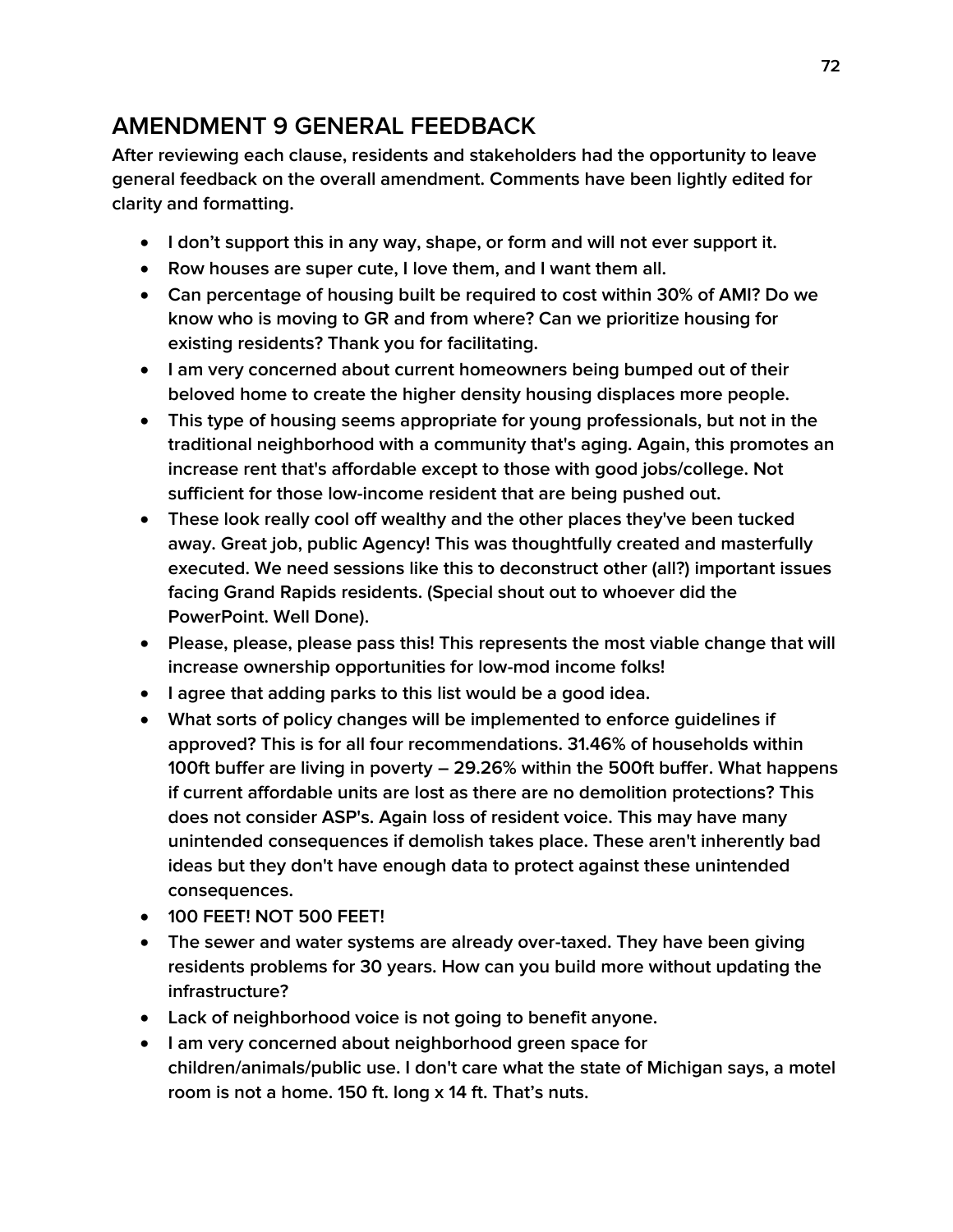- **Not by right. The Neighborhood would have the say so if they want these dwellings. 2. Ability to reach unity to owned by dweller.**
- **New applications do not consider existing density. Michigan Street dev is horrible – traffic and huge decline in quality of life. Promises of past ignored (ex. grocery store on medical mile, now a bigger need and less likely to be provided).**
- **This is not about affordable housing! Density yes.**
- **What are green space requirements? 40% of lot must be green?**
- **Yes, but lower the greenspace requirement.**
- **Give us a target number of units for city/neighborhood. I strongly support diverse housing types but not anywhere. In Creston, this amendment would lead to mass teardowns by right in the poorest and most diverse part of our neighborhood, while the more arduous SLU process apply to the more wealthy part of our neighborhood. Address this type through the master plan. Maybe use this type for infill development or only on vacant lots.**
- **Please refer to each neighborhood to help identify appropriate areas. Please return to 100ft recommendation from Housing NOW!**
- **Overall, how can we prevent low-income communities from being bought out and displaced? There needs to be an action plan before we give the ok. Build this into the next master plan.**
- **This option is preferable to multi-unit housing.**
- **It seems this will make property prices in affordable areas go up and possible displace low-income people from these areas if no requirement for affordable housing be incentivized. Recommend way to incentivize.**
- **What will this do to housing costs in neighborhoods like Baxter? Would the houses be knocked down and row houses at market value replace low-income housing? I don't like this!**
- **Not comfortable with this – needs to be dealt with in master plan.**
- **My main concern is how the 500ft buffer affects existing affordable housing w/in this buffer - i.e. the amendment incentivizes redevelopment of an area that disproportionately houses the most disadvantaged member of our community.**
- **None of these amendments or process addresses the elephant in the room which is the "by right" issue.**
- **NO "By-Right"!**
- **•** One plan does not fit all neighborhoods. Do this as a master plan you will get **more areas to build if you let us help you find areas to build. Some planning commissioners are out of control and rude to the public! You (City Commission) should be able to remove abusive people.**
- **Does not guarantee affordability.**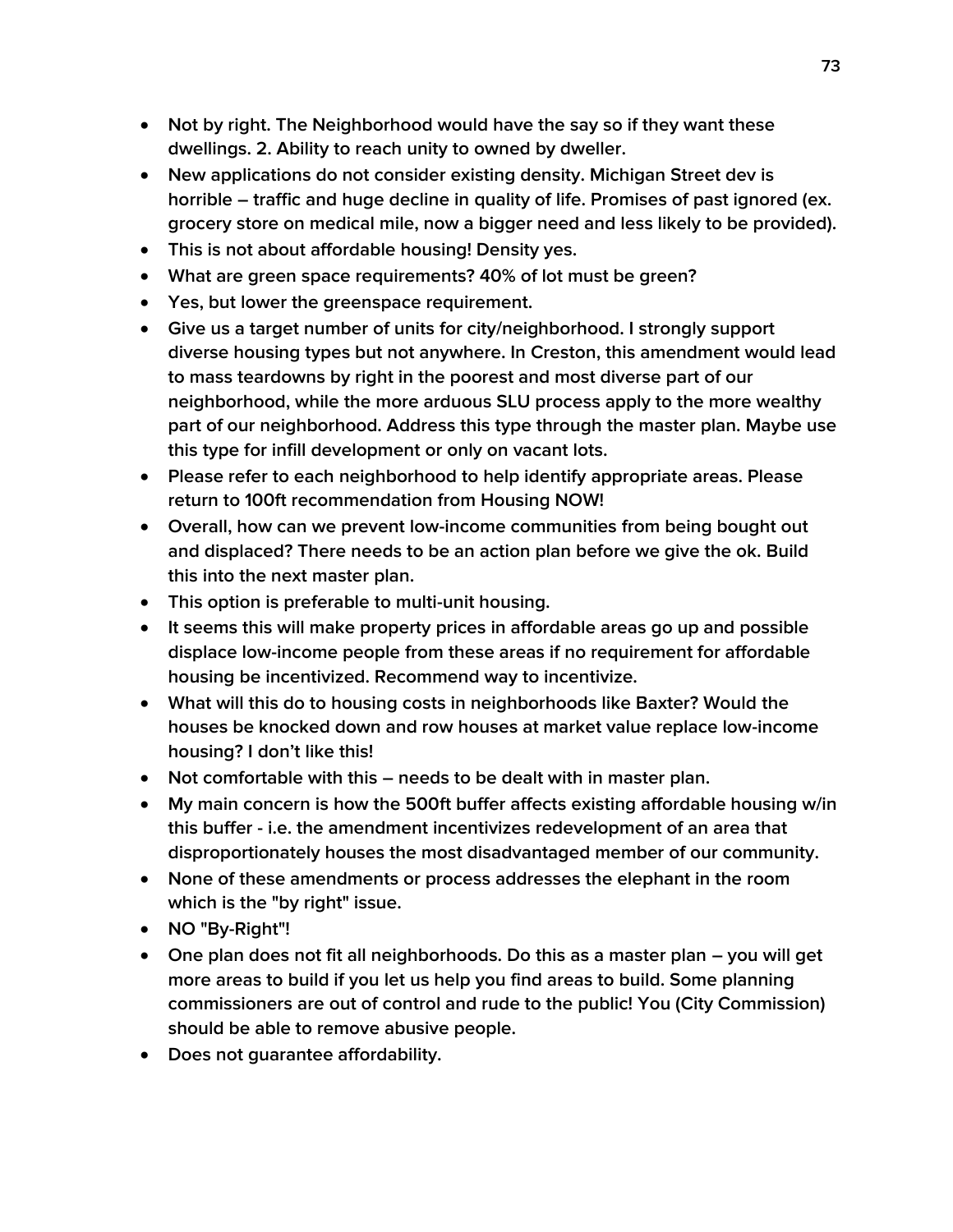- **Is this with special Land use or with administrative approval? How can we be assured you as staff actually do enter all our comments/questions as data and retain the originals?**
- **Similar to amendment 3, the following changes could be made while retaining resident voice through the SLU process.**
- **Community/neighborhood resident stakeholders should have a say if this happens in their neighborhood. Can each unit be owned by dweller (Owneroccupied tenants)?**
- **What about parking? Make more effort to address parking concerns. Thanks.**
- **I think parking is the main concern with all this new development.**
- **\*All of these amendments make sense and seem smart to me. \*As I read the room and any general negative reservations, they seem to focus on the loss of the community feedback as a downside (yes) and an "anti-development" mentality.**
- **This should require special use approval.**
- **For lot area: if there are little if any lots of this size, why even ask this questions? This appears to be a built in loophole.**
- **I fully support "zero lot line". Currently, traditional condominiums are allowed in many cases but zero lot lines have to get special permissions. This does not make sense. Please approve zero lot lines if city needs denser housing near TBAs, TODs, TCCs, or C.**
- **Issues with the by right aspect. Neighborhoods should have the right to say if they who have invested in their neighborhood want their areas broken up with these row houses.**
- **Issues with the by right aspect. Neighborhoods should have the right to say if they, who have invested in their neighborhood, want their areas broken up with these row houses.**
- **Zone by appearance.**
- **Zoning by appearance not use only.**
- **Should fit area homes -- community garden, green space.**
- **Concerns about parallels to EGR gaslight village -- zoning for looks vs use.**
- **A big concern is that these units will be built by for profit developers who will not build affordable units but will build units in low-income area that outprice neighbors and drive up rent for everyone. There could be some kind of affordable housing incentive here like the density bonus. Missed opportunity.**
- **By right has the potential to dramatically change the neighborhood character. Too large-scale development to not have public input.**
- **Too much for one night, too loud too confused.**
- **As a firefighter, I feel that this amendment does not take into fact the safety factor that comes with row housing.**